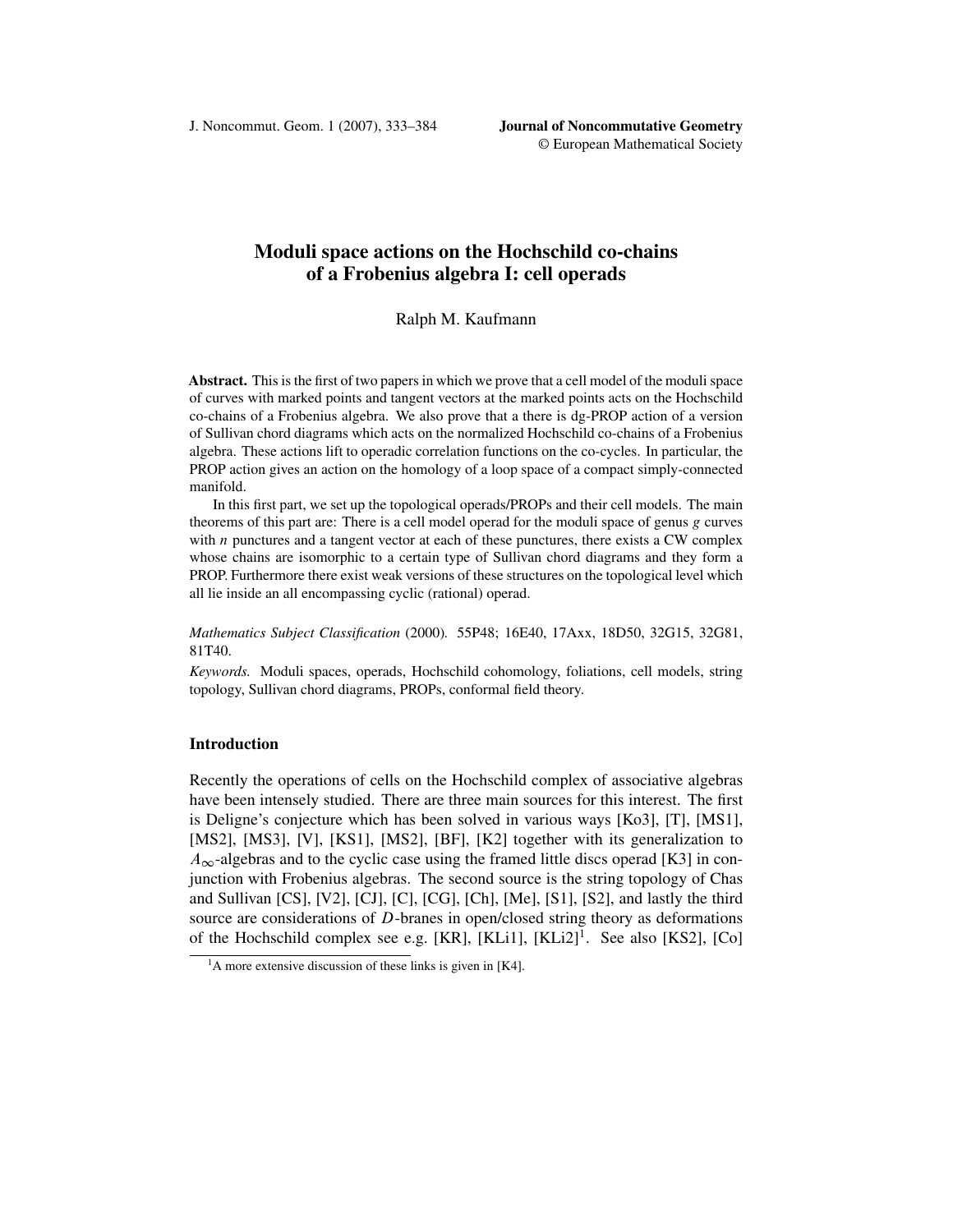for discussions of these topics in different settings. The exact relationship of these constructions to ours is at present not known.

In this paper and its sequel [\[K4\]](#page-50-0) we prove the following:

**Theorem A.** The moduli space  $M_{g,n+1}^{1^{n+1}}$  of genus g curves with n punctures and a<br>tangent vector at each of these punctures has the structure of a rational cyclic operad *tangent vector at each of these punctures has the structure of a rational cyclic operad. This structure induces a cyclic dg operad structure on a cell model computing the*  $\frac{1}{g}$  *cohomology of*  $M_{g,n+1}^{1^{n+1}}$ .<br>Furthermore the cell

*Furthermore the cell level operad operates on the Hochschild co-chains of a Frobenius algebra. It also yields correlation functions on the tensor algebra of the co-cycles of a differential algebra*  $(A, d)$  with a cyclically invariant trace  $\int : A \to k$ <br>which satisfies  $\int da = 0$  and whose induced pairing on  $H = H(A, d)$  turns H into *which satisfies*  $\int da = 0$  *and whose induced pairing on*  $H = H(A, d)$  *turns* H *into a Frobenius algebra.*

The first part of the theorem together with the graph description of this moduli space given below can be taken to say that we define a combinatorial version of conformal field theory.

Furthermore, there is also a PROPic version of this action related to string topology.

**Theorem B.** *There is a rational topological quasi-PROP which is homotopic to a CW complex whose cellular chains are isomorphic as a free Abelian group to a certain type of Sullivan chord diagrams. These chains form a dg-PROP and hence induce this structure on the chord diagrams. Furthermore if* H *is a Frobenius algebra there is a PROPic action on the Hochschild co-chains of* H *that is a dg action. This dg action of a dg-PROP on the dg algebra of Hochschild co-chains naturally descends to an action of the homology of the CW-complex on the Hochschild cohomology of a Frobenius algebra.*

*Moreover for*  $(A, d, \int, H)$  as in Theorem A the action on H is induced by corre*lation functions on the tensor algebra of* A *that yield operadic correlation functions on the tensor algebra of the co-cycles of A for any*  $(A, d)$  *as above.* 

*Finally, the BV operator, which is given by the action of the sub-PROP equivalent to the framed little discs operad, acts as in* [\[K3\]](#page-50-0)*. Thus the BV operator for the action on the Hochschild cohomology of* H *is identified with Connes' operator* B *under the identification of the Hochschild cohomology of a Frobenius algebra with its cyclic cohomology of* H*.*

The notions "quasi" and "rational" denote certain weakenings of the axioms which are explained below. The notion of quasi-operad and its uses have been discussed in [\[K1\]](#page-50-0). A thorough analysis of rational operads which we introduce here for the first time and the structures they can induce on homology and the chain level is unfortunately beyond the scope of this article and will have to be relegated to future work. The definition of the new notion of operadic correlation functions is contained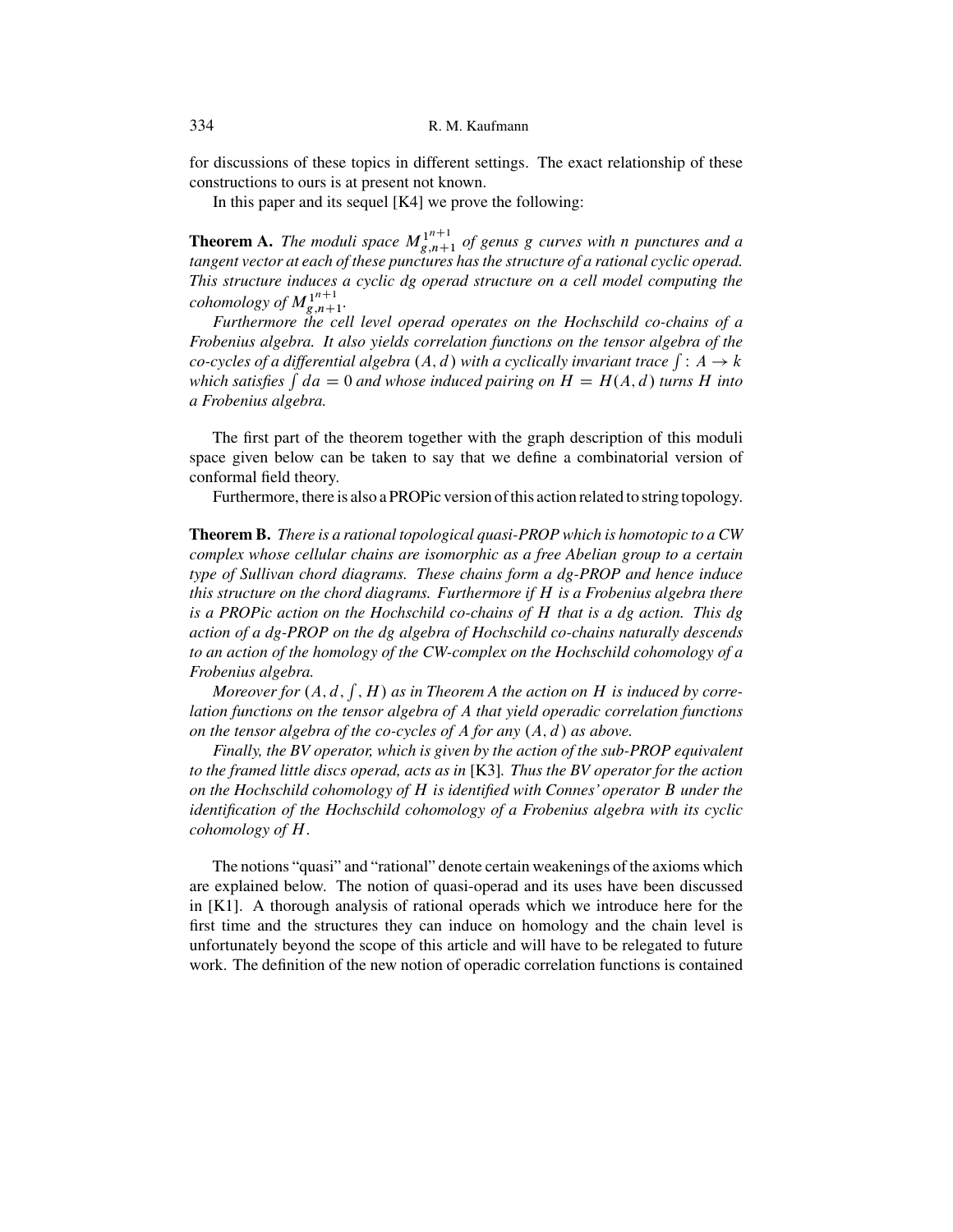in the second part  $[K4]$ . This notion should be thought of as the correct definition of a dg algebra  $(A, d)$  over a cyclic operad. It is the mathematical incarnation of the fact that OPEs in physics are actually only defined within correlators and only on BRST closed fields. An immediate consequence using Jones' [\[J\]](#page-49-0) cyclic description of the free loop spaces and its  $S<sup>1</sup>$ -action then is the following

**Corollary.** *When taking field coefficients, the above action gives a dg action of a dg-PROP of Sullivan chord diagrams on the* E1*-term of a spectral sequence converging to* H-.LM /*, that is to the homology of the loop space of a simply connected compact manifold, and hence induces operations on the homology of the loop space.*

Lastly, there is a version of these statements in the case where  $(V, d)$  is a vector space with a differential and a pairing  $\langle , \rangle$  that is symmetric such that  $\langle dv, w \rangle$  +  $\langle v, dw \rangle = 0$  for all  $v, w \in V$  and  $\langle , \rangle$  is non-degenerate on  $H = H(V, d)$ , which is finite dimensional.

**Theorem C.** *The operads and PROPs above also act on the tensor algebra TV of a triple*  $(V, d, \langle , \rangle)$  *as specified in the preceding paragraph and yield operadic correlation functions for the co-cycles of* T V *.*

This action is different from the algebra case of Theorems A and B, making the result interesting in its own right. In the algebra case, the action involves the algebra multiplication, while the present action works in the setting of only a vector space. Furthermore, this action "descends" to an action of the stabilized arc operad, which forms a spectrum [\[K5\]](#page-50-0).

The proof of these facts consists mainly of two steps. First defining the respective topological objects and then defining their actions.

The first step which is the content of this paper is actually quite involved, since there are several natural generalizations of the operads C*act* and C*acti* (see [\[K1\]](#page-50-0)) yielding the Gerstenhaber and BV structures and several types of chain level models for them. The most notable ones are the A*rc* operad of [\[KLP\]](#page-50-0) and its subspace  $Arc_{\#}^{0}$  consisting of quasi-filling arc families on surfaces without punctures. We prove below that the space  $Ar_{\#}^0$  is isomorphic to the moduli space of genus g curves with  $n$  punctures and a tangent vector at each of these punctures modded out by the action of  $\mathbb{R}_{>0}$  which scales all the tangent vectors simultaneously. Other generalizations are isomorphic to different versions of metric Sullivan chord diagrams as we explain below.

The reader who is mainly interested in how the action is defined and wants to forgo the geometric topological and algebraic topological constructions of the various relevant operads and PROP can skip ahead to the second part [\[K4\]](#page-50-0).

In this part, we will systematically extend and augment the operad structure of Arc and use these topological structures to induce operations on the chain level. The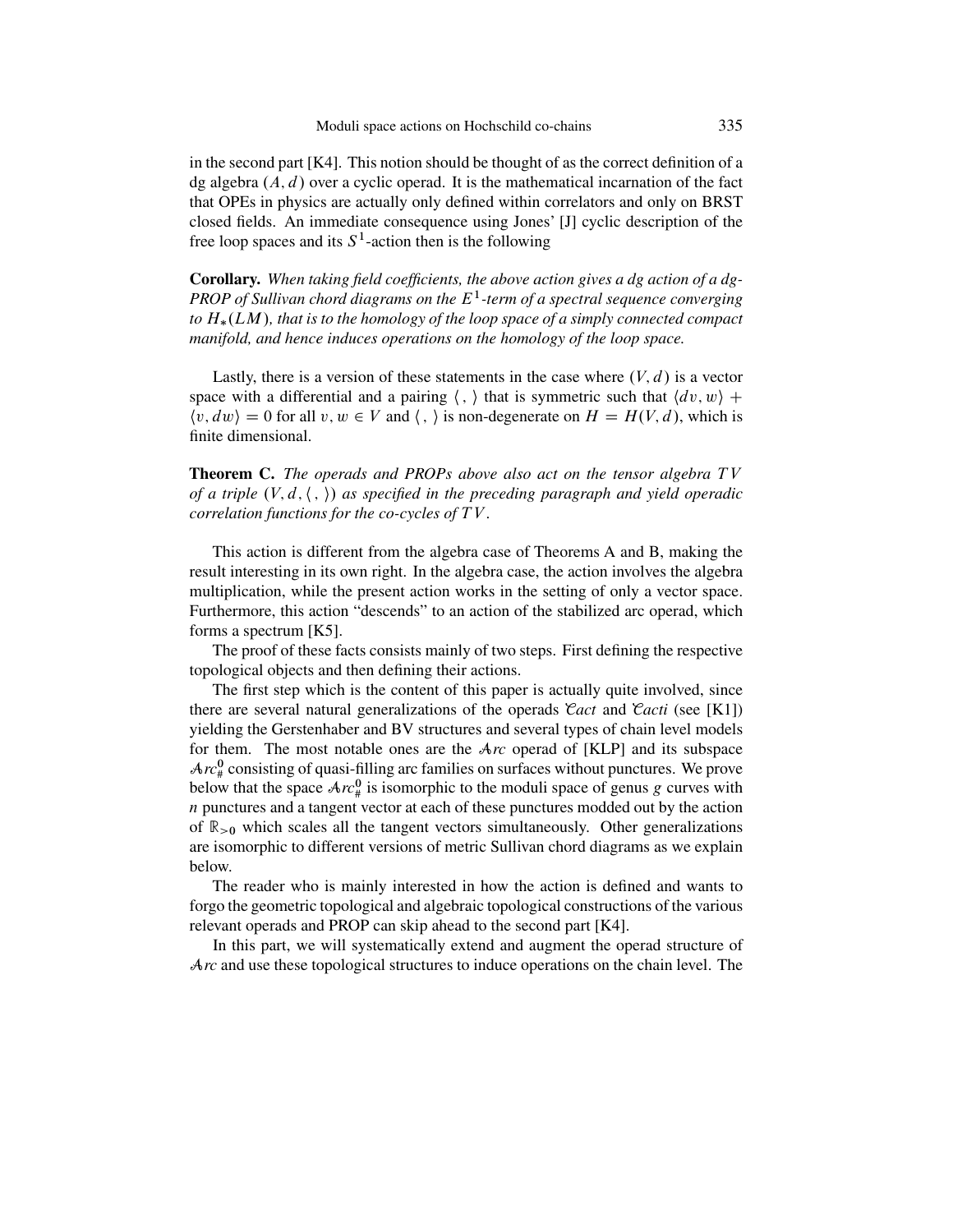results are novel operadic and PROPic structures associated to various restrictions and extensions of the moduli space  $M_{g,n+1}^{1^{n+1}}$  on the topological and chain level. The elements of  $Ar$  or better of its ambient CW complex  $\mathcal A$  can be thought of as metric elements of A*rc* or better of its ambient CW complex A can be thought of as metric graphs on a surface with boundaries and one marked point on each boundary, where the set of these points is equal to the set of the vertices of the graph. A*rc* is then the subset where all boundaries are "hit" that is none of the vertices has valence 0. Although  $Arc$  is an operad,  $Arc^0_{\#}$  is only an operad on a dense subset. The cause of this is that on a codimension 1 subset the gluing defined in the ambient A*rc* will lead outside of  $Arc_{\#}^{0}$ . Thus we are lead to consider rational topological operads, that is operads whose gluings are defined on dense open subsets. Since the "bad" part is of codimension at least one, this structure, however, descends to a true operad structure on the chain level for suitable chains. Considering the dg structure of the PROP action, we will see in [\[K4\]](#page-50-0) that we also have to extend the gluings of the A*rc* operad to its ambient CW complex  $A$  (we give these constructions in [§2\)](#page-12-0).

In order to go into the PROP framework, we need to distinguish the boundaries as "in" and "out" boundaries. The resulting space which accommodates the extra markings is denoted by  $Arc^{i/\rho}$ . There are natural additional restrictions which can be imposed on the graphs. The first is allowing edges only between "in" and "out"; this space will be called  $Ar^{i\leftrightarrow o}$ . Only barring edges from "in" to "in", we obtain a subspace which will be called  $Ar^{i \leftrightarrow i}$ . These spaces naturally form di-operads. In the dual graph terminology they correspond to various generalizations of Sullivan chord diagrams. We include a discussion of several versions of Sullivan chord diagrams along with their dual representation within A*rc* that appear in this context and in the literature  $[CS]$ ,  $[S1]$ ,  $[S2]$ ,  $[CG]$ ,  $[TZ]$ , see [§1.4.](#page-10-0) When trying to upgrade them to PROPs one has to allow the gluing of all "in" boundaries to all "out" boundaries. This poses too many conditions to make the gluing associative on the topological level. As in [\[K1\]](#page-50-0) this situation can be remedied by weakening the notion of a PROP to that of a quasi-PROP that is a PROP in which the associativity holds up to homotopy. The largest sub-di-operad of  $\text{Arc}^{i/o}$  for which this strategy works is  $\text{Arc}^{i\leftrightarrow i}$ . For suitable chains the induced chain level structure is a PROP in the strict sense. The subspace of  $Arc^{i/o}$  given by those elements whose arcs only run from "in" to "out" but also all "in" boundaries are hit is called  $\overline{Ar}^{l\leftrightarrow o}$ .

There is an even finer structure than the "in/out" distinction which is given by an angle marking. Using angle markings we obtain an all encompassing rational operad. Here the angles refer to the angles of the arc graphs which define elements of the Arc operad and the marking takes values in  $\mathbb{Z}/2\mathbb{Z}$ . The space of the elements of Arc together with an angle marking is called  $Arc^2$ . Keeping with the theme of angle markings we define the space  $A^2$  to be the space of all elements of A with additional angle markings.

Armed with these notions we can state a first omnibus theorem summing up essential results for the topological objects of interest.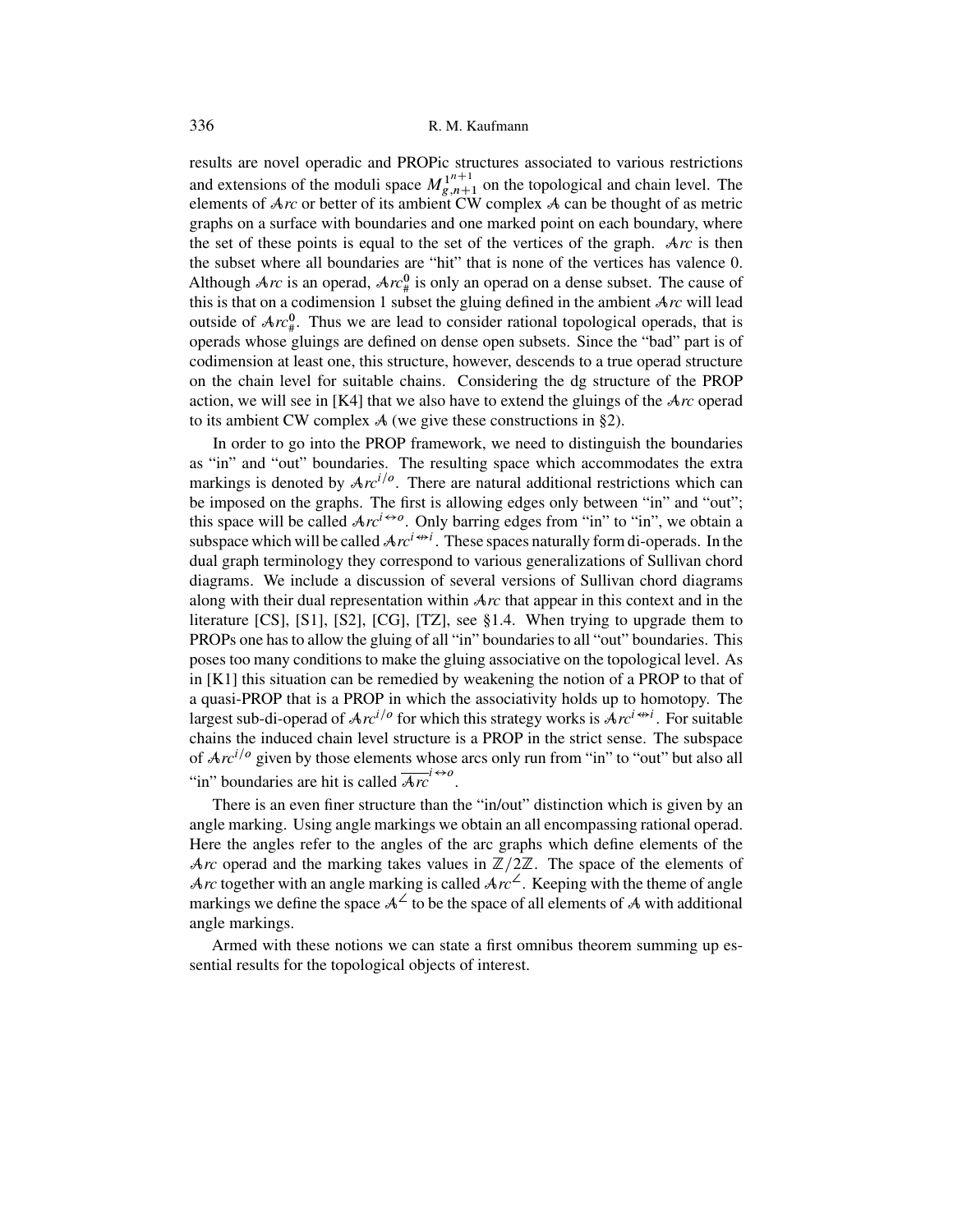**Theorem D.** *We have the following topological structures:*

- (1) The subspace  $\text{Ar}^0_{\#}$  of  $\text{Ar}c$  is a cyclic rational topological operad. It induces *the structure of a cyclic rational topological operad on the spaces*  $M_{g,n+1}^{1^{n+1}}$ .
- (2)  $Ar^{i \leftrightarrow i}$  *is a topological quasi-PROP containing*  $Ar^{i \leftrightarrow o}$  *as a topological subquasi-PROP. It induces quasi-PROP structures on the respective versions of metric Sullivan chord diagrams.*
- (3)  $Arc<sup>2</sup>$  *is a cyclic rational topological operad. It "contains" all of the above in the sense that all the structures can be derived from the gluing in*  $Arc^2$ .
- (4)  $\overline{Arc}^{1\leftrightarrow o}$  is a quasi-PROP structure extending that of  $Arc^{i\leftrightarrow o}$ . It induces a quasi-*PROP structure on the extension of Sullivan chord diagrams for which we define the action on the Hochschild co-chains in the second part* [\[K4\]](#page-50-0)*.*
- (5) There exists a CW complex  $\overline{Arc}_1^{1\leftrightarrow o}$  which is homotopy equivalent to  $\overline{Arc}^{1\leftrightarrow o}$ .<br>It can be endowed with the structure of a quasi-PROP that is homotopic to the *It can be endowed with the structure of a quasi-PROP that is homotopic to the* quasi-PROP structure of  $\overline{Arc}^{l\leftrightarrow o}$ .

*The same results hold for the restrictions to surfaces with no punctures and to genus zero surfaces as well as the intersection of these conditions.*

The main spaces of interest in the sequel will be  $Arc_{\#}^0$  and  $\overline{Arc}^{1\leftrightarrow o}$ . As stated above the latter has a CW-model  $\overline{Arc}_1^{1\leftrightarrow o}$ . This model is the generalization of *Cacti*<sup>1</sup> of [\[K1\]](#page-50-0) to the PROP setting. The space  $Arc_{\#}^{0}$  yields the moduli-space operations expected for instance from a D-brane point of view and  $\overline{Ar}$ <sup>1</sup>  $\leftrightarrow$ <sup>0</sup> yields String Topology type operations, i.e. an PROPic operation of an extension of Sullivan chord diagrams on the loop space of a simply connected manifold. Here we use the term Sullivan chord diagram for the contracted version Sullivan chord diagrams; that is that type of diagrams which one obtains after contracting ghost edges.

We would also like to mention that there is a generalization  $\overline{Arc}^{i \leftrightarrow i}$  of  $\overline{Arc}^{i \leftrightarrow o}$ where one is also allowed to have arcs running from "out" to "out". This is again a quasi-PROP whose cells give a PROP. It is the generalization of  $Ar^{i\leftrightarrow i}$ . It turns out, see [\[K4\]](#page-50-0) that although there is a natural action on the Hochschild co-chains, the action of this object is not dg. There is also a sub-quasi-PROP  $\overline{\mathcal{L}Ar}^{1\leftrightarrow o} \subset \overline{\mathcal{A}rc}^{1\leftrightarrow o}$  which is the generalization of the spineless cacti and a sub-CW complex  $\overline{\mathcal{Z}Arc}_1^{1\leftrightarrow o} \subset \overline{Arc}_1^{1\leftrightarrow o}$ corresponding to it. In [\[K4\]](#page-50-0) we show that there is a natural action of  $\overline{\mathcal{L}Arc}_1^{i\leftrightarrow o}$  that generalizes the  $\Xi_2$  action of [\[MS3\]](#page-50-0).

There is a global object giving rise to all of the needed structures. This is the CW-complex  $A^2$  of angle marked metric arc graphs. This space has the structure of a rational-quasi-modular-operad. Although this is a weak structure when restricted to the different subspaces which we pick out, it induces the structures of cyclic operads,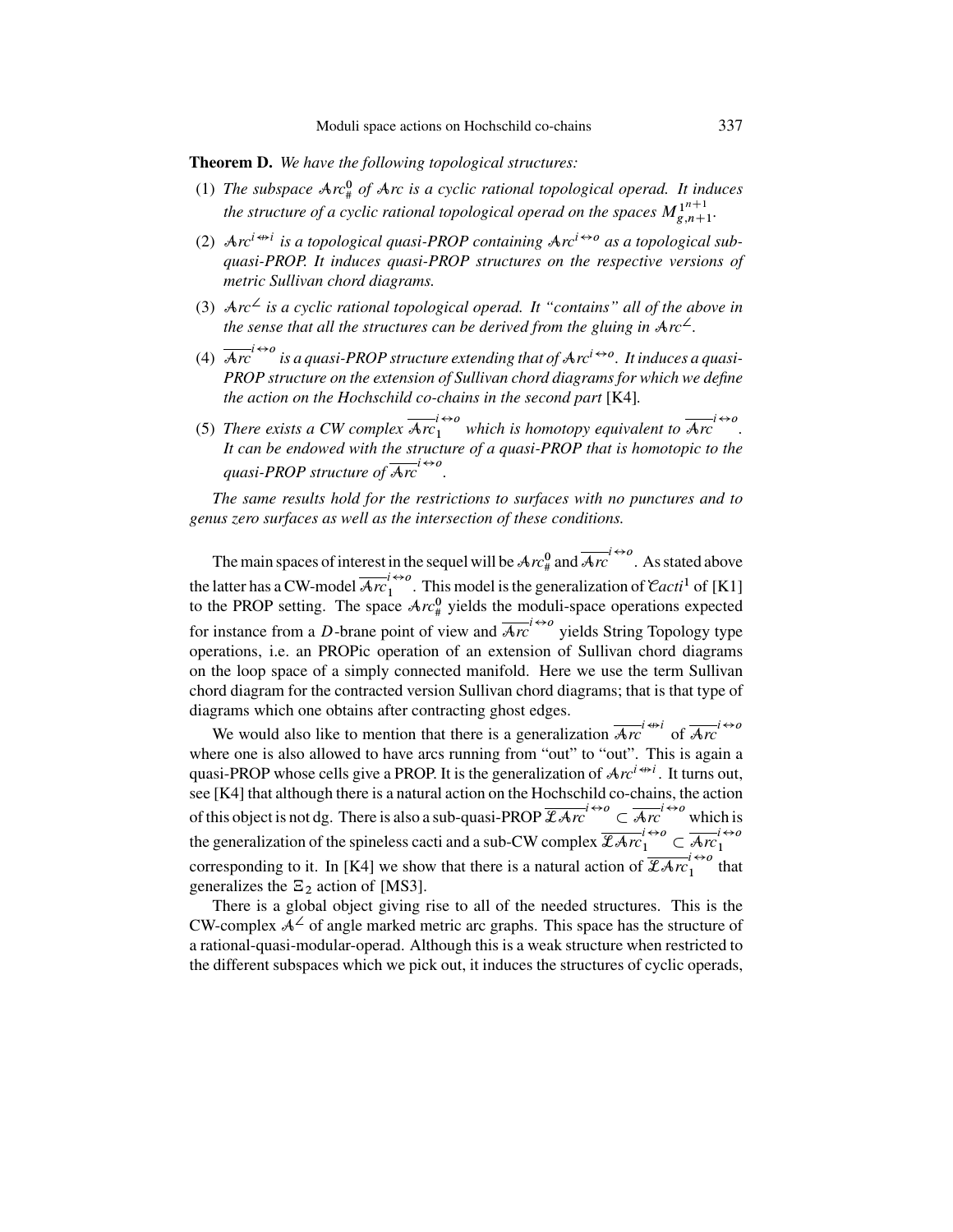rational operads, quasi-PROPs, etc. we discussed above. In particular this weak structure is more rigid on the cell level and the correlators that induce all the different actions are defined for the cells of  $A^{\angle}$  [\[K4\]](#page-50-0).

The next step is to form cell models for the spaces in question for which topological structure induce the honest (not "quasi" or "rational") structures on the chain level. An essential tool we use is the filtration on  $\mathcal A$  by the number of edges of the graph, which gives a filtration of the cells of A. The gluing rules in A*rc* respect this filtration, so it is possible to consider the associated graded on the cell level. This for instance gets rid of the codimension one parts which are responsible for the fact that  $Arc_{\#}$  is only a rational operad.

The essential results used in the sequel for the cell level can be summed up as follows.

#### **Theorem E.** *We have the following chain level structures:*

- (1) The relative cellular chains of A*rc* in A form an operad  $\mathcal{C}_o^*(\mathcal{A}r)$  which is<br>filtered by the dimension of the chains. The associated graded Gr  $\mathcal{C}^*(\mathcal{A}r)$  is *filtered by the dimension of the chains. The associated graded* Gr  $C_o^*(Arc)$  *is* also a cyclic onerad *also a cyclic operad.*
- (2) *The suboperad* Gr  $C_o^*(Arc_{\#})$  *is a dg operad. This operad is an operad structure*<br>or the sollection of events counter weakle of the weaklignesses  $M_1^{n+1}$ , which *on the collection of graph-complex-models of the moduli spaces*  $M^{1^n+1}_{g,n+1}$  which calculates their cohomology *calculates their cohomology.*
- (3)  $CC_*(\mathcal{A}^{\angle})$  is an operad, which contains the relative chains of Gr  $\mathcal{C}_o^*(Arc^{\angle})$ .<br>The chains Gr  $\mathcal{C}^*(Ar)$  are also naturally emhedded. *The chains* Gr  $\mathcal{C}_o^*(\mathcal{A}rc)$  are also naturally embedded.
- (4)  $\mathcal{C}_o^* (\overline{Arc'}^{t\leftrightarrow o})$  is a di-operad and a PROP. It is filtered by dimension and the associated graded Gr  $\mathcal{C}_o^*(\overline{Arc}^{1\leftrightarrow o})$  is also a di-operad and a PROP. This is a associated graded Gr  $C_o^*(Arc^{\cdots})$  is also a di-operad and a PROP. This<br>PROP of the version of Sullivan chord diagrams relevant for our purposes.
- (5) *The cellular chains*  $CC_* (\overline{Arc'}_1^{\leftrightarrow o})$  *form a di-operad and a PROP that is a chain model for*  $\overline{Arc}^{t\leftrightarrow o}$ . This is a cellular realization of the above PROP of *Sullivan chord diagrams.*

*Notice that we have two types of complexes, those of relative chains, which can be thought of as pseudo-cells which we denote by*  $C_o^*$  *and honest cellular chains of cell*<br>complexes which we denote by  $CC - A_a$  agin, the same results hold for the restrictions *complexes which we denote by CC*-*. Again, the same results hold for the restrictions to surfaces with no punctures and to genus zero surfaces as well as the intersection of these conditions.*

These cell models are related via the dual graph construction to the free Abelian groups generated by certain types of ribbon graphs, for instance: Gr  $\mathcal{C}_o^*(\mathcal{A}r c_{\theta}^{\mathcal{A}})$ <br>  $\mathcal{R}$ *ib* the space of marked ribbon graphs and  $\mathcal{C}^*(\mathcal{A}r c^{(\mathcal{A} \times \mathcal{O})}) \sim \mathcal{R}i b^{(\mathcal{A} \times \mathcal{O})}$  that is groups generated by certain types of ribbon graphs, for instance:  $Gr C_o^*(Arc_{\#}^0) \cong$ <br>  $\mathcal{R}ib$ , the space of marked ribbon graphs and  $C_o^*(\mathcal{Ar}_i^{\leftrightarrow o}) \cong \mathcal{R}ib^{i \leftrightarrow o}$  that is the<br>
nerfectly partitioned di-graphs which perfectly partitioned di-graphs which can be thought of as stabilized Sullivan chord diagrams, see [§1.4.](#page-10-0)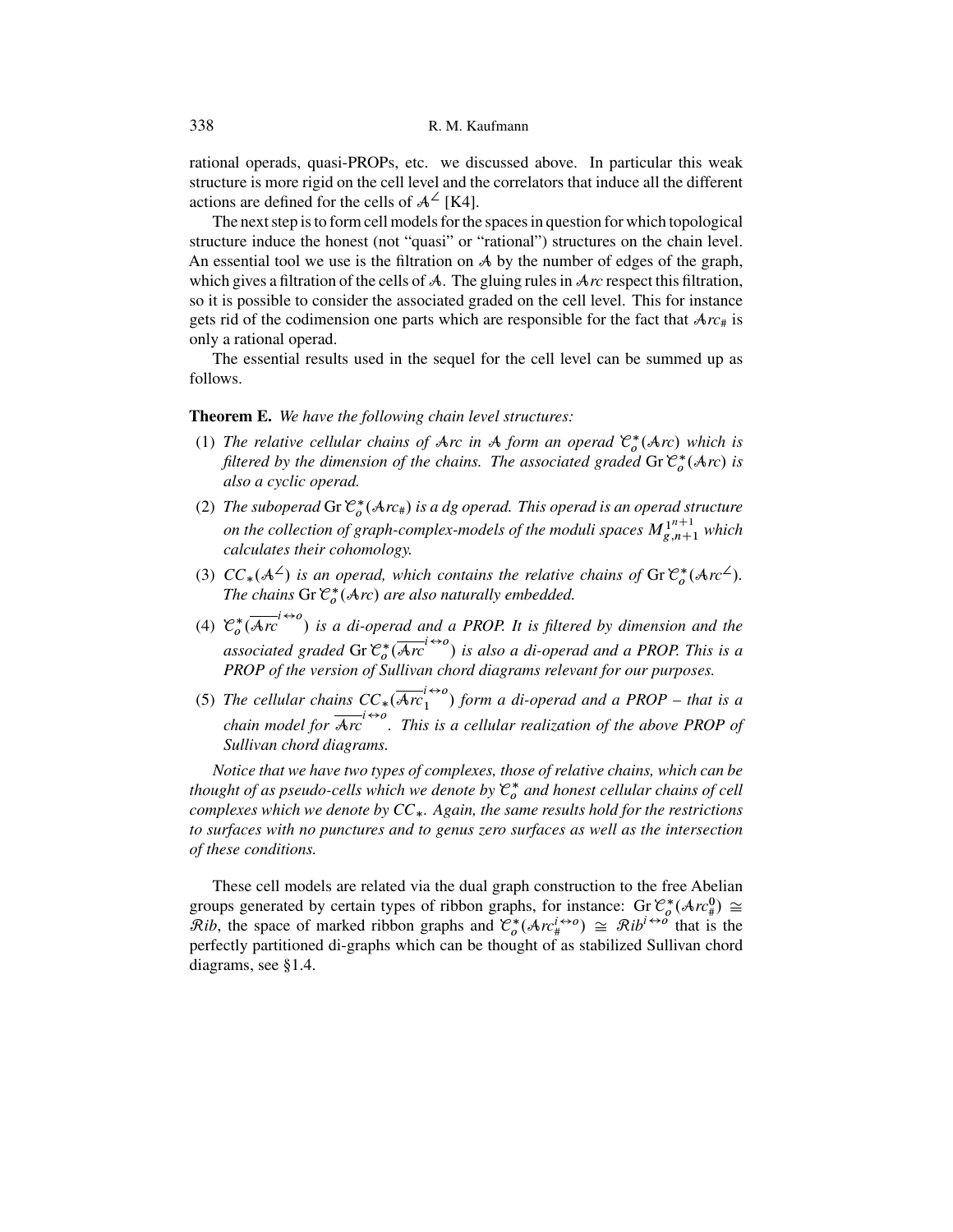The paper is organized as follows.

In §1, we define the types of graphs and the operations on these graphs which we will need in the sequel. In  $\S2$  we start by recalling the constructions of [\[KLP\]](#page-50-0) albeit in slightly different language using mainly graphs. We go on to generalize these constructions and augment the setting by including a filtration on this space. One of the new results of this section is the construction of a filtered cell level operad built on A*rc* and its associated graded. The third paragraph, §3, then details the identification of the subspace  $Arc_{\#}^{0}$  with the moduli space of surfaces with marked points and tangent vectors at the marked points. The tool here is the dual graph construction which turns an element of  $Arc_{\#}^{0}$  into a marked metric ribbon graph. The first main result of the paper, namely that the associated graded of the cells of  $Arc_{\#}^0$ forms an operad is included in §4. This paragraph also contains the identification of this complex with the relevant graph complex. The last paragraph §5 contains the generalizations to the di-operad and PROP structures discussed in the Introduction. The main link between all the objects are angle marked arc graphs. The second main result which will be used in the sequel is the construction of cell and CW models for the graphs corresponding to Sullivan chord diagrams whose action will render the String Topology type operations.

**Acknowledgments.** We would like to thank the Max-Planck-Institute for Mathematics where this work was started, a good portion of it was written in the summer of 2005 and the finishing touches were put on in the summer of 2006. The two papers received their final form at the MSRI, which we would like to thank for its hospitality in May 2006. It is a pleasure to thank Bob Penner, Ralph Cohen, Jim McClure, Dev Sinha and Craig Westerland for discussions on various details during various stages of this project.

**Conventions.** We fix k to be a field of arbitrary characteristic. We let  $\bar{n}$  be the set  $\{0,\ldots,n\}.$ 

#### **1. Graphs and ribbon graphs**

**1.1. Classes of graphs.** In this section, we formally introduce the graphs and the operations on graphs which we will use in our analysis.

**1.1.1. Graphs.** A graph  $\Gamma$  is a tuple  $(V_{\Gamma}, F_{\Gamma}, I_{\Gamma} : F_{\Gamma} \to F_{\Gamma}, \partial_{\Gamma} : F_{\Gamma} \to V_{\Gamma})$  where  $u_{\Gamma}$  is an involution  $u_{\Gamma}^2 = id$  without fixed points. We call  $V_{\Gamma}$  the vertices of  $\Gamma$  and  $F_{\Gamma}$ <br>the flags of  $\Gamma$ . The edges  $F_{\Gamma}$  of  $\Gamma$  are the orbits of the flags under the involution  $u_{\Gamma}$ the flags of  $\Gamma$ . The edges  $E_{\Gamma}$  of  $\Gamma$  are the orbits of the flags under the involution  $i_{\Gamma}$ . A directed edge is an edge together with an order of the two flags which define it. In case there is no risk of confusion, we will drop the subscripts  $\Gamma$ . Notice that  $f \mapsto (f, \iota(f))$  gives a bijection between flags and directed edges.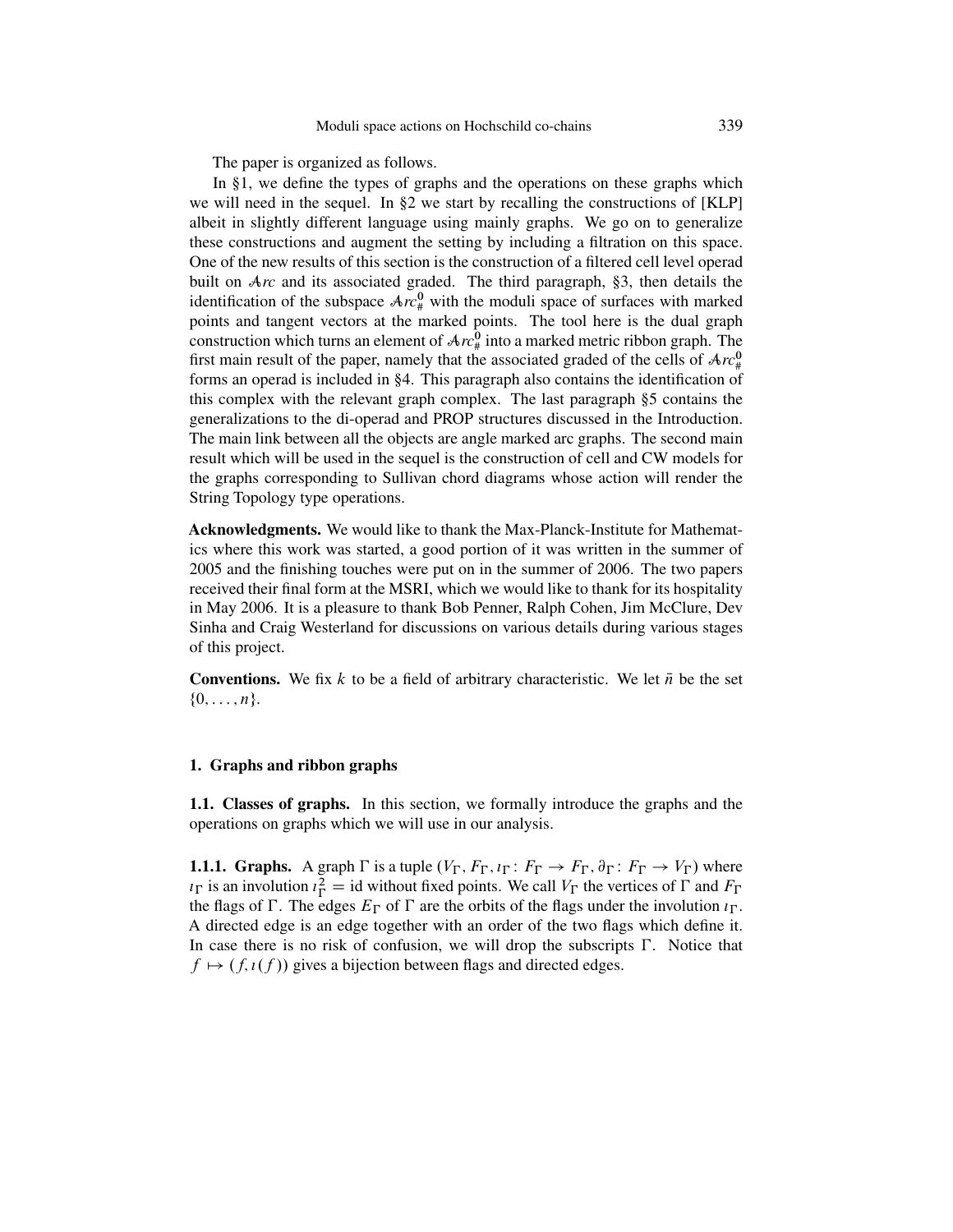We also call  $F_{\Gamma}(v) := \partial^{-1}(v) \subset F_{\Gamma}$  the set of flags of the vertex v and call  $|F_v(\Gamma)|$ <br>valence of v and denote it by val(v). We also let  $F(v) = \{f_t(f)\} | f \in F(v)\}$ the valence of v and denote it by val(v). We also let  $E(v) = \{ \{ f, \iota(f) \} \mid f \in F(v) \}$ and call these edges the edges incident to v.

The geometric realization of a graph is given by considering each flag as a half-edge and gluing the half-edges together using the involution  $\iota$ . This yields a one-dimensional CW complex whose realization we call the realization of the graph.

**1.1.2. Ribbon graphs.** A ribbon graph with tails is a connected graph together with a cyclic order of the set of flags of the vertex  $F_{\Gamma}(v)$  for every vertex v. A ribbon graph<br>with tails that satisfies  $val(v) > 2$  for all vertices v will simply be called a ribbon with tails that satisfies val $(v) \geq 2$  for all vertices v will simply be called a ribbon graph. Notice that we do *not* fix val $(v) \geq 3$ . We will call a ribbon graph stable if it does satisfy this condition.

For a ribbon graph with tails, the tail vertices are  $V_{\text{tail}} = \{v \in V_{\Gamma} \mid \text{val}(v) = 1\}$ , tail edges  $F_{\text{cut}}(\Gamma)$  are the edges incident to the tail vertices and the tail flags the tail edges  $E_{\text{tail}}(\Gamma)$  are the edges incident to the tail vertices and the tail flags  $F_{tail}(\Gamma)$  are those flags of the tail edges which are *not* incident to the tail vertices.

A graph with a cyclic order of the flags at each vertex gives rise to bijections  $\partial_{\mathbf{v}} \colon F_v \to F_v$  where  $\partial_{\mathbf{v}} (f)$  is the next flag in the cyclic order. Since  $F = \prod F_v$ one obtains a map  $\gamma$ :  $F \to F$ . The orbits of the map  $N := \gamma \circ \iota$  are called the cycles or the boundaries of the graph. These sets have the induced cyclic order.

Notice that each boundary can be seen as a cyclic sequence of directed edges. The directions are as follows. Start with any flag  $f$  in the orbit. In the geometric realization go along this half-edge starting from the vertex  $\partial(f)$ , continue along the second half-edge  $\iota(f)$  until you reach the vertex  $\partial(\iota(f))$  then continue starting along the flag  $\varphi$   $(\iota(f))$  and repeat.

An angle is a pair of flags  $(f, \neg (f))$ , we denote the set of angles by  $\angle_{\Gamma}$ . It is not that  $f \mapsto (f \cap (f))$  yields a bijection between  $F_{\Gamma}$  and  $\angle_{\Gamma}$ . It is however clear that  $f \mapsto (f, \varphi(f))$  yields a bijection between  $F_{\Gamma}$  and  $\angle_{\Gamma}$ . It is however convenient to keep both notions convenient to keep both notions.

**1.1.3. The genus of a ribbon graph and its surface.** The genus  $g(\Gamma)$  of a ribbon graph  $\Gamma$  is given by  $2 - 2g(\Gamma) = |V_{\Gamma}| - |E_{\Gamma}| + \text{Cyc}(\Gamma) = \chi(\Gamma) + \text{Cyc}(\Gamma)$  where<br>Cyc( $\Gamma$ ) = # cycles  $Cyc(\Gamma) = # cycles.$ <br>The surface  $\Sigma(\Gamma)$ 

The surface  $\Sigma(\Gamma)$  of a ribbon graph  $\Gamma$  is the surface obtained from the realization of  $\Gamma$  by thickening the edges to ribbons, i.e., replace each 0-simplex  $v$  by a closed oriented disc  $D(v)$  and each 1-simplex e by  $e \times I$  oriented in the standard fashion. Now glue the boundaries of  $e \times I$  to the appropriate discs in their cyclic order according to the orientations. This is a surface whose boundary components are given by the cycles of  $\Gamma$ . The graph  $\Gamma$  is naturally embedded as the spine of this surface  $\Gamma \subset \Sigma(\Gamma)$ . Let  $\Sigma(\Gamma)$  be the surface obtained from  $\Sigma(\Gamma)$  by filling in the boundaries with discs. Notice that the genus of the  $\overline{\Sigma}(\Gamma)$  is  $g(\Gamma)$  and  $\chi(\Gamma) = 2 - 2g(\Sigma(\Gamma))$ .  $2-2g(\Sigma(\Gamma)).$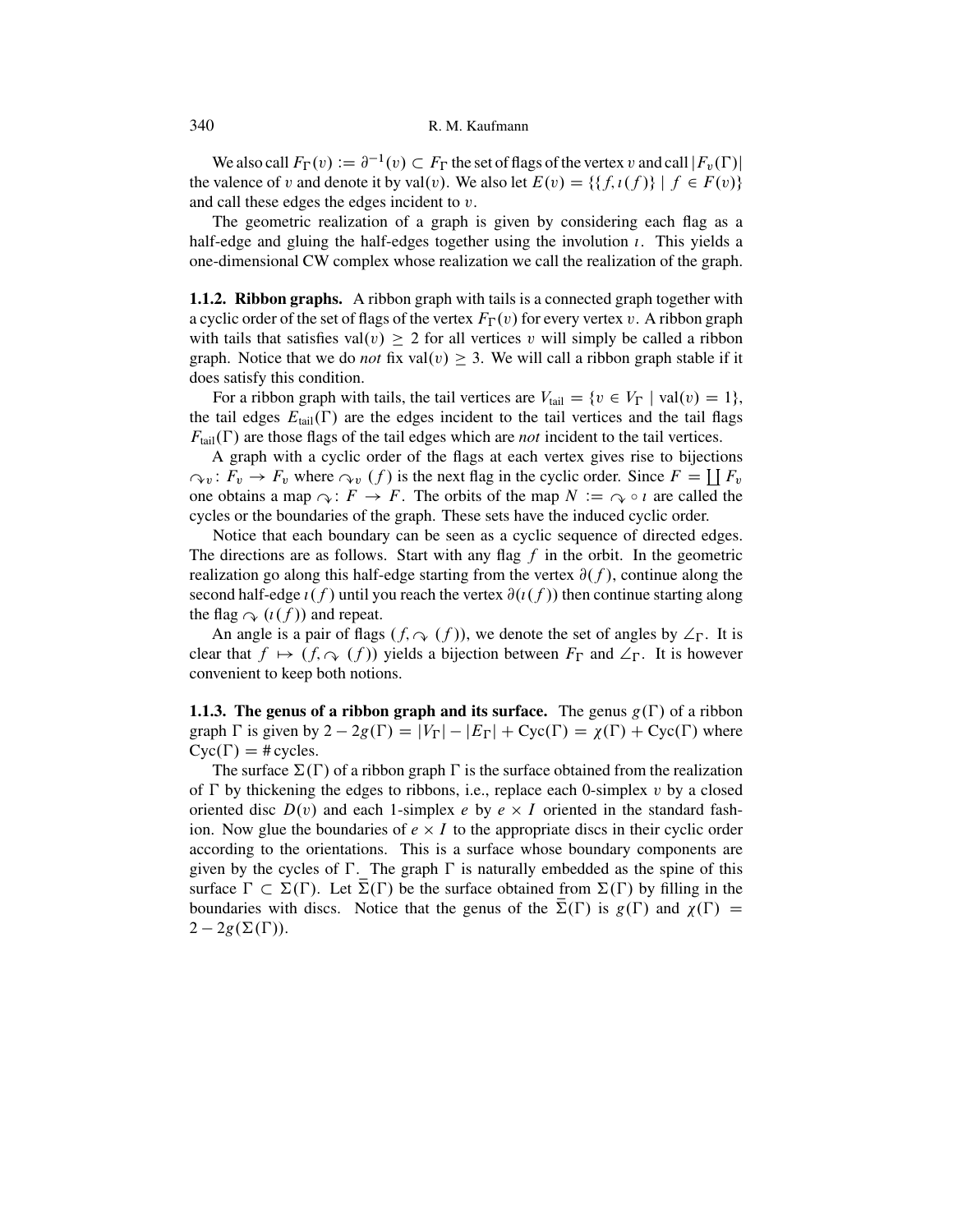#### <span id="page-8-0"></span>**1.1.4. Marked ribbon graphs**

**Definition 1.1.** A ribbon graph together with a distinguished cycle  $c_0$  is called *treelike* if

- i) the graph is of genus 0 and
- ii) for all flags either  $f \in c_0$  or  $\iota(f) \in c_0$  (and not both).

In other words each edge is traversed exactly once by the cycle  $c_0$ . Therefore there is a cyclic order on all (non-directed) edges, namely the cyclic order of  $c_0$ .

**Definition 1.2.** A *marked ribbon graph* is a ribbon graph together with a map mk: {cycles}  $\rightarrow$   $F_{\Gamma}$  satisfying the conditions:

- i) For every cycle c the directed edge  $mk(c)$  belongs to the cycle.
- ii) All vertices of valence two are in the image of mk, that is, val(v) = 2 for all v implies  $v \in \text{Im}(\partial \circ \text{mk}).$

Notice that on a marked treelike ribbon graph there is a linear order on each of the cycles  $c_i$ . This order is defined by upgrading the cyclic order to the linear order  $\prec_i$ in which  $mk(c_i)$  is the smallest element.

**1.1.5. Labelling and marking graphs.** A labelling of the edges of a graph  $\Gamma$  by a set S, is a map  $E_{\Gamma} \to S$ . A labelling of a ribbon graph  $\Gamma$  by a set S is a map<br>Lab: foucles of  $\Gamma$ )  $\rightarrow$  S, we will write  $a := L \text{ ab}^{-1}(i)$ . An angle marking by S is a  $\Gamma \rightarrow S$ . A labelling of a ribbon graph  $\Gamma$ <br> $\rightarrow$  S we will write  $c_i := I$  ab<sup>-1</sup>(i) An an Lab: {cycles of  $\Gamma$ <br>man mk<sup>2</sup>:  $\angle$ r  $\rightarrow$  $g \} \rightarrow S$ , we will write  $c_i := \text{Lab}^{-1}(i)$ . An angle marking by S is a map mk<sup>2</sup>:  $\angle$ <sub>F</sub>  $\rightarrow$  *S*.

**Notation 1.3.** We will write  $\mathcal{R}ib_{n,g}$  for the set of marked ribbon graphs of genus  $g$  with *n* boundary cycles and, by abuse of notation, also for the free Abelian group generated by this set.

We set  $\mathcal{R}ib := \coprod_{n,g} \mathcal{R}ib_{n,g}$ , and we will again not distinguish in notation between<br>set  $\mathcal{R}ib$ , the free Abelian group generated by it, and the set  $\{I\}$ ,  $\mathcal{R}ib$ ,  $\vdash n \in \mathbb{N}\}$ the set  $\mathcal{R}ib$ , the free Abelian group generated by it, and the set  $\{ \prod_g \mathcal{R}ib_{n,g} \mid n \in \mathbb{N} \}$ <br>to avoid unnecessary clutter. We also write  $\mathcal{R}ib(n)$  for the set of marked ribbon graphs to avoid unnecessary clutter. We also write  $\mathcal{R}ib(n)$  for the set of marked ribbon graphs with  $n+1$  cycles together with a labelling by  $\{0, \ldots, n\}$  of these cycles. Again we also denote the free Abelian group generated by this set as  $\mathcal{R}ib(n)$ . Finally, to streamline the notation, we will denote the collection  $\{\mathcal{R}ib(n) \mid n \in \mathbb{N}\}\$  simply by  $\mathcal{R}ib$ .

The meaning of the symbols will always be clear from the context.

**1.1.6. Spineless marked ribbon graphs.** A marked treelike ribbon graph is called *spineless* if the following holds:

- i) There is at most one vertex of valence 2. If there is such a vertex  $v_0$  then  $\partial(mk(c_0)) = v_0.$
- ii) The induced linear orders on the  $c_i$  are (anti-)compatible with that of  $c_0$ , i.e.  $f \prec_i f'$  if and only if  $\iota(f') \prec_0 \iota(f)$ .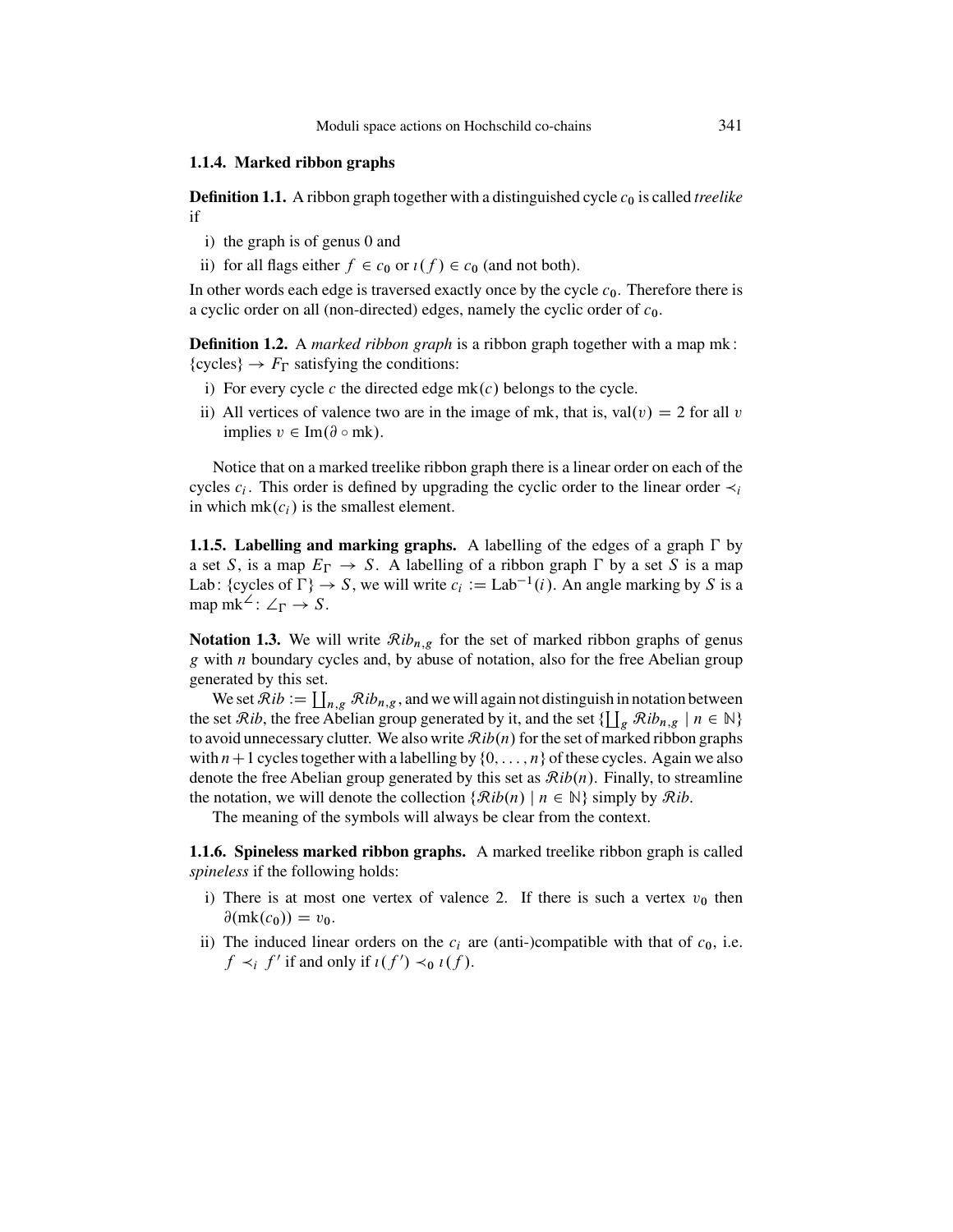<span id="page-9-0"></span>**1.2. Operations on graphs.** In this section, we will give the basic definitions of the operations on graphs which we will need.

**1.2.1. Contracting edges.** The contraction  $\Gamma/e = (V_{\Gamma}, F_{\Gamma}, \bar{i}, \partial)$  of a graph  $\Gamma$ <br> $(V_{\Gamma}, F_{\Gamma}, i, \partial)$  with respect to an edge  $e = (f_1(f))$  is defined as follows. Let **1.2.1. Contracting edges.** The contraction  $\Gamma/e = (V_{\Gamma}, F_{\Gamma}, \bar{\imath}, \partial)$  of a graph  $\Gamma = (V_{\Gamma}, F_{\Gamma}, \bar{\imath}, \partial)$  with respect to an edge  $e = \{f, \bar{\imath}(f)\}$  is defined as follows. Let  $\sim$  be the equivalence relation induced by be the equivalence relation induced by  $\partial(f) \sim \partial(i(f))$ . Then let  $V_{\Gamma} := V_{\Gamma}/\sim$ ,<br>  $\overline{F}_{\Gamma} = F_{\Gamma} \setminus \{f_i(f)\}$  and  $\overline{i} \colon \overline{F}_{\Gamma} \to \overline{F}_{\Gamma}$   $\overline{\partial} \colon \overline{F}_{\Gamma} \to \overline{V}_{\Gamma}$  be the induced mans  $F_{\Gamma} = F_{\Gamma} \setminus \{f, \iota(f)\}$  and  $\overline{\iota} : F_{\Gamma} \to F_{\Gamma}, \partial : F_{\Gamma} \to V_{\Gamma}$  be the induced maps.<br>For a ribbon graph the evolve order is the one which descends naturally

For a ribbon graph the cyclic order is the one which descends naturally.

For a marked ribbon graph, we define the marking of  $(V_{\Gamma}, F_{\Gamma}, \bar{\iota}, \partial)$  to be mk $(\bar{c}) =$ <br> $\overline{(c)}$  if mk(c)  $\notin \{f \cdot \iota(f)\}$  and  $\overline{mk}(\bar{c}) = \overline{N \circ \iota(mk(c))}$  if mk(c)  $\in \{f \cdot \iota(f)\}$  viz  $\overline{mk(c)}$  if mk(c)  $\notin \{f, \iota(f)\}\$  and  $\overline{mk}(\overline{c}) = \overline{N \circ \iota(mk(c))}$  if mk(c)  $\in \{f, \iota(f)\}\$ , viz. the image of the next flag in the cycle.

If there is an angle marking, set  $f' = N^{-1}(f)$ ,  $f'' = \varphi(f)$ ,  $g' = N^{-1}(t(f))$ <br> $g'' = \varphi(t(f))$  let  $mk^2(f' \ f) = g$ ,  $mk^2(f' \ f'') = h$ ,  $mk^2(g', t(f)) =$ and  $g'' = \bigcirc (i(f))$ , let  $mk^2(f', f) = a$ ,  $mk^2(f, f'') = b$ ,  $mk^2(g', i(f)) =$ c and mk<sup>2</sup>( $i(f), g''$ ) = d; after the contraction we set mk<sup>2</sup>( $f'', g''$ ) =  $\bar{a}d$  and  $mk^2(g', f'') = b\bar{c}$ , where we use the notation  $\bar{a} = 1 - a \in \mathbb{Z}/2\mathbb{Z}$ .

**1.2.2. Deleting edges.** The graph  $\Gamma \setminus e = (V_{\Gamma}, F_{\Gamma}, \overline{t}, \overline{\theta})$  obtained by deletion of an order a of a graph  $\Gamma = (V_{\Gamma}, F_{\Gamma}, \overline{t}, \overline{\theta})$  with respect to an order  $e = (f_1(f_1))$  is defined **1.2.2. Deleting edges.** The graph  $\Gamma \setminus e = (V_{\Gamma}, F_{\Gamma}, \bar{\imath}, \partial)$  obtained by deletion of an edge  $e$  of a graph  $\Gamma = (V_{\Gamma}, F_{\Gamma}, \bar{\imath}, \partial)$  with respect to an edge  $e = \{f, \bar{\imath}(f)\}$  is defined as follows: Set  $\overline{V}_{\Gamma} = V_{\$ as follows: Set  $V_{\Gamma} = V_{\Gamma}$ ,  $F_{\Gamma} = F_{\Gamma} \setminus \{f, \iota(f)\}, \overline{\iota} = \iota|_{\overline{F}_{\Gamma}}, \partial = \partial|_{\overline{F}_{\Gamma}}$ , that is, delete the edge. Notice there might be left-over lone vertices if e was the only edge of the edge. Notice there might be left-over lone vertices if e was the only edge of the respective vertices, also the graph might become disconnected.

If the graph was a ribbon graph the resulting graph again is a ribbon graph using the cyclic order that descends naturally. In the case of a marked ribbon graph, if there was a marking and say  $f = mk(c_i)$  for  $f \in e$  then we set  $mk(c_i) = N^{-1}(f)$  to be the previous flag, otherwise, the marking also descends naturally.

If there is an angle marking and  $f \in e$  with val $(\partial(f)) > 1$ , with markings  $\text{imk}^{\angle}(f', f) = a$ ,  $\text{imk}^{\angle}(f, f'') = b$  for  $f' = N^{-1}(f)$  and  $f'' = \varphi(f)$  then in  $\Gamma \setminus e$  we set mk<sup>2</sup> $(f', f'') = \bar{a}b$ .

#### **1.3. Spaces of graphs with metrics**

**1.3.1. Graphs with a metric.** A metric  $w_{\Gamma}$  for a graph is a map  $E_{\Gamma} \to \mathbb{R}_{>0}$ . The (global) re-scaling of a metric w by  $\lambda$  is the metric  $\lambda w_{\Gamma}( \lambda w)(e) = \lambda (w(e))$ . The (global) re-scaling of a metric w by  $\lambda$  is the metric  $\lambda w$ ,  $(\lambda w)(e) = \lambda (w(e))$ . The length of a cycle c is the sum of the lengths of its edges length  $(c) = \sum_{f \in c} w({f, \iota(f)})$ . A metric for a treelike ribbon graph is called normalized if the length of each nondistinguished cycle is 1. We will write  $\mathcal{MR}ib_{n,g}$  for the set of metric marked ribbon graphs of genus  $g$  with  $n$  boundary cycles.

**1.3.2. Projective metrics.** Notice that there is an  $\mathbb{R}_{\geq 0}$ -action on  $\mathcal{MR}$  which scales the metric  $\mu$  by an overall factor. This action of course preserves the genus and number of boundaries. We set  $\mathbb{P} \mathcal{R}$ *ib* :=  $\mathcal{M} \mathcal{R}$ *ib*/ $\mathbb{R} > 0$  using the same conventions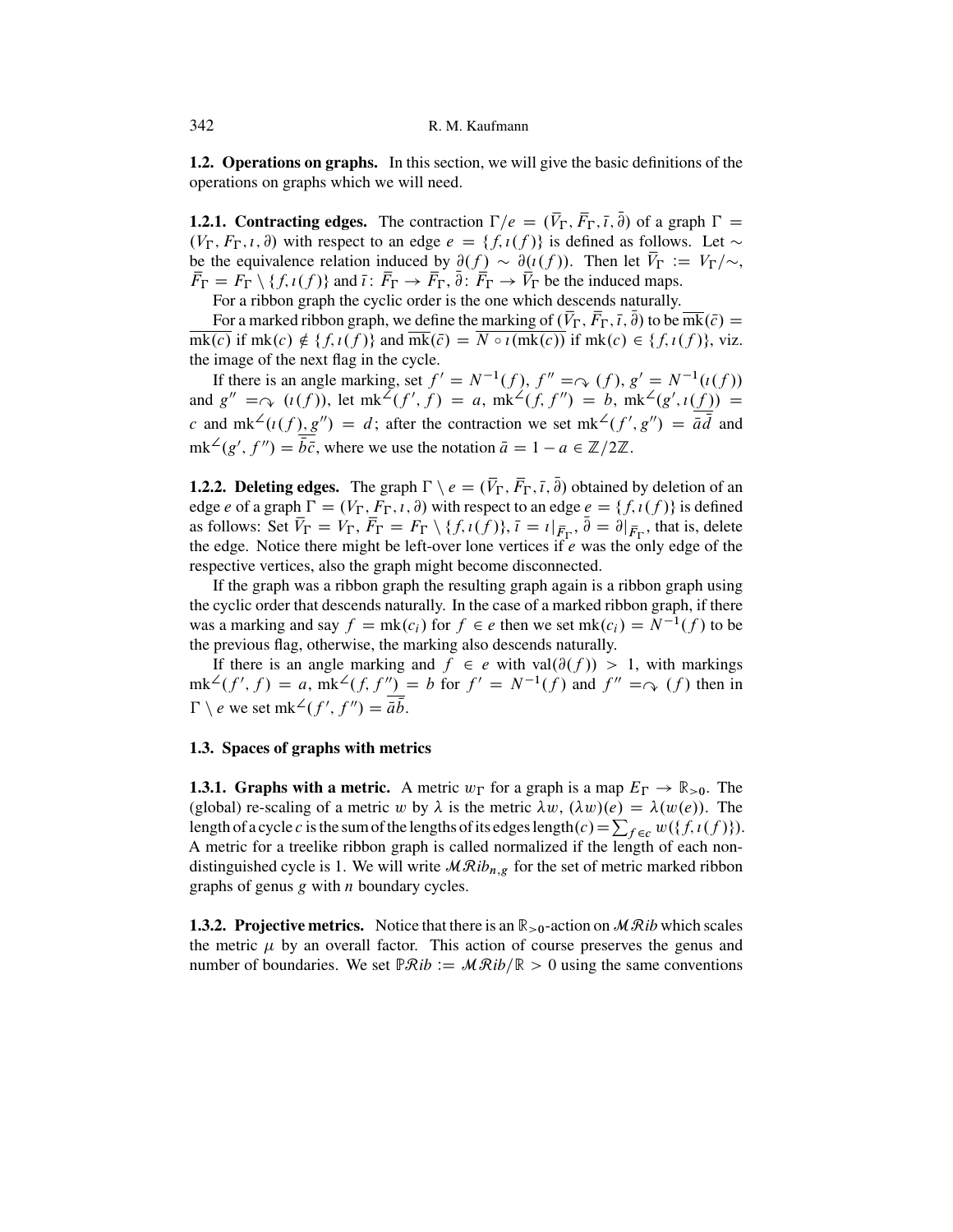<span id="page-10-0"></span>as in Notation [1.3.](#page-8-0) The elements of PR*ib* are called graphs with a projective metric. Notice that one can always choose a normalized representative for any projective metric. We set  $\mathbb{P} \mathcal{R}ib_{n,g} = \mathcal{M} \mathcal{R}ib_{n,g}/\mathbb{R}_{>0}$ .

**1.3.3. The space of metric ribbon graphs.** We endow these above sets with a topology by constructing  $\mathbb{R}$ *Rib* $(n, g)$  in the standard fashion. That is we realize them as a subspace of the quotient of the disjoint union of simplices by an equivalence relation. For each graph  $\Gamma \in \mathcal{R}ib(n, g)$  with  $|E(\Gamma)| = k + 1$  we fix a k-simplex<br>A<sub>E</sub> Hsing barycentric coordinates for this simplex a point of this simplex can be  $\Delta_{\Gamma}$ . Using barycentric coordinates for this simplex, a point of this simplex can be identified with a choice of projective weights on the edges. The points of  $\mathbb{R}^{\mathcal{D}}$  is identified with a choice of projective weights on the edges. The points of  $\mathbb{P} \mathcal{R}ib_{n,g}$ can thus be identified with the interior of the disjoint union over all  $\Delta_{\Gamma}$ ,  $\Gamma \in \mathcal{R}ib_{n,g}$ .<br>Furthermore the faces of  $\Delta_{\Gamma}$  correspond to the edges of  $\Gamma$ . Now, we use the following Furthermore the faces of  $\Delta_{\Gamma}$  correspond to the edges of  $\Gamma$ . Now, we use the following<br>identified to the independent of  $\Delta_{\Gamma}$  is identified with  $\Delta_{\Gamma}$ , if  $\Gamma/c \subset \mathcal{P}$  is  $\Gamma$ . We give the identifications: A face of  $\Delta_{\Gamma}$  is identified with  $\Delta_{\Gamma/e}$  if  $\Gamma/e \in Rib_{n,g}$ . We give the cup is interest topology (this is actually a CW complex) and identify resulting space the quotient topology (this is actually a CW complex) and identify  $\mathbb{P}Rib$  with the image of the interiors of the  $\Delta_{\Gamma}$ . Then we give  $\mathcal{MR}ib := \mathbb{P}Rib \times \mathbb{R}_{\geq 0}$ <br>the product topology the product topology.

**1.3.4. Marked ribbon graphs with metric and maps of circles.** For a marked ribbon graph with a metric, let  $c_i$  be its cycles, let  $|c_i|$  be their image in the realization<br>and let  $r_i$  be the length of  $c_i$ . Then there are natural maps  $\phi_i : S^1 \to |c_i|$  which and let  $r_i$  be the length of  $c_i$ . Then there are natural maps  $\phi_i : S^1 \to |c_i|$  which<br>map  $S^1$  onto the cycle by starting at the vertex  $v_i := \partial (mk(c_i))$  and going around map  $S^1$  onto the cycle by starting at the vertex  $v_i := \partial(mk(c_i))$  and going around the cycle mapping each point  $\theta \in S^1$  to the point at distance  $\frac{\theta}{2\pi}r_i$  from  $v_i$  along the cycle  $c_i$ . This observation connects the current constructions to those involving a the cycle  $c_i$ . This observation connects the current constructions to those involving a more geometric definition of C*acti* in terms of configurations of circles [\[V2\]](#page-51-0), [\[K1\]](#page-50-0) and other geometric constructions involving such configurations such as the map L*oop* used for the A*rc* operad [\[KLP\]](#page-50-0). In particular the treelike ribbon graphs correspond to C*acti* and the spineless treelike ribbon graphs correspond to C*act*.

#### **1.4. Di-graphs and Sullivan chord diagrams**

**1.4.1. Ribbon di-graphs.** A ribbon graph a di-graph is a ribbon graph  $\Gamma$  together with a  $\mathbb{Z}/2\mathbb{Z}$  labelling of the cycles of  $\Gamma: i/o: \{\text{cycles of } \Gamma\} \to \mathbb{Z}/2\mathbb{Z}$ . We call the cycles  $i/o^{-1}(0) - \text{Out}_{\Gamma}$  the outgoing ones and  $i/o^{-1}(1) - \text{In}_{\Gamma}$  the incoming ones cycles  $i/\sigma^{-1}(0) =:$  Out<sub>F</sub> the outgoing ones and  $i/\sigma^{-1}(1) =: \text{In}_{\Gamma}$  the incoming ones.<br>A di-graph is said to be of type  $(n, m)$  if  $|\text{In}_{\Gamma}| = n$  and  $|\text{Out}_{\Gamma}| = m$ . We will denote A di-graph is said to be of type  $(n, m)$  if  $|\text{In}_{\Gamma}| = n$  and  $|\text{Out}_{\Gamma}| = m$ . We will denote the set of these graphs by  $\mathcal{R}ih^{i/o}$ the set of these graphs by  $\mathcal{R}ib^{i/o}$ .

A ribbon di-graph is called perfectly partitioned if  $i/o(t(f)) = 1 - i/o(f)$  for every flag  $f$ . That is each edge is part of one input and one output cycle. We will call the set of these graphs  $\mathcal{R}ib^{i\leftrightarrow o}$ .

An  $(S_1, S_2)$ -labelled ribbon di-graph is a ribbon di-graph together with bijective maps In  $\rightarrow$  S<sub>1</sub> and Out  $\rightarrow$  S<sub>2</sub>. We denote the induced map on In II Out by Lab. If  $(S_1, S_2)$  is not mentioned, we will use  $S_1 = \bar{n}$  and  $S_2 = \bar{m}$  as the default indexing sets for a graph of type  $(n, m)$ .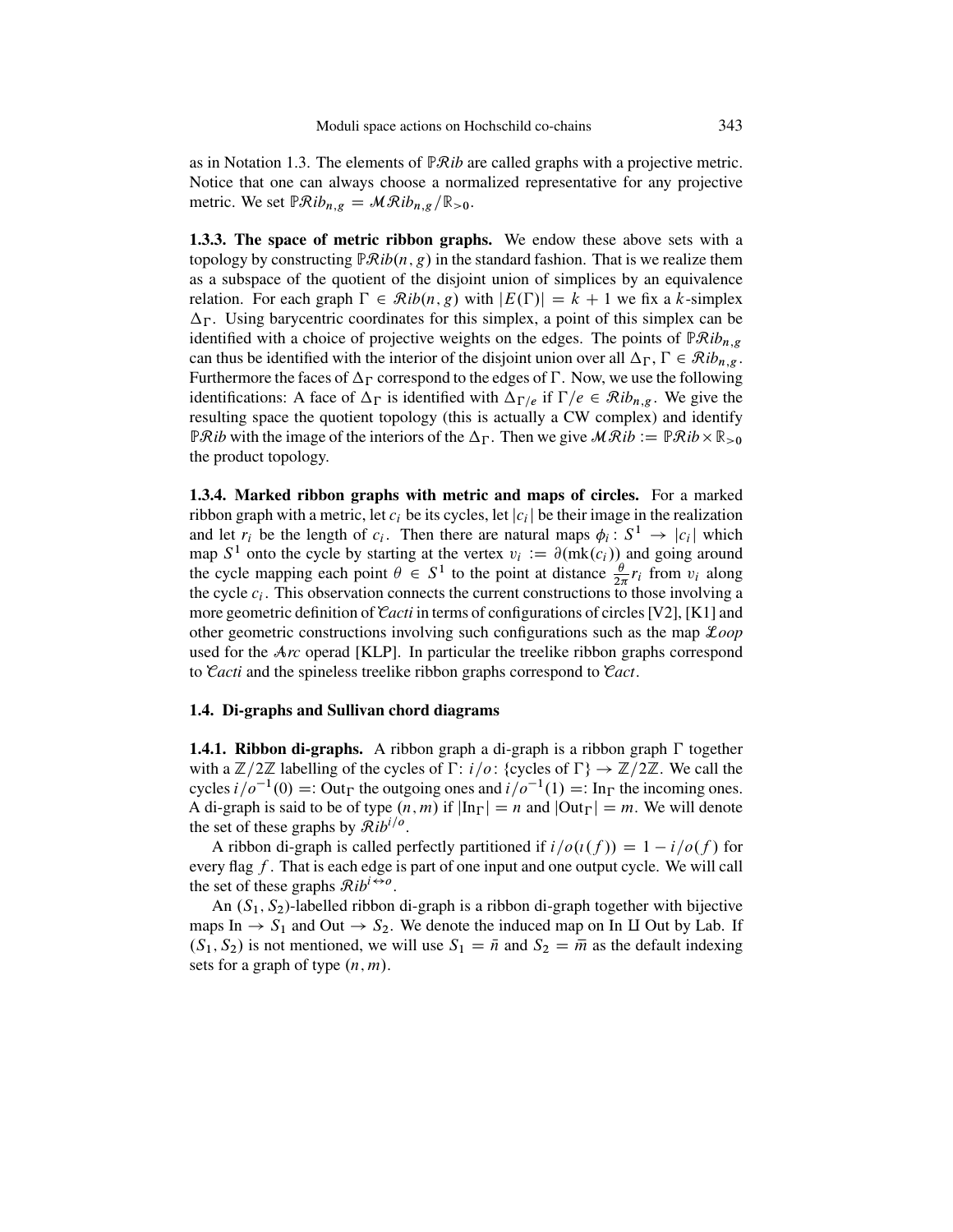<span id="page-11-0"></span>**1.4.2. Sullivan chord and ribbon diagrams.** There are many definitions of Sullivan chord diagrams in the literature [\[CS\]](#page-49-0), [\[S1\]](#page-51-0), [\[S2\]](#page-51-0), [\[CG\]](#page-49-0), [\[TZ\]](#page-51-0). We will use the following conventions.

**Definition 1.4.** A Sullivan chord diagram is a marked labelled ribbon di-graph which satisfies the following condition:

i) After deleting the edges of the incoming cycles one is left with a forest, i.e. a possibly disconnected set of contractible graphs.

We denote the set of these graphs by *Chord*<sup>Sul</sup> and call them Sullivan chord diagrams. A *strict* Sullivan chord diagram also satisfies the condition:

ii) It is possible to embed the realization of the graph into the plane in such a way that the images of the incoming cycles are disjointly embedded circles.

We denote this set of graphs by *Chord* StSul.

**Remark 1.5.** Notice that in a Sullivan chord diagram there are two types of edges, those which belong to the In cycles and those which belong to the tree part. These are also sometimes called ghost edges. The edges of the In cycles are traversed exactly once by the In cycles and once by the Out cycles and the edges. That is if a flag  $f$  is an element of an In cycle, then  $\iota(f)$  is an element of an Out cycle. The ghost edges are traversed in either direction by Out cycles, that is, both f and  $\iota(f)$  are elements of Out cycles.

If one contracts the ghost edges, one obtains a perfectly partitioned di-graph. For this reason perfectly partitioned di-graphs are sometimes called reduced Sullivan chord diagrams. Notice though that such a diagram is not a strict Sullivan chord diagram in the above definition, since the In cycles will share vertices.

**1.4.3. Spaces of di-graphs.** To each of these classes of graphs there is the corresponding space of graphs whose elements are the graphs of the given type together with a metric. The notation for these spaces of graphs which we will use is to write  $\mathcal M$ in front of the symbol of the graphs, e.g.  $\mathcal{M}\mathcal{C}$ *hord*<sup>StSul</sup> and  $\mathcal{M}\mathcal{R}$ *ib*<sup>*i* $\leftrightarrow$ o. These spaces</sup> have a natural topology. First to each set of discrete data, such as the labelling and the di-graph labelling we associate a component, and then forgetting this extra data each of these components can be identified with a subspace of MR*ib* defined by the underlying metric graphs.

It is clear that the spaces corresponding to  $\mathcal{R}ib^{i\leftrightarrow o}$  and Chord<sup>Sul</sup> are homotopy equivalent. The homotopy is given by changing the metric, by homogeneously scaling all the lengths of the ghost edges to zero.

We will not use strict Sullivan chord diagrams in this paper and we included them only to make contact with the literature where they do sometimes appear. The following important fact which one can show with some effort characterizes the weak homotopy type of strict Sullivan chord diagrams.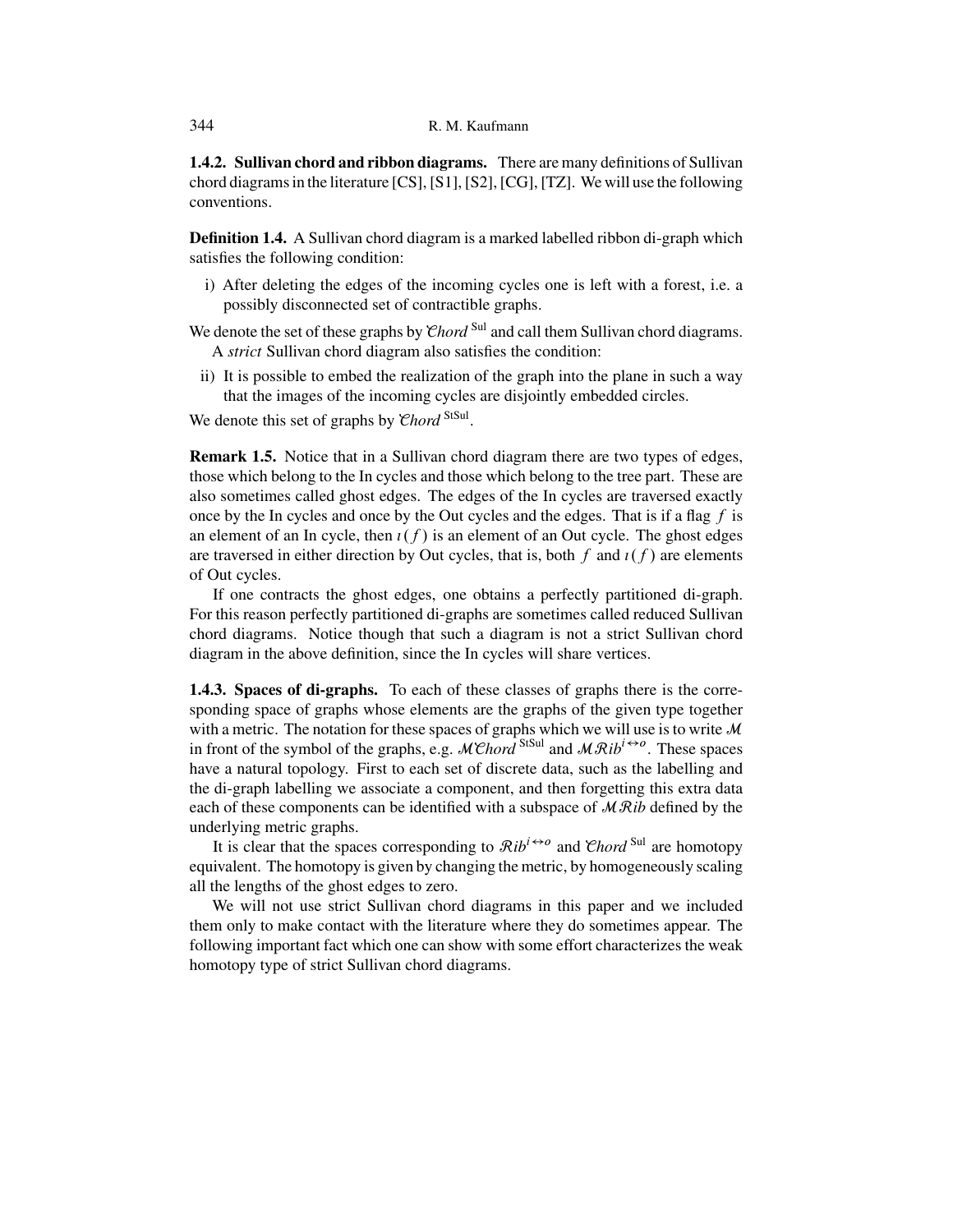<span id="page-12-0"></span>**Claim 1.6.** *The map p*:  $\mathcal{M}\mathcal{C}$ *hord*  $\mathcal{S}^{tSul} \rightarrow \mathcal{M}\mathcal{R}$ *ib*<sup>*i* $\leftrightarrow$ o</sup> *which contracts all ghost edges is a weak fibration with contractible fibers. Hence*  $MRib^{i\leftrightarrow o}$  *and*  $MChord^{StSul}$  *are weakly homotopy equivalent.*

#### **2. The** A*rc* **operad**

In this section, we start by giving a brief review of the salient features of the A*rc* operad of [\[KLP\]](#page-50-0) which is reasonably self-contained. The presentation of the material closely follows the Appendix B of [\[K1\]](#page-50-0). For full details, we refer to [\[KLP\]](#page-50-0). In addition to this review, we furthermore introduce an equivalent combinatorial language which will be key for the following, in particular for [\[K4\]](#page-50-0). Simultaneously, we introduce new cell level structures and then go on to define new cell level operads and extensions of the A*rc* operad structure.

**2.1. Spaces of graphs on surfaces.** Fix an oriented surface  $F_{g,r}^s$  of genus g with s<br>punctures and r boundary components which are labelled from 0 to  $r = 1$ , together punctures and r boundary components which are labelled from 0 to  $r - 1$ , together with marked points on the boundary, one for each boundary component. We call this data  $F$  for short if no confusion can arise.

The piece of the A*rc* operad supported on F will be an open subspace of a space  $A_{g,r}^{s}$ . The latter space is a CW complex whose cells are indexed by graphs on the surface  $F^{s}$  up to the action of the pure manning class group *PMC* which is the surface  $F_{g,r}$  up to the action of the pure mapping class group *PMC* which is the group of orientation preserving homeomorphisms of  $F^s$  modulo homotopies that group of orientation preserving homeomorphisms of  $F_{g,r}^s$  modulo homotopies that pointwise fix the set which is the union of the set of the marked points on the boundary pointwise fix the set which is the union of the set of the marked points on the boundary and the set of punctures. A quick review in terms of graphs is as follows.

**2.1.1. Embedded graphs.** By an embedding of a graph  $\Gamma$  into a surface  $F$ , we mean an embedding  $i : |\Gamma| \to F$  with the conditions:

- i)  $\Gamma$  has at least one edge.
- ii) The vertices map bijectively to the marked points on the boundaries.
- iii) No images of two edges are homotopic to each other, by homotopies fixing the endpoints.
- iv) No image of an edge is homotopic to a part of the boundary, again by homotopies fixing the endpoints.

Two embeddings are equivalent if there is a homotopy of embeddings of the above type from one to the other. Note that such a homotopy is necessarily constant on the vertices.

The images of the edges are called arcs. And the set of connected components of  $F \setminus i(\Gamma)$  are called complementary regions.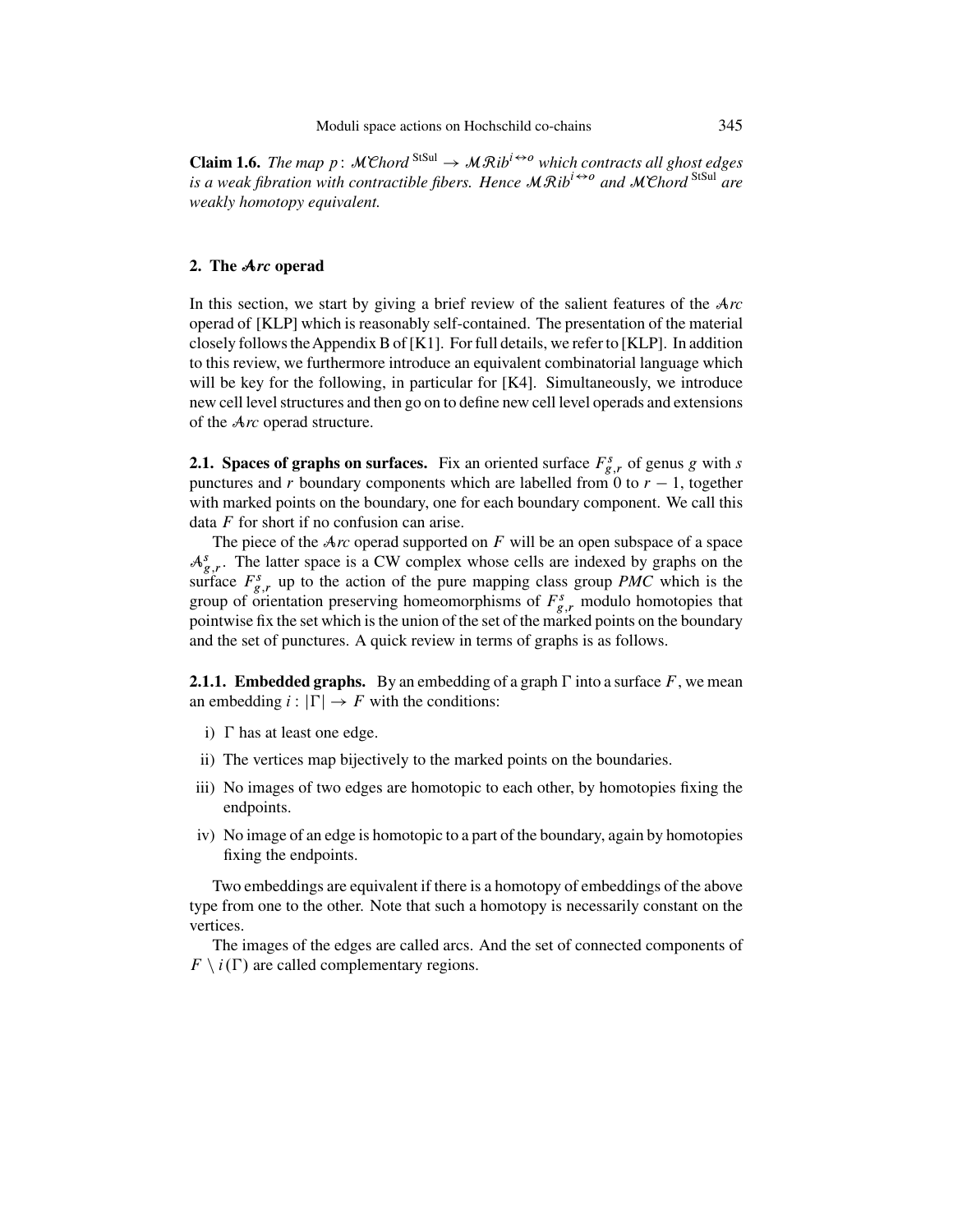#### 346 R. M. Kaufmann

Changing representatives in a class yields natural bijections of the sets of arcs and connected components of  $F \setminus i(\Gamma)$  corresponding to the different representatives.<br>We can therefore associate to each equivalence class of embeddings its sets of arcs We can therefore associate to each equivalence class of embeddings its sets of arcs together with their incidence conditions and connected components – strictly speaking of course the equivalence classes of these objects.

**Definition 2.1.** By a graph  $\gamma$  on a surface we mean a triple  $(F, \Gamma, [i])$  where  $[i]$ is an equivalence class of embeddings of  $\Gamma$  into that surface. We will denote the isomorphism class of complementary regions by Comp $(y)$ . We will also set  $|y| =$ | $E_{\Gamma}$ |. Fixing the surface F, we will call the set of graphs on a surface  $\mathcal{G}(F)$ .

**2.1.2. A linear order on arcs.** Notice that due to the orientation of the surface the graph inherits an induced linear order of all the flags at every vertex  $F(v)$  from the embedding. Furthermore there is even a linear order on all flags by enumerating the flags first according to the boundary components on which their vertex lies and then according to the linear order at that vertex. This induces a linear order on all edges by enumerating the edges by the first appearance of a flag of that edge.

**2.1.3. The poset structure.** The set of such graphs on a fixed surface  $F$  is a poset. The partial order is given by calling  $(F, \Gamma', [i']) \prec (F, \Gamma, [i])$  if  $\Gamma'$  is a subgraph of  $\Gamma$  with the same vertices and  $[i']$  is the restriction of  $[i]$  to  $\Gamma'$ . In other words, the first with the same vertices and  $[i']$  is the restriction of  $[i]$  to  $\Gamma'$ . In other words, the first graph is obtained from the second by deleting some arcs.

We associate a simplex  $\Delta(F, \Gamma, [i])$  to each such graph.  $\Delta$  is the simplex whose vertices are given by the set of arcs/edges enumerated in their linear order. The face maps are then given by deleting the respective arcs. This allows us to construct a CW complex out of this poset.

**Definition 2.2.** Fix  $F = F_{g,r}^s$ . The space  $\mathcal{A}_{g,r}^k$  is the space obtained by gluing the simplices  $\Delta(F, \Gamma')$  i'll for all graphs on the surface according to the face mans simplices  $\Delta(F, \Gamma', [i'])$  for all graphs on the surface according to the face maps.

The pure mapping class group naturally acts on  $\mathcal{A}_{g,r}^{s}$  and has finite isotropy [\[KLP\]](#page-50-0).

**Definition 2.3.** The space  $A_{g,r}^s := A_{g,r}^s / PMC$ .

 $\ddot{\phantom{0}}$ 

## **2.1.4.** CW structure of  $A_{p,r}^s$

**Definition 2.4.** Given a graph on a surface, we call its *PMC* orbit its arc graph. If  $\gamma$ is a graph on a surface, we denote by  $\bar{\gamma}$  its arc graph or *PMC* orbit. We denote the set of all arc graphs of a fixed surface F by  $\overline{\mathcal{G}}(F)$ . A graph is called exhaustive if there are no vertices v with val $(v) = 0$ . This condition is invariant under *PMC* and hence we can speak about exhaustive arc graphs. The set of all exhaustive arc graphs on  $F$ is denoted by  $\overline{\mathscr{G}}^e(F)$ .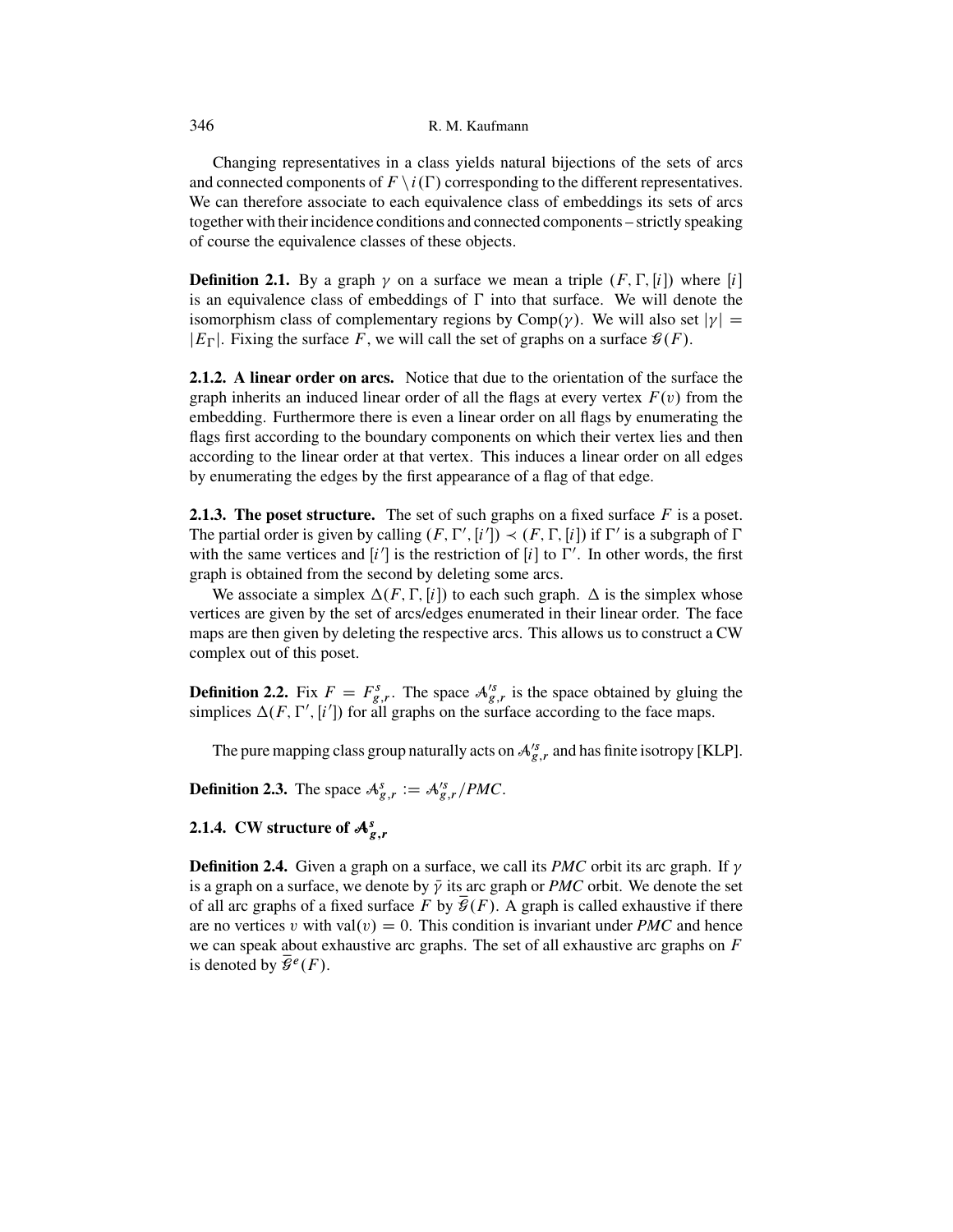Notice that since the incidence conditions are preserved, we can set  $|\bar{y}| = |y|$ where  $\gamma$  is any representative and likewise define Comp( $\bar{\gamma}$ ). We call an arc graph exhaustive if and only if it contains no isolated vertices, that is vertices with val $(v) = 0$ .

Now by construction it is clear that  $A_{g,r}^s$  is realized as a CW complex which has one cell for each arc graph  $\bar{\gamma}$  of dimension  $|\gamma| - 1$ . Moreover the cell for a given class of graphs is actually a map of a simplex whose vertices correspond to the arcs in the order discussed above. The attaching maps are given by deleting edges and identifying the resulting face with its image. Due to the action of *PMC* some of the faces of might become identified by these maps, so that the image will not necessarily be a simplex. The open part of the cell will however be an open simplex. Let  $C(\bar{\alpha})$ be the image of the cell and  $C(\bar{\alpha})$  be its interior, then

$$
\mathcal{A}_{g,r}^s = \bigcup_{\bar{\alpha} \in \bar{\mathcal{B}}(F_{g,r}^s)} C(\bar{\alpha}), \quad \mathcal{A}_{g,r}^s = \coprod_{\bar{\alpha} \in \bar{\mathcal{B}}(F_{g,r}^s)} \dot{C}(\bar{\alpha}) \tag{2.1}
$$

Let  $\Delta^n$  denote the standard *n*-simplex and  $\Delta$  its interior then  $\hat{C}(\gamma) = \mathbb{R}^{|E| \cap |\gamma|} \times 0 = \lambda^{|E| \cap |\gamma|} \rightarrow C(\Gamma)$  which only depends on the underlying graph  $\Gamma$  of  $\gamma$  $\Delta^{|E_{\Gamma}|-1}$  =:  $C(\Gamma)$  which only depends on the underlying graph  $\Gamma$  of  $\gamma$ .<br>This also means that the space  $A^s$  is filtered by the calls of dimensional

This also means that the space  $A_{g,r}^s$  is filtered by the cells of dimension less than or equal to k. We will use the notation  $(A_{g,r}^s)^{\leq k}$  for the pieces of this filtration.

**2.1.5. Elements of the**  $A_{s,r}^s$  **as projectively weighted graphs.** Using barycentric coordinates for the open part of the cells the elements of  $A_s^s$  are given by specifying coordinates for the open part of the cells the elements of  $A_{g,r}^s$  are given by specifying<br>an arc graph together with a map  $w$  from the edges of the graph  $F_{\rm D}$  to  $\mathbb{R}_{\geq 0}$  assigning an arc graph together with a map w from the edges of the graph  $E_{\Gamma}$  to  $\mathbb{R}_{>0}$  assigning a weight to each edge s.t. the sum of all weights is 1.

Alternatively, we can regard the map  $w: E_{\Gamma} \to \mathbb{R}_{>0}$  as an equivalence class let the equivalence relation of i.e.  $w \sim w'$  if there exists  $\lambda \in \mathbb{R}_{\geq 0}$  such that under the equivalence relation of, i.e.,  $w \sim w'$  if there exists  $\lambda \in \mathbb{R}_{>0}$  such that  $w(e) = \lambda w'(e)$  for all  $e \in E_{\Gamma}$ . That is w is a projective metric. We call the set of  $w(e)$  the projective weights of the edges. In the limit, when the projective weight  $w(e)$  the projective weights of the edges. In the limit, when the projective weight of an edge goes to zero, the edge/arc is deleted, see [\[KLP\]](#page-50-0) for more details. For an example see Figure [1,](#page-15-0) which is discussed below.

An element  $\alpha \in A_{g,r}^s$  can be described by a tuple  $\alpha = (F, \Gamma, [i], w)$  where F and  $\Gamma$  are as above, [i] is a *PMC* orbit of an equivalence class of embeddings and w is a projective metric for  $\Gamma$ . Alternatively it can be described by a tuple  $(\bar{y}, w)$  where  $\bar{y} \in \bar{\mathcal{L}}(F)$  and w is a projective metric for the underlying abstract graph  $\Gamma$  $\bar{\gamma} \in \mathcal{G}(F)$  and w is a projective metric for the underlying abstract graph  $\Gamma$ .

**Example 2.5.**  $A_{0,2}^0 = S^1$ . Up to *PMC* there is a unique graph with one edge and a unique graph with two edges. The former gives a zero-cell and the latter gives a oneunique graph with two edges. The former gives a zero-cell and the latter gives a onecell whose source is a 1-simplex. Its two subgraphs with one edge that correspond to the boundary lie in the same orbit of the action of *PMC* and thus are identified to yield  $S^1$ . The fundamental cycle is given by  $\Delta$  of Figure [1.](#page-15-0)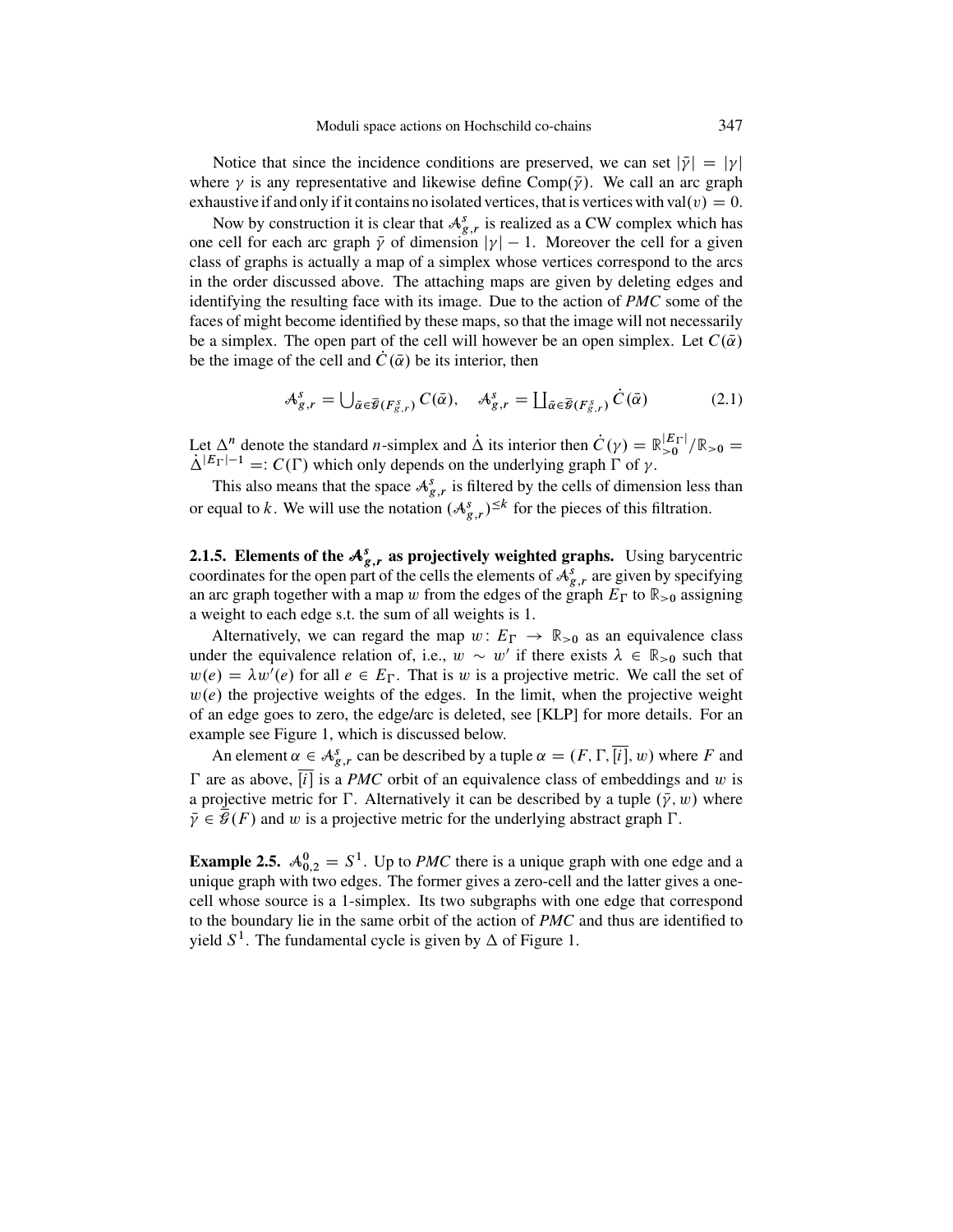<span id="page-15-0"></span>

Figure 1. The space  $\mathcal{A}_{0,2}^0$  is given as the CW decomposition of  $S^1$  with one 0-cell and one<br>1-cell. It can be thought of as the quotient of the interval in which the endpoints are identified 1-cell. It can be thought of as the quotient of the interval in which the endpoints are identified by the action of the pure mapping class group. The generator of  $CC_*(S^1)$  is called  $\Delta$ .

**2.1.6. Drawing pictures for arcs.** There are several pictures one can use to view elements of A. In order to draw elements them it is useful to expand the marked point on the boundary to an interval called window, and let the arcs end on this interval according to the linear order. Equivalently, one can mark one point of the boundary and let the arcs end in their linear order anywhere but on this point. We will mostly depict arc graphs in the latter manner. See Figure [2](#page-16-0) for an example of an arc graph – all arcs running to the marked points – and its alternate depiction with *none* of the arcs hitting the marked point and all arcs having *disjoint endpoints*.

**Notation 2.6.** Since in the following we will always be dealing with arc graphs, we will now omit the over-line in the notation. Hence we will write  $\gamma \in \overline{\mathcal{G}}(F)$ . We also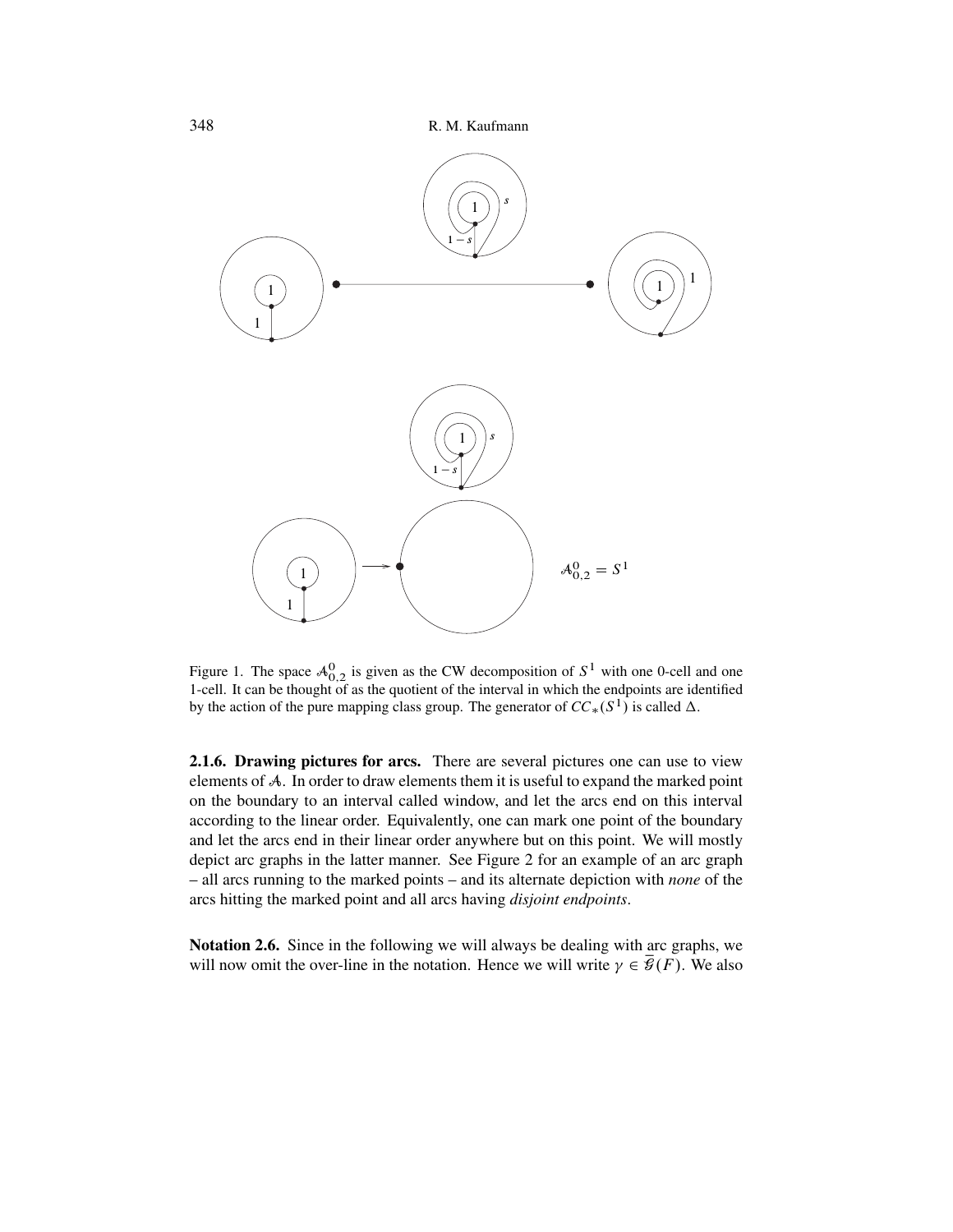Moduli space actions on Hochschild co-chains 349

<span id="page-16-0"></span>

Figure 2. An arc graph and its alternate depiction with disjoint arcs not hitting the marked points on the boundary.

fix that  $\Gamma(\gamma)$  is the underlying graph. Furthermore elements of  $A_{g,r}^s$  will usually be<br>called  $\alpha$  and  $\beta$ . If  $\alpha \in A^s$ , we fix that  $\nu(\alpha)$ ,  $\Gamma(\alpha)$  and  $\nu(\alpha)$  are the underlying arc called  $\alpha$  and  $\beta$ . If  $\alpha \in A_{g,r}^s$  we fix that  $\gamma(\alpha)$ ,  $\Gamma(\alpha)$  and  $w(\alpha)$  are the underlying arc oranh its underlying graph and the projective metric respectively graph, its underlying graph and the projective metric, respectively.

**Definition 2.7.** We define the Euler characteristic of an element  $\alpha \in A_{g,r}^s$  to be  $\chi(\alpha) = |C(\text{omp}(\alpha)| - |F(\Gamma(\alpha))||$  $\chi(\alpha) = |\text{Comp}(\alpha)| - |E(\Gamma(\alpha))|.$ 

**Lemma 2.8.** *The following inequality holds*

$$
\chi(\alpha) \ge \chi(F(\alpha)),\tag{2.2}
$$

*and the equality holds if and only if the complementary regions are polygons.*

*Proof.* If the complementary regions are polygons, we obtain a triangulation of the surface and hence  $\chi(F) = |V_{\Gamma}| - |E_{\Gamma}| - r + |\text{Comp}(\alpha)|$ . There are  $|V_{\Gamma}| = r$ <br>vertices and  $|F_{\Gamma}| + r$  edges since the boundaries also count as edges. In this count, the vertices and  $|E_{\Gamma}| + r$  edges since the boundaries also count as edges. In this count, the complementary region contributes 1, as it should for a polygon. If the complementary complementary region contributes 1, as it should for a polygon. If the complementary regions have some topology then their Euler characteristic is strictly less than 1 and the Euler characteristic of the surface would be smaller; whence the claim.  $\Box$ 

#### **2.2. Topological operad structure**

**2.2.1. The spaces**  $\text{Arc}(n)$ **.** We begin by reviewing the construction of [\[KLP\]](#page-50-0). We then recast it into a purely combinatorial way. This will allow us to define the actions of [\[K4\]](#page-50-0) more simply, but also allow us to show that although  $Arc_{\#}$  is not an operad on the topological level, it is a rational operad and gives rise to a cellular operad.

**Definition 2.9.** We define  $Ar^s_g(n) \subset A^g_{g,n+1}$  to be the subset of those weighted arc<br>graphs whose are graph is exhaustive. We define  $A_{g}(n) := \prod_{p \mid g} (A_{g}(n))^2$ graphs whose arc graph is exhaustive. We define  $Arc(n) := \coprod_{s,g \in \mathbb{N}} Arc_g^s(n)$ .<sup>2</sup>

<sup>&</sup>lt;sup>2</sup>Unfortunately there is a typo in the definition of  $\mathcal{A}_{rc}(n)$  in [\[KLP\]](#page-50-0) where  $\coprod$  was inadvertently replaced by the direct limit.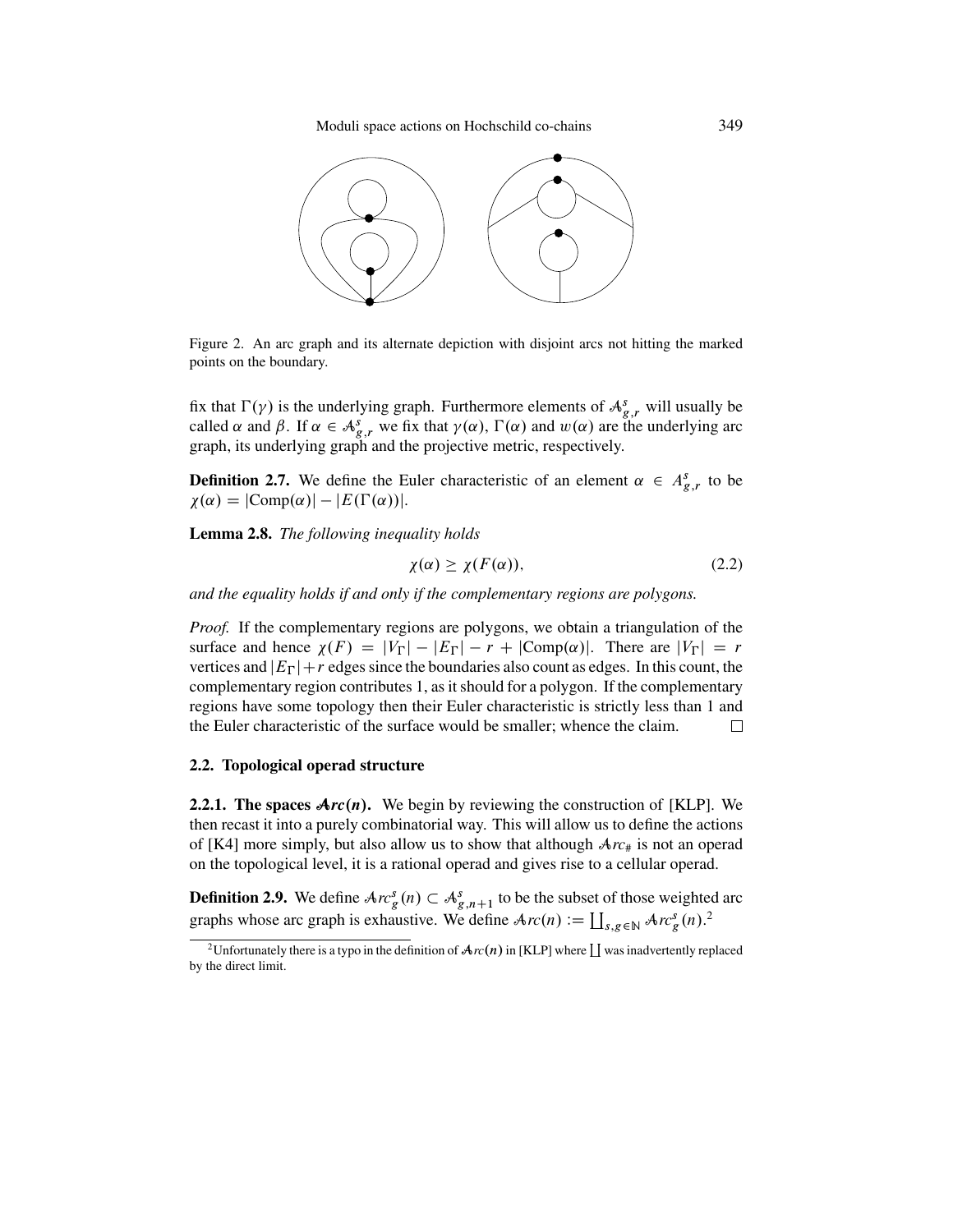**2.2.2. Open-cell cell complex.** It is clear by construction that the A<sub>*rc*</sub> operad again has a decomposition into open cells,

$$
\mathcal{A}rc_g^s(n) = \coprod_{\gamma = \overline{\mathcal{G}}^e(F_{g,n+1}^s)} \dot{C}(\gamma).
$$
 (2.3)

Again  $\hat{C}(\gamma) = \mathbb{R}_{>0}^{|E_{\Gamma}|}/\mathbb{R}_{>0} = \hat{\Delta}^{|E_{\Gamma}|-1} := \hat{C}(\Gamma)$  only depends on the underlying graph  $\Gamma$  of  $\gamma$ graph  $\Gamma$  of  $\gamma$ .

We will denote the free Abelian group generated by the  $C(\alpha)$  as above by  $\mathcal{C}^*_o(\mathcal{A}rc)^s_g(n)$ . We will write  $\mathcal{C}^*_o(\mathcal{A}rc)(n) = \coprod_{g,s} \mathcal{C}^*_o(\mathcal{A}rc)^g_g(n)$  and  $\mathcal{C}^*_o(\mathcal{A}rc) =$ <br>Let  $\mathcal{C}^*(\mathcal{A}rc)(n)$ . We choose the notation to reflect the fact that we are strictly speak- $\prod_n \mathcal{C}^*_o(\mathcal{A}rc)(n)$ . We choose the notation to reflect the fact that we are strictly speak-<br>ing not dealing with cellular chains, however see 83.4.1 ing not dealing with cellular chains, however see [§3.4.1.](#page-33-0)

 $\mathcal{C}^*_o$  $\mathcal{C}^*_\rho(\mathcal{A}rc)(n)$  is also graded by the dimension of the cells, we will write  $\mathcal{C}^*_\rho(\mathcal{A}rc)(n)^k$  for the subgroup generated by cells of dimension k and we will also write  $\mathcal{C}^*_\rho(\mathcal{A}rc)(n)^{\leq k}$  for the subg isomorphic to the direct sum of the  $\mathcal{C}_o^*(\mathcal{A}_{rc})(n)^k$ 

$$
\operatorname{Gr} \mathcal{C}_o^*(\mathcal{A}r c) := \operatorname{Gr}(\mathcal{C}_o^*(\mathcal{A}r c)(n), \leq) \simeq \bigoplus_k \mathcal{C}_o^*(\mathcal{A}r c)^k(n) \tag{2.4}
$$

The differential  $\partial$  of  $A_{g,r}^s$  also descends to  $C_o^*(Arc)$  and Gr  $C_o^*(Arc)$  by simply itting the cells which are not in  $Arc$ . Applying the differential twice will kill omitting the cells which are not in A*rc*. Applying the differential twice will kill two arcs, each original summand will either be twice treated as zero or appear with opposite sign as in  $\mathcal{A}_{g,r}^s$ . Hence the differential squares to zero.

**2.2.3. Relative cells.** The complex  $C_o^*(Arc)_{g}^s(n)$  and the isomorphic complex  $Gr \mathcal{C}^*(Arc)^s(n)$  can be identified with the complex of relative cells Gr  $\mathcal{C}_o^*(\mathcal{A}_{rc})_G^s(n)$  can be identified with the complex of relative cells  $CC_1(A \land \mathcal{A}_{rc})$  $CC_*(A, A \setminus Arc)$ .<br>Notice that the s

Notice that the spaces  $Arc(n)$  have a natural operations of  $\mathcal{S}_n$  which permutes the labels  $\{1, \ldots, n\}$  and one of  $\mathcal{S}_{n+1}$  which permutes the labels  $\{0, \ldots, n\}$ . Also notice that the spaces  $Arc_g^s(n)$  inherit the grading and filtration from  $A_g^s(n)$ . This is also true for their unions  $Arc(n)$  and we will write  $Arc(n)^{\leq k}$  for these pieces. That is if  $\alpha \in \text{Arc}(n)^{\leq k}$  then  $|E(\Gamma(\alpha))| \leq k+1$ .

**2.2.4. Topological description of the gluing [\[KLP\]](#page-50-0).** To give the composite  $\alpha \circ_i \alpha'$ for two arc families  $\alpha = (F, \Gamma, [i], w) \in \mathcal{A}rc(m)$  and  $\alpha' = (F', \Gamma', [i'], w') \in \mathcal{A}rc(n)$  one most conveniently chooses metrics on F and F'. The construction does  $Arc(n)$  one most conveniently chooses metrics on F and F'. The construction does not depend on the choice. With this metric, one produces a partially measured foliation in which the arcs are replaced by bands of parallel leaves (parallel to the original arc) of width given by the weight of the arc. For this we choose the window representation and also make the window tight in the sense that there is no space between the bands and between the end-points of the window and the bands. Finally, we put in the separatrices. The normalization we choose is that the sum of the weights at boundary  $i$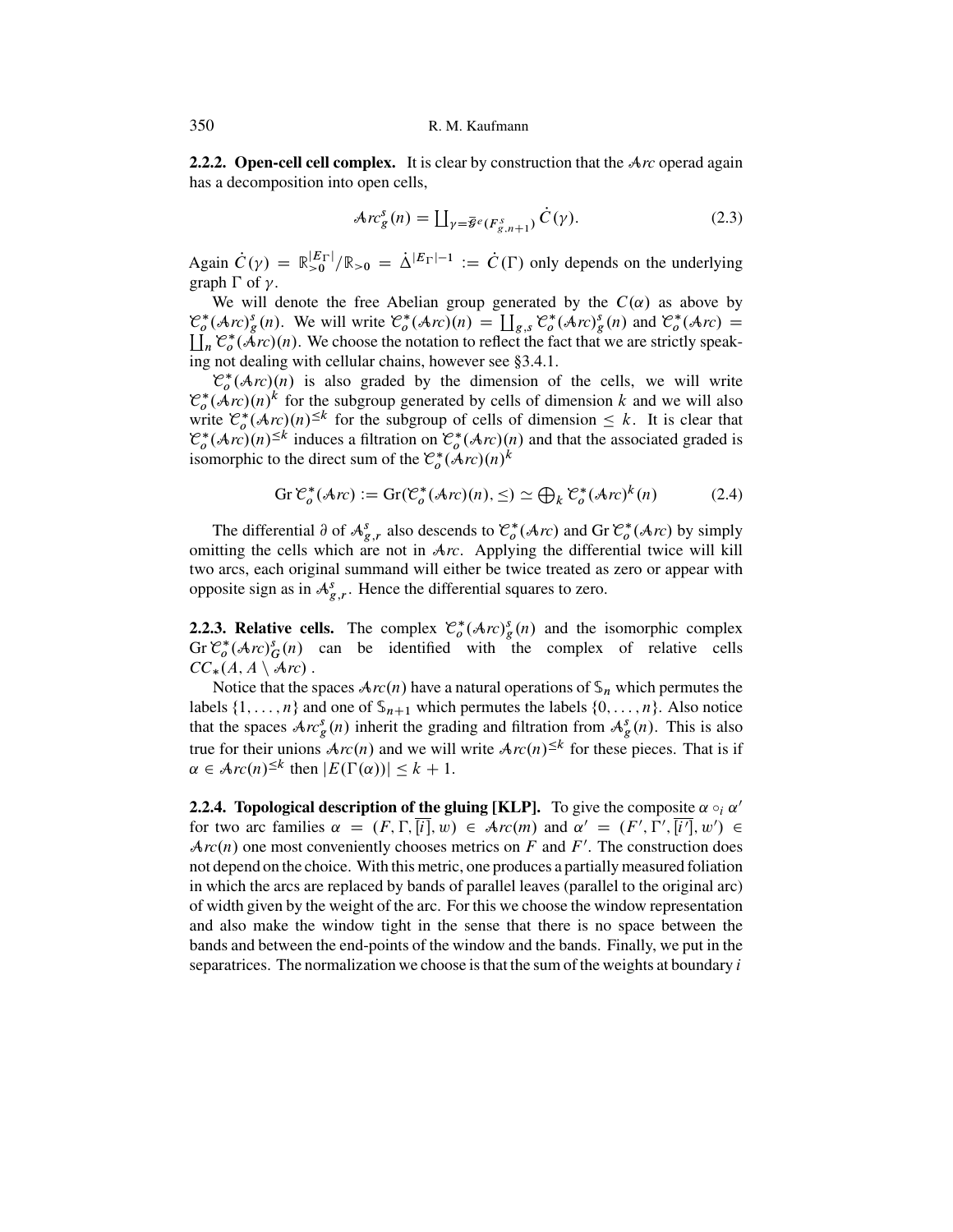<span id="page-18-0"></span>of  $\alpha$  coincides with the sum of the weights at the boundary 0, we can also fix them both to be one. Now when gluing the boundaries, we match up the windows, which have the same width, and then just glue the foliations. This basically means that we glue two leaves of the two foliations if they end on the same point. We then delete the separatrices. Afterwards, we collect together all parallel leaves into one band. In this procedure, some of the original bands might be split or "cut" by the separatrices. We assign to each band one arc with weight given by the width of the consolidated band. If arcs occur, which do not hit the boundaries, then we simply delete these arcs. We call these arcs or bands "closed loops" and say that "closed loops appear in the gluing".

Notice that after gluing there will be no parallel arcs, since all parallel leaves are collected into *one* band and the condition of being parallel is *PMC* invariant – before and after gluing.

**Theorem 2.10** ([\[KLP\]](#page-50-0)). *Together with the gluing operations above, the spaces* A*rc form a cyclic operad.*

**Lemma 2.11.** *The gluing operations are compatible with the filtrations, i.e.,*  $Arc(m)^{\leq p} \circ_i Arc(n)^{\leq q} \subset Arc(n+m-1)^{\leq p+q}.$ 

*Proof.* If k is the number of arcs at the boundary i of  $\alpha$  and l is the number of arcs at the boundary 0 of  $\beta$  then the number of glued arcs resulting from these arcs via the operadic composition  $\circ_i$  is at most  $k+l-1$ . This comes from the fact that each "cut" (that is each separatrix) of the glued foliation contains at least one of the separatrices of the two foliations before gluing. Hence the number of arcs of  $\alpha \circ_i \beta$  is at most  $p + 1 - k + a + 1 - l + k + l - 1 = p + a + 1$ , and the claim follows.  $p + 1 - k + q + 1 - l + k + l - 1 = p + q + 1$ , and the claim follows.

**2.2.5. Combinatorial description.** One can also give a purely combinatorial description of the gluing in which we define the new graph on the glued surface. An example of a gluing is given in Figure [3.](#page-19-0)

In the first step we normalize as above to make the sums of weights match. The weights of the arcs incident to the boundaries 0 and i then define two partitions  $P_0$ and  $P_i$  of the unit interval where each flag incident to the vertices 0 and i corresponds now to a subinterval of length given by the weight of the respective arc.

Let us first also assume that there are no arcs running from 0 to 0 or from  $i$  to  $i$ . We will call such arcs recursive. Hence we are for the moment assuming that there are no recursive arcs. Let  $\mathcal{P}_{o}$  be the biggest common sub-partition. If in the common partition  $\mathcal{P}_0$  a subinterval I' of  $P_0$  or  $P_i$  is subdivided, let f be the flag associated to I' and duplicate the edge  $e = \{f, i(f)\}\$ so that there are now two copies  $e^{(1)}$  and  $e^{(2)}$  of e which are embedded to be parallel. Associate the copies  $f^{(1)}$  and  $f^{(2)}$  of the flag f in their natural order to the intervals of  $\mathcal{P}_{o}$ . Now delete the vertex 0 and all flags of the vertex 0 of  $\alpha'$  and the vertex i and all the flags of the vertex i of  $\alpha$ .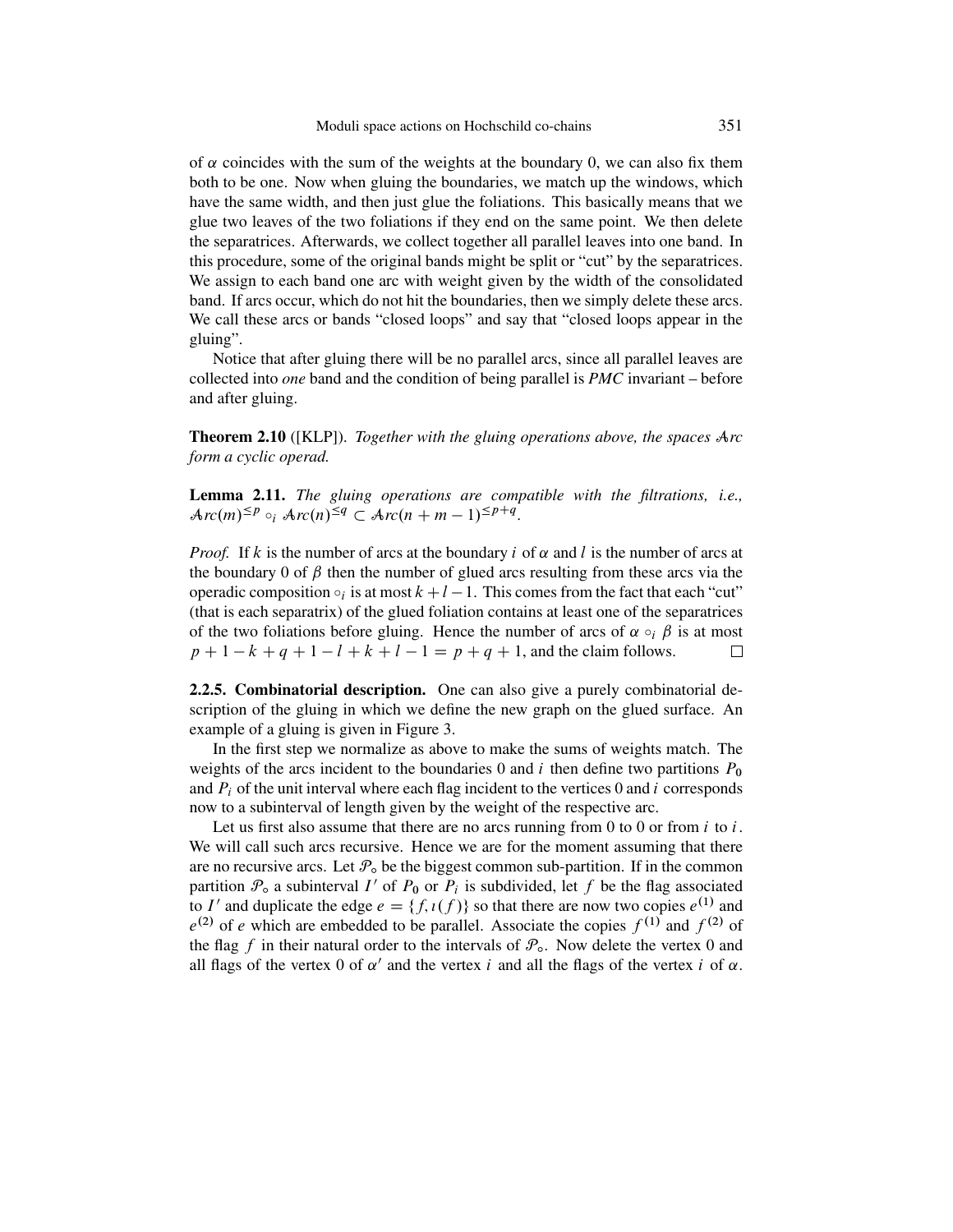<span id="page-19-0"></span>

Figure 3. a) The arc graphs which are to be glued assuming the relative weights a, b, c, d and e as indicated by the solid lines in c). b) The result of the gluing (the weights are according to c). c) The combinatorics of cutting the bands. The solid lines are the original boundaries the dotted lines are the first cuts and the dashed lines represent the recursive cuts. d) The combinatorics of splitting, and joining flags.

Then glue the remaining graphs with the duplicated flags by defining the involution  $i<sub>o</sub>$  on the flags of this graph by extending the involution induced by the two original arc graphs, by setting  $u = \iota_o(d)$  if  $\iota(u)$  and  $\iota(d)$  correspond to the same subinterval  $I''$  of the partition  $\mathcal{P}_{\text{o}}$ . The weight of such a glued edge is defined to be the length of the subinterval  $I''$ .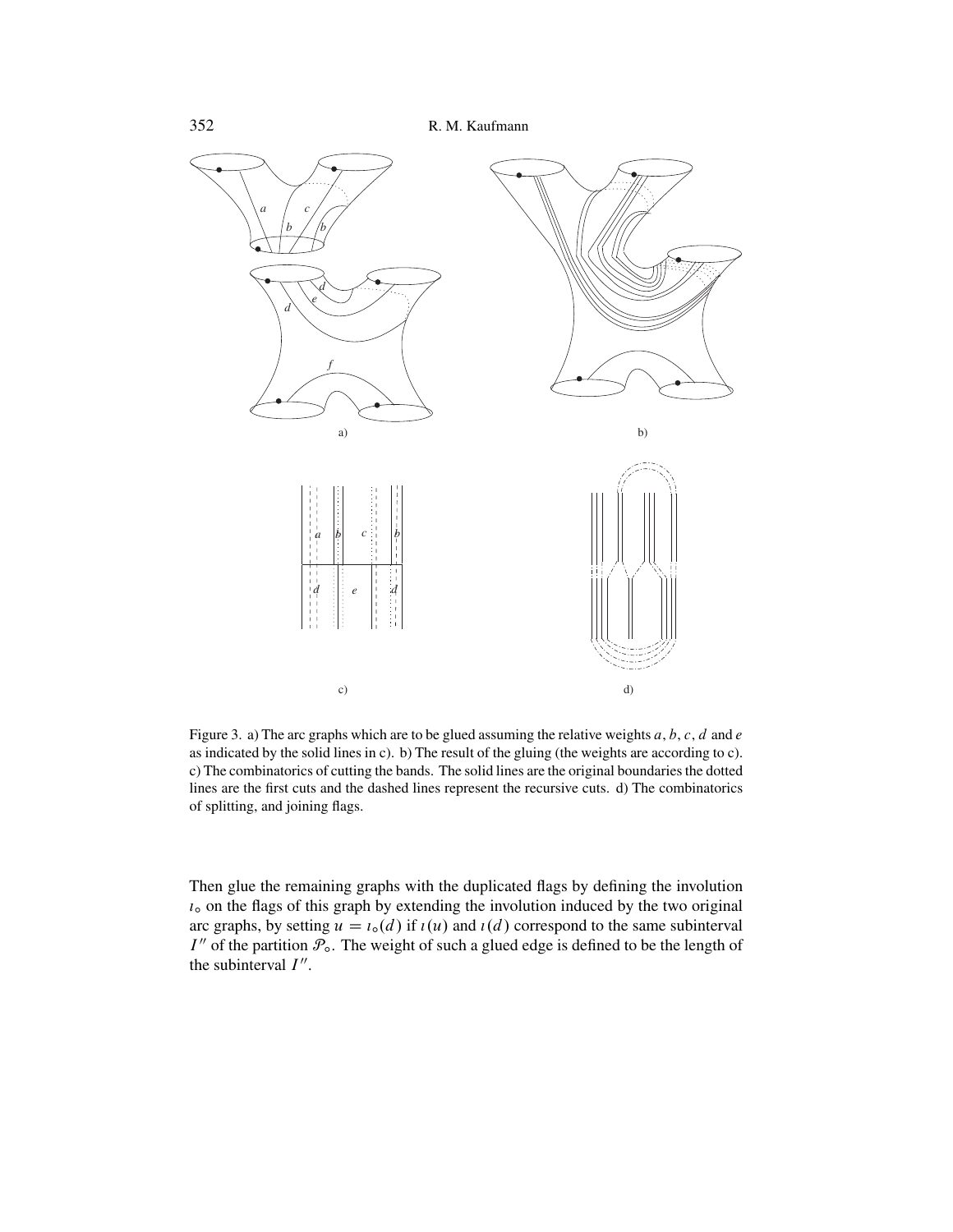<span id="page-20-0"></span>In the case that there are recursive arcs the combinatorics are a little more difficult. We start out as above and will call a biggest common partition  $P$ . A subinterval is called recursive if it belongs to a flag which corresponds to a recursive arc. Now, we have to complete the partitions. This means that if a subinterval is recursive, we have to partition the interval corresponding to  $\iota(f)$  in the induced orientation just as the interval corresponding to  $f$ . This amounts to cutting the band corresponding to the edge  $(f, \iota(f))$  according to the partition. One might have to iterate this process. The process will stabilize however, since there are only finitely many intervals and cuts; and for that matter only finitely many bands after gluing [\[KLP\]](#page-50-0). This will yield a partition  $\mathcal{P}_0$  of the interval. We now proceed with the combinatorics as above. Thus by replicating edges, we obtain two flags per subinterval of  $\mathcal{P}_{\text{o}}$ , one on each side. The glued graph is now defined in three steps. First fix one vertex for each subinterval an define the two flags incident to the subinterval to be incident to the vertex. Secondly, delete these vertices of valence two and their flags. Thirdly glue the remaining unpaired flags to edges using  $\iota_{\infty}$  which is defined analogously as above.

For the embedding one again uses the window description. After possible duplications the arcs can be arranged to end in the mid-point of the subintervals of  $P<sub>o</sub>$  and the embedding is defined by connecting two arcs if their endpoints coincide.

In both cases, there is a last stabilization step if the edges corresponding to the first and last interval are parallely embedded. If this occurs, merge the edges together to one edge and define the weight of this edge to be the sum of the weights of the parallel edges.

Notice that this prescription automatically deletes any closed arcs, viz. bands not hitting the boundaries that might appear in the second step.

**Notation 2.12.** We wish to fix the following terminology. In the gluing of two families there are two possibilities for a non-recursive arc which is glued. It is either *split* if the flag not incident to the boundary on which the gluing is performed is duplicated or *not split* if the opposite is the case. If the flag is duplicated, it gives rise to a new angle in the glued graph which we call a split angle.

We also call an arc family *twisted at the boundary* i if the first and the last arcs incident to the boundary i become parallel if one allows homotopies moving the endpoints around the boundary  $i$ . We use the same terminology for the underlying graphs.

**2.2.6. Combinatorics of the gluing.** For future reference, we wish to detail the combinatorics of the gluing if the weights on the arcs on both the boundaries which are to be glued vary freely.

First we treat the case where there are no arcs running from 0 to 0 or from  $i$  to  $i$ . Also for the moment assume not both boundaries are twisted. Fix  $\alpha \in \mathcal{A}_{TC}(n)$  and  $\beta \in Arc(m)$  and then let  $\alpha$  and  $\beta$  vary freely inside their cell. Assume that inside the cell  $\alpha$  has k arcs with freely varying weights on the boundary i and  $\beta$  has l arcs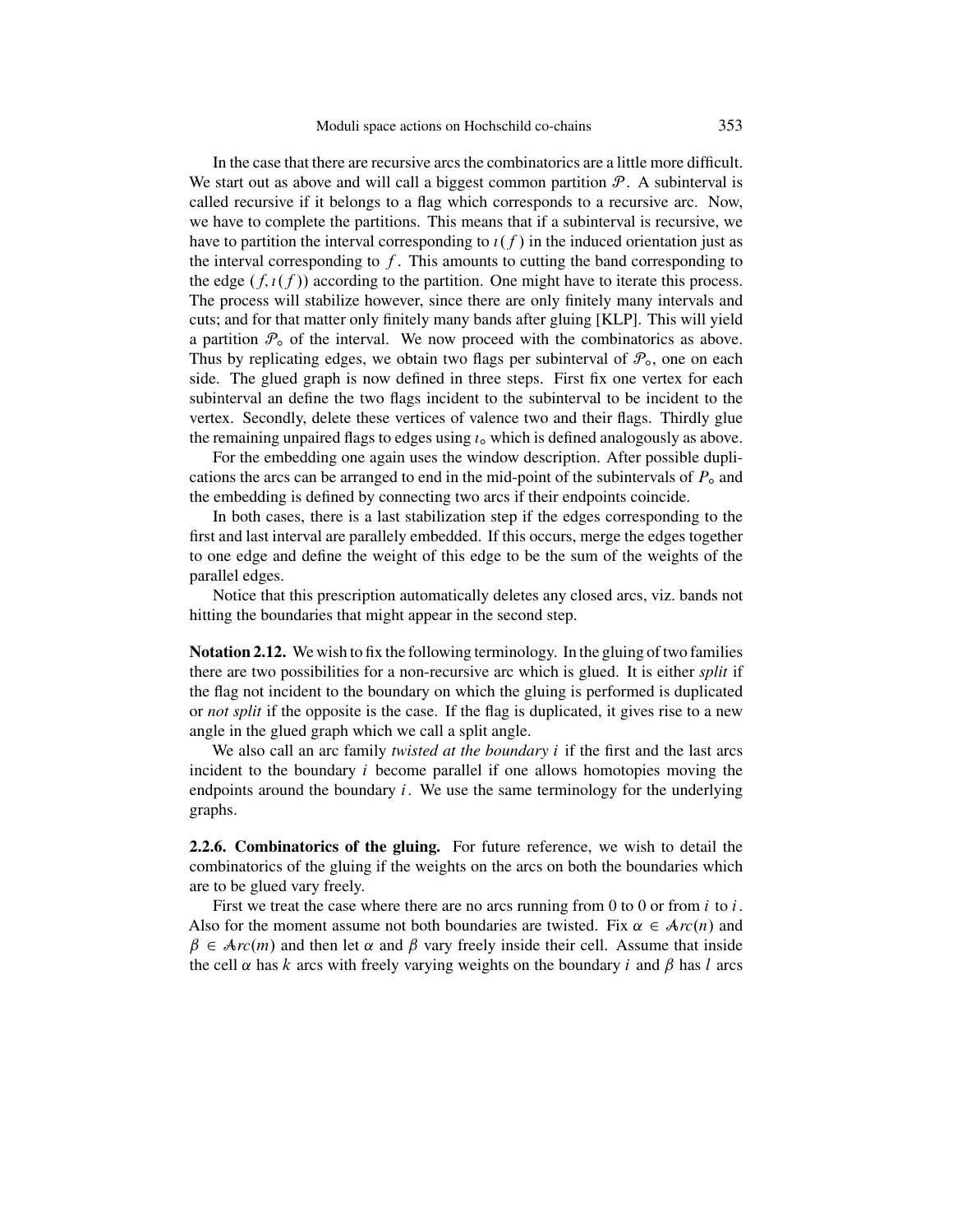#### <span id="page-21-0"></span>354 R. M. Kaufmann

with freely varying weights on the boundary 0. Then the gluing will generically glue these  $k + l$  arcs into  $k + l - 1$  arcs, since the generic common partition will have exactly that many components. The combinatorics are hence the decomposition of  $\Delta^{k-1} \times \Delta^{l-1} = \sum_{\sigma \in Sh(k,l)} \Delta^{k+l-2}$  where Sh $(k,l)$  are the shuffles of type k, l. A<br>non-generic situation happens if some of the partition points match up this corresponds non-generic situation happens if some of the partition points match up this corresponds passing to the faces of the simplices. This set is at least of codimension one.

If both gluing boundaries are twisted, we generically only obtain  $k + l - 2$  arcs since the two outside arcs will always be parallel after gluing.

Now say that there are s arcs running from 0 to 0 and t arcs from i to i. Let  $k$ and  $l$  be as above. We notice that the number of arcs after gluing is again generically  $k + l - 1$  arcs. For this, we notice that the final number of arcs is given by the half the number of replicated flags for the gluing minus the number of flags which run from the boundary back to itself. Or in the notation of [§2.2.6,](#page-20-0) the number of subintervals of  $P_0$  minus half the number of recursive flags. So we are left with one half the number of the non-recursive flags. The number of these flags corresponds to the interval markings or cuts on the respective subintervals. Now counting only these markings, we count each original cut (subinterval of  $P$  before the iteration process of [§2.2.6\)](#page-20-0) exactly once, since the iteration stops exactly if the opposite side of the interval is non-recursive. The number of these cuts is  $k + l$  as above. The indexing of the occurring combinatorics can again be done by  $\text{Sh}(k, l)$  as per the original cuts, viz.  $P$ , but the topology of the resulting arcs is more complex. Now there are two types of non-generic situations. The first is as above, that is the situation corresponding to the partitioning points matching up. This is again of codimension one. The second is given by bands which form closed loops that are erased. This is actually even of codimension two, since in order for a closed loop to form two of the cuts have to align.

**2.2.7. Partial operad structure on**  $A_{g,r}^s$ **.** We wish to point out that the gluing we defined in [KI P] that is reviewed above extends to a partial cyclic operad structure on defined in [\[KLP\]](#page-50-0) that is reviewed above extends to a partial cyclic operad structure on  $\mathcal{A}(n) := \coprod_{s,g} A_{g,n+1}^s$ . The  $\mathcal{S}_{n+1}$ -action is taken to be the one permuting the labels.<br>The gluings of above are well defined as soon as there are arcs incident to both i and 0 The gluings  $\delta_i$  above are well defined as soon as there are arcs incident to *both* i and 0 on the surfaces which are glued along these boundaries.

#### **2.3. Operad structures on the cell level**

**2.3.1. Singular chains/PL chains.** First it is clear that there are operations which have as input the singular co-chains of the A*rc* operad and as output products of these chains. So that if we move to PL-chains, we indeed get an operad action on the chain level. This is the point of view taken in [\[KLP\]](#page-50-0) where we showed that this cell level operad has a Gerstenhaber–Batalin–Vilkovisky (GBV) structure up to explicitly given homotopies.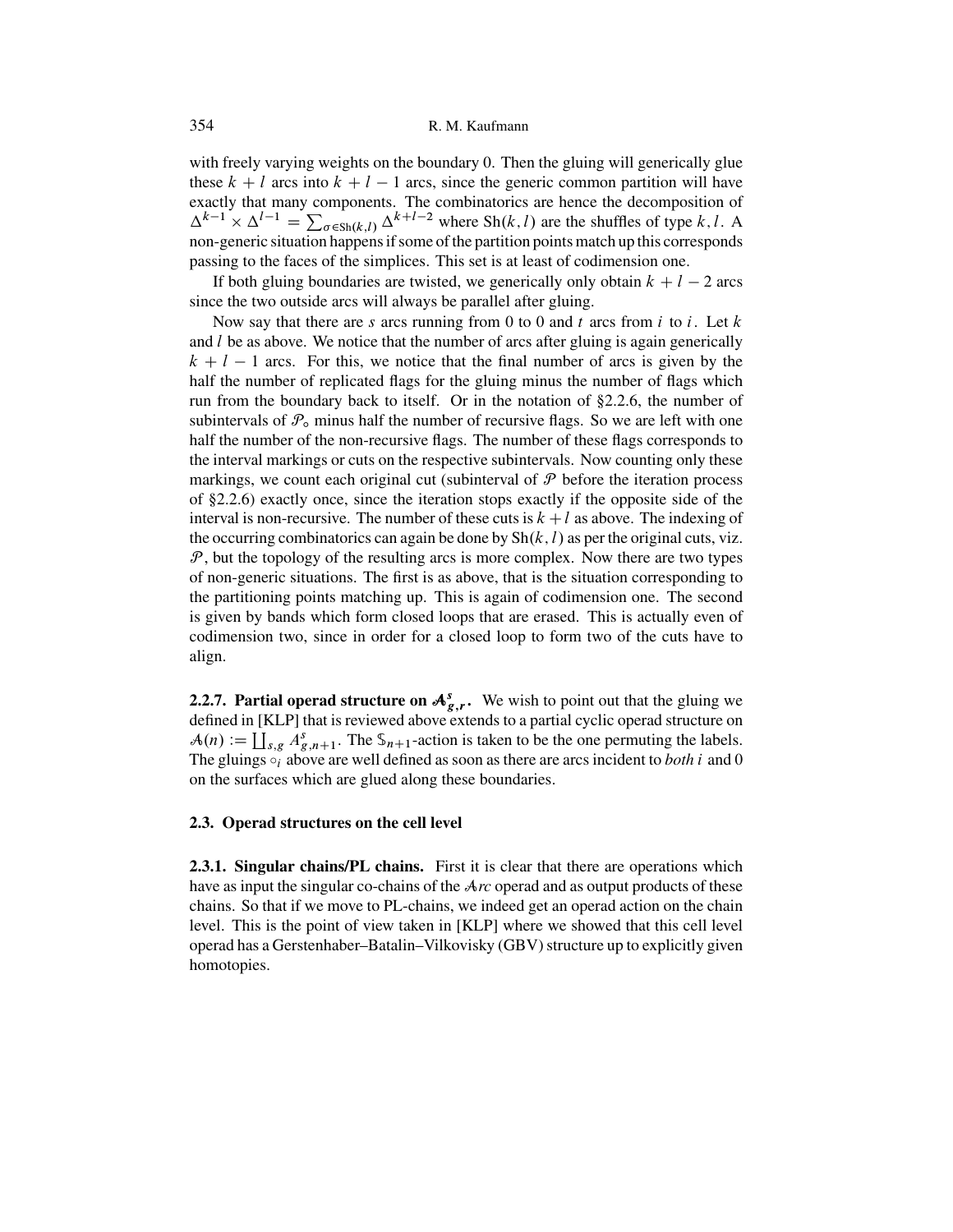<span id="page-22-0"></span>**2.3.2. Operad structures on the free Abelian group of open cells.** There are two operad structures on the open/relative cell level. The first is the more naïve induced operad structure on the open cells. And the second one is its associated graded which is more suited for the description of moduli space.

To give the first operad structure we claim that as sets

$$
\dot{C}(\alpha) \circ_k \dot{C}(\beta) = \coprod_{i \in I} \dot{C}(\gamma_i)
$$
 (2.5)

for some index set I. The reason for this is that if a point of a cell  $C(\gamma)$  is in the image, the whole cell is. It is possible to obtain all weights by varying the weights of the  $\alpha$  and  $\beta$  accordingly, see [§2.2.6](#page-20-0) and Lemma 2.13 below. By Lemma [2.11](#page-18-0) the dimension of the cells  $C(\gamma_i)$  appearing in the image is less or equal to the sum of the dimensions  $\dot{C}(\alpha)$  and  $C(\beta)$ . Finally, again by [§2.2.6](#page-20-0) and Lemma 2.13, we have cells of the top-possible dimension if and only if not both the boundaries on which one glues are twisted. Lastly, the gluing map between cells is also 1-1 precisely when there is no twisting at both boundaries and there are no closed loops.

**Lemma 2.13.** *The map*  $\circ_i$  *restricted to*  $\dot{C}(\alpha) \times \dot{C}(\beta)$  *is a bijection onto its image if and only if not both*  $\alpha$  *is twisted at the boundary i and*  $\beta$  *is twisted at the boundary* 0 *and there are no closed loops. In the case not both boundaries are twisted*  $\circ$ *<sub>i</sub> restricted to the set of metric arc graphs for which no closed loops appear is bijective onto is image.*

*Proof.* Fix two surfaces  $F_{g,r}^s$  and  $F_{g',r'}^{'s'}$  and let  $F'' = F_{g+g',s+s'}^{"s'+s'}$  be the surface obtained from *F* and *F'* by gluing the boundary 0 of *F'* to the boundary *i* of *F* and obtained from  $F$  and  $F'$  by gluing the boundary 0 of  $F'$  to the boundary i of  $F$  and let  $l$  the simple closed curve which is the image of the boundaries  $i$  and  $0$  in the glued surface. To avoid too many super- and subscripts set  $Arc(F) := Arc(F_{g,r}^s) := A_g^s$ <br>and likewise for  $F'$  and  $F''$ . Assuming that there are no closed loops, the gluin and likewise for F' and F''. Assuming that there are no closed loops, the gluing procedure is such, that the preimage of  $\circ_i$  from  $Arc(F) \times Arc(F') \rightarrow Arc(F'')$  can<br>be described as follows. Given a weighted arc graph  $\nu$  on the glued surface  $F''$  all be described as follows. Given a weighted arc graph  $\gamma$  on the glued surface  $F''$  all the preimages that is  $\alpha$ ,  $\beta$  such that  $\alpha \circ_i \beta = \gamma$  are obtained by first fixing a point p on the curve l, then cutting the surface  $F''$  along l and finally merging all the parallel bands which might occur after cutting while summing their weights. Here we allow the point  $p$  to "split an arc". By this we mean that given a fixed arc with weight w we draw a parallel arc to this arc (say to the right of the arc) and choose  $w_1, w_2$ with  $w_1 + w_2 = w$  and put a point between the two parallel arcs, that is to the right of the original arc. Fixing the cells  $\hat{C}(\alpha)$  and  $\hat{C}(\beta)$  we see that the choice of the point on l is fixed up to moving the point along l but not crossing any arc. From this description it follows that  $\circ_i$  is injective precisely if this point p does not "split an arc". In the case of closed loops, we see that we cannot detect them on the glued side and that accordingly, the parameters given by their width are free parameters in the pre-image. $\Box$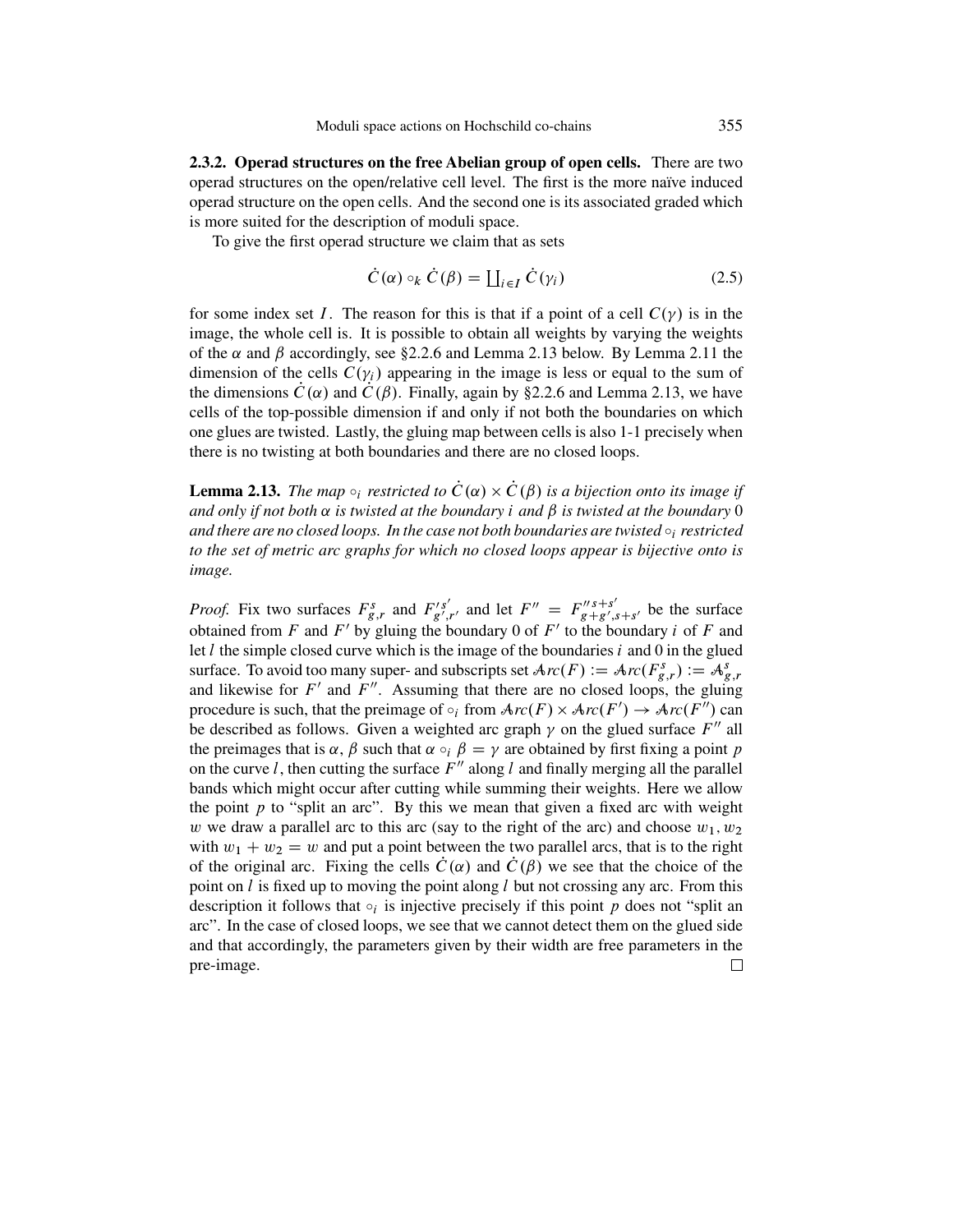We will accordingly split the indexing set  $I$  of equation [2.5](#page-22-0) into  $I'$  which indexes the cells that are in the image of the gluings which do not exhibit any closed loops and  $I''$  which indexes the cells whose graphs are obtained by erasing closed loops. As sets, we have:

$$
\dot{C}(\alpha) \circ_k \dot{C}(\beta) = \left( \coprod_{i \in I'} \dot{C}(\gamma'_i) \right) \amalg \left( \coprod_{i'' \in I''} \dot{C}(\gamma'_i) \right). \tag{2.6}
$$

We define

 $C(\alpha) \tilde{\circ}_k C(\beta) :=$  $\sqrt{2}$  $\int$  $\overline{\mathcal{L}}$  $\sum_{i' \in I'} \pm C(\gamma_{i'})$  if *not* both  $\alpha$  is twisted at the boundary  $k$  and  $\beta$  is twisted at the boundary 0, 0 if both  $\alpha$  is twisted at the boundary k and  $\beta$  is twisted at the boundary 0  $(2.7)$ 

in  $\mathcal{C}_o^*(\mathcal{A}_{rc})(n)$  where the sign comes from the orientation of the cells given by the enumeration of the arcs enumeration of the arcs.

**Lemma 2.14.** With the induced operad structure  $\mathcal{C}_o^*(\mathcal{A}rc)$  is a cyclic operad which respects the filtration by dimension *respects the filtration by dimension.*

*Proof.* The fact that the  $\mathcal{S}_n$ -actions permuting the labels together with the operations defined in equation (2.7) yield an operad structure follows from the observations of the previous paragraph summed up [§2.2.6.](#page-20-0) The cyclicity under the  $\mathbb{S}_{n+1}$  action is inherent. The last statement follows from Lemma 2.11. inherent. The last statement follows from Lemma [2.11.](#page-18-0)

**Corollary 2.15.** *The set of associated graded spaces* Gr  $\mathcal{C}_o^*(\mathcal{A}rc)$  together with the action of the permutation groups on the labels and the operations induced from equa*action of the permutation groups on the labels and the operations induced from equation* (2.7) *form a cyclic operad.*  $\Box$ 

**Remark 2.16.** Both operad structures are not structures of dg operads, for the following simple reason. If we glue together two surfaces then on the glued side, the limit in which the weight of all the arcs hitting the separating curve which is the image of the two glued boundaries goes to zero is possibly allowed and possibly contributes to the boundary of the cell. This limit, however, is not allowed for the two components, i.e. the result of this limit does not lie in  $\partial \dot{C}(\alpha) \circ_i \dot{\beta} \cup \dot{C}(\alpha) \circ_i \partial \dot{\beta}$ . For an example, see Figure [4.](#page-24-0) Here the two families have trivial boundary individually in  $\mathcal{C}_0^*(\mathcal{A}rc)$ ,<br>but their composition has a non-trivial boundary, since the limit where *a* tends to zero but their composition has a non-trivial boundary, since the limit where  $a$  tends to zero is well defined in A*rc*.

We wish to point out that this limit is not allowed in  $Arc_{\#}$ , see Section [§2.4.](#page-24-0) On the cellular level there are ways to remedy this situation, see [§3.1.1.](#page-27-0)

Let us make the cell level operation on the associated graded explicit. If  $C(\alpha) \in$  $Arc^{k}(n)$  and  $C(\beta) \in Arc^{l}(m)$  we obtain

$$
\dot{C}(\alpha) \tilde{\circ}_k \dot{C}(\beta) = \sum_{i \in I} \pm \dot{C}(\gamma_i) + \sum_{j \in J} \pm C(\delta_j)
$$

<span id="page-23-0"></span>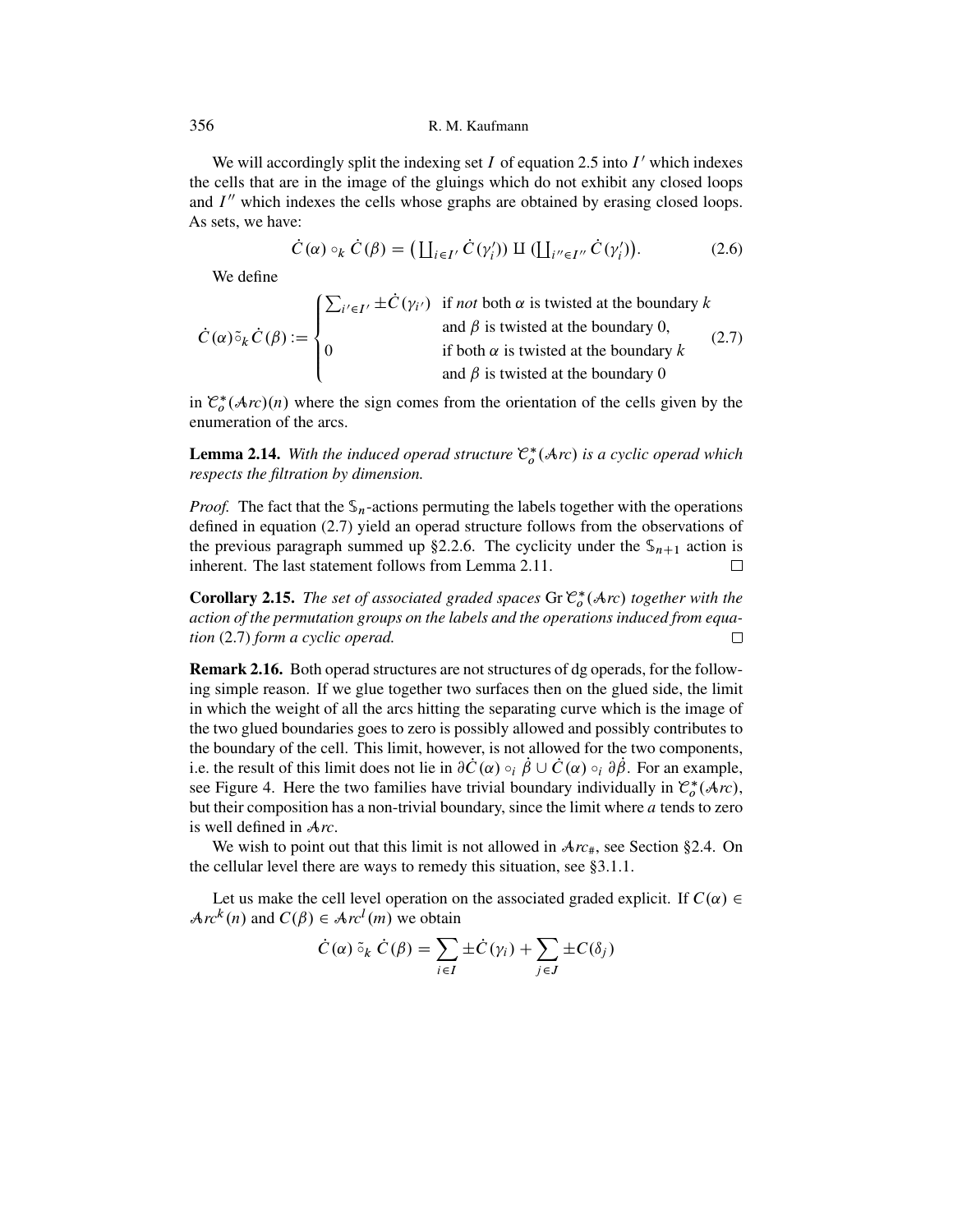Moduli space actions on Hochschild co-chains 357

<span id="page-24-0"></span>

Figure 4. A gluing in  $\mathcal{C}_o^*(\mathcal{A}rc)$  together with a reparameterization of  $(0, 1) \times (0, 1)$  to the inside of the 2-simplex of the 2-simplex.

with  $C(\gamma_i) \in \mathcal{A}r c^{k+1}(n+m)$  and  $Cyc(\delta_j) \in \mathcal{A}r c^{k+1}(n+m)$  for some index sets <br>*L* and *L*  $I$  and  $J$ .

Therefore, we get an induced operad structure on Gr  $\mathcal{C}^*_{o}(\mathcal{A}_{\mathit{TC}})$  by setting

$$
\dot{C}(\alpha) \circ_k \dot{C}(\beta) = \sum_{i \in I} \pm C(\gamma_i)
$$
 (2.8)

where  $\pm$  is the usual sign corresponding to the orientation, which is obtained from the shuffle of the edges that is induced by the respective shuffle in the product of sub-simplices  $\Delta^{k-1} \times \Delta^{l-1}$  as discussed in [§2.2.6.](#page-20-0)

The result of the operation  $(2.8)$  is zero exactly if the index set I is empty and this is the case if and only if both  $\alpha$  is twisted at i and  $\beta$  is twisted at 0. Otherwise I coincides with the set  $\text{Sh}(k, l)$  of  $(k, l)$ -shuffles.

An example of the gluing is given in Figure [5.](#page-25-0) Here the "diagonal" family is of codimension 1 and is included in the open cell gluing while in the graded gluing it is set to zero.

**2.3.3. Relative cells.** Another way to phrase the graded construction of the last paragraph is that we have defined an operad structures on the relative cells  $CC_*(A, A \setminus \text{Arc}).$ 

**2.4. Extending the operadic structure on the cells of**  $A_{g,r}^s$ **.** We can extend the operad structure on  $CC_1(A)A \times C_2$  to a partial operad structure on  $CC_1(A)$  Recall operad structure on  $CC_*(A, A \setminus \mathcal{A}r)$  to a partial operad structure on  $CC_*(A)$ . Recall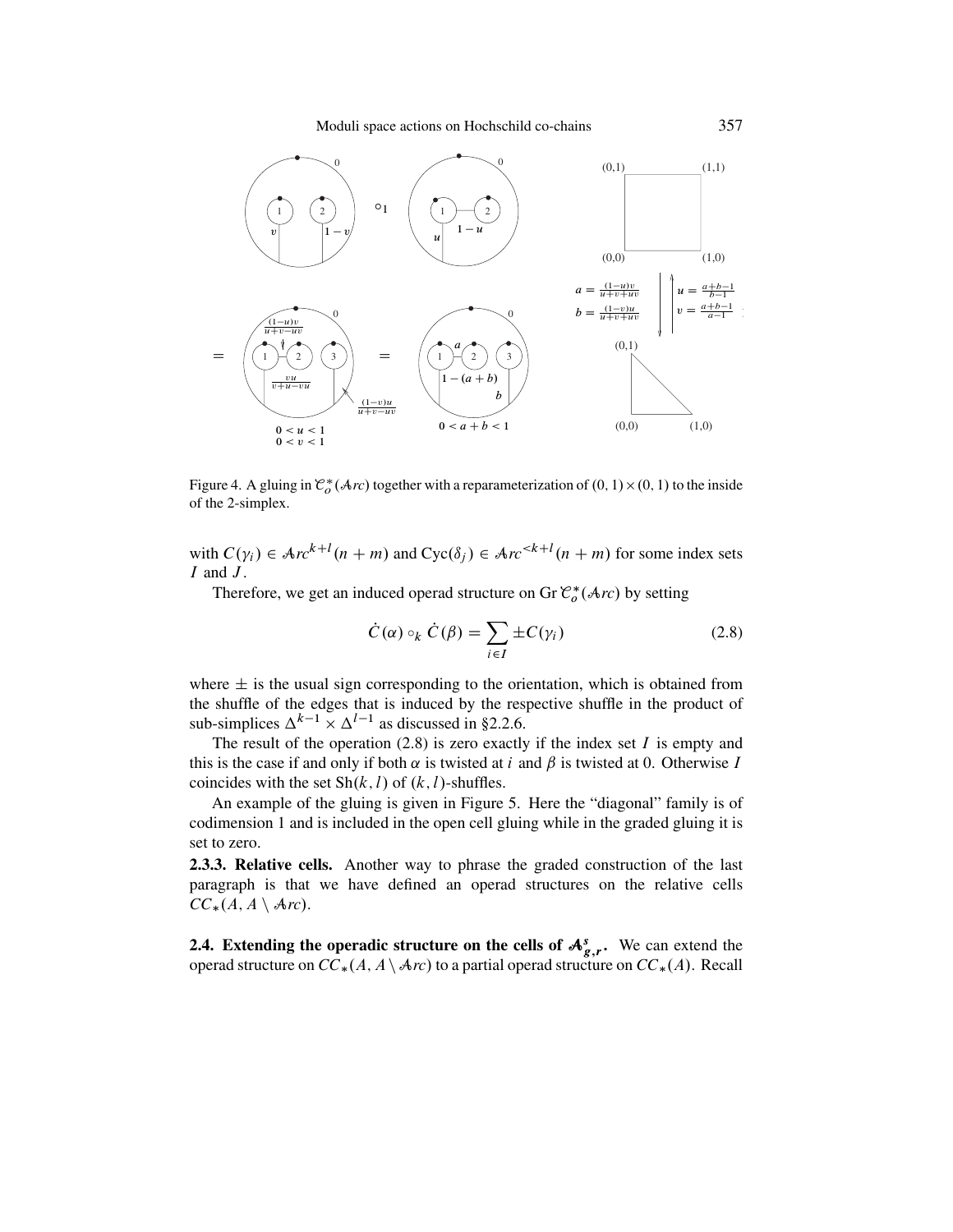<span id="page-25-0"></span>

Figure 5. An example of gluing cells. The dashed lines denote the closure of the open cells and the smaller arc graph denotes the codimension one "diagonal" family.

that  $A_{g,r}^s$  is a CW complex whose cells are indexed by graphs with possibly isolated vertices. We have to define the gluings for the boundaries with isolated vertices. For vertices. We have to define the gluings for the boundaries with isolated vertices. For two arc graphs  $(\Gamma, F, [i]), (\Gamma', F', [i'])$  we define  $\Gamma \circ_i \Gamma'$  to be given by the induced<br>operation from the topological level if  $\Gamma$  has arcs incident to the boundary *i* and  $\Gamma'$ operation from the topological level if  $\Gamma$  has arcs incident to the boundary i and  $\Gamma'$ has arcs incident to the boundary 0.

There are more extensions which are natural. If either  $\Gamma$  has no arcs incident to the boundary *i* or  $\Gamma'$  has no arcs incident to the boundary 0 or both, then we define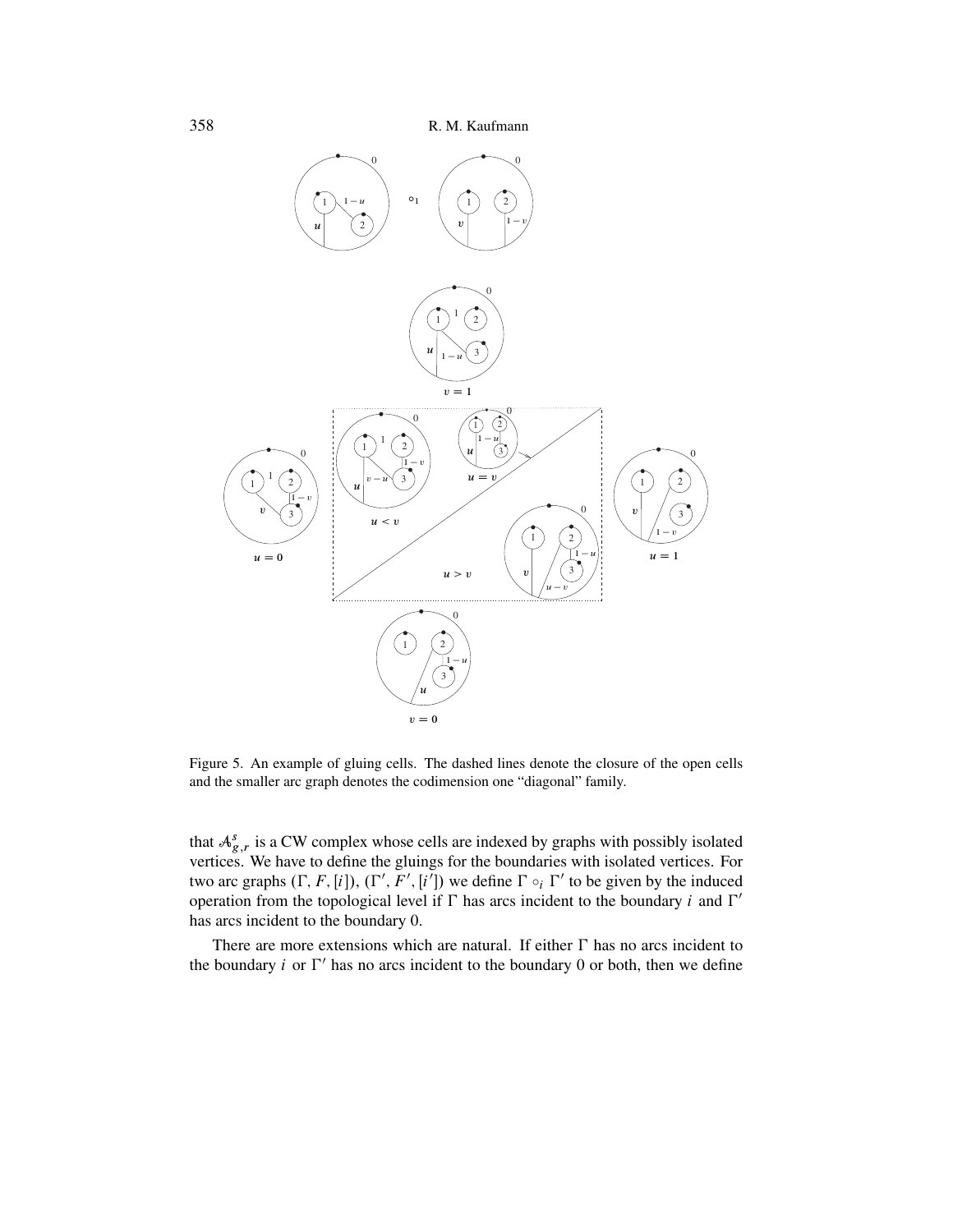<span id="page-26-0"></span>the gluing to be the cell labelled by the graph obtained from  $\Gamma$  and  $\Gamma'$  by deleting all the edges of  $\Gamma'$  incident to the *i*th boundary and all the edges incident to  $\Gamma$  at the vertex corresponding to the 0th boundary and the vertices at these boundaries. This graph is considered to lie on the surface obtained by gluing the boundary  $0$  of  $F$  to the boundary  $i$  of  $F'$ .

**2.4.1. An operad structure on**  $CC_*(A_{s,r}^s)$ **.** We obtain an operad structure on the Abelian groups  $CC_*(A_{s,r}^s)$  by taking the above definition in the cases of both bound-Abelian groups  $CC_*({\cal A}_{g,r}^s)$  by taking the above definition in the cases of both bound-<br>aries being hit and both boundaries not being hit and setting to zero all other products aries being hit and both boundaries not being hit and setting to zero all other products. This gluing prescription together with the  $\mathcal{S}_{n+1}$  action by permutations on the labels indeed gives a cyclic operad structure. We wish to point out that the gluing of empty to empty actually raises the dimension of the cells by one. This effect is due to the  $\mathbb{R}_{>0}$  action by scaling, see the discussion of de-projectivized arcs below in [§3.2.1.](#page-29-0)

**Proposition 2.17.** The gluings on the spaces  $CC_*(A_{g,r}^s)$  defined above together with<br>the action of the groups on the labels define a cyclic operad structure. This cyclic *the action of the groups on the labels define a cyclic operad structure. This cyclic operad structure descends to homology inducing a structure of a cyclic operad on*  $H_*(A)(n) := H_*(\coprod_{s,g} A_{g,n+1}^s).$ 

*Proof.* For the first part only the associativity needs to be checked, which is straightforward. For the descent to homology, first notice that for any two classes  $\alpha \in$  $CC_*({\cal A})(n), \beta \in CC_*({\cal A})(m),$ 

$$
d(\alpha \circ_i \beta) = d\alpha \circ_i \beta \pm \alpha \circ_i d\beta \pm d\alpha \circ_i d\beta \tag{2.9}
$$

where the signs are the natural signs induced by the orientations of the cells. The only case which is not straightforward is the case in which the differential deletes the sole edge incident to one of the boundaries involved in the gluing. In this case the composition yields zero, unless there is also only a sole edge incident to the other boundary involved in the gluing. Then and only then does the gluing  $d\alpha \circ_i d\beta$  not yield zero in the complex, since the dimension goes up by one when gluing two boundary components which do not get hit – as mentioned above – so that the dimension of  $d\alpha \circ_i d\beta$  is equal to the dimension of  $\alpha$  plus the dimension of  $\beta$  minus 1. In this special case, the result of the gluing is the graph obtained from  $\alpha \circ_i \beta$  by deleting the sole edge intersecting the separating curve which is the image of the glued boundaries.

On the other hand, this is the only summand of  $d(\alpha \circ_i \beta)$  that is not a summand of  $d\alpha \circ_{i} \beta \pm \alpha \circ_{i} d\beta$ . In this case the signs work out as well, since the overall sign stemming from the differentials before gluing and after gluing is the same. Either the number/position of the glued arc is the same as the one on  $\alpha$  or as the number/position of the half edge on  $\beta$  which does not hit the boundary 0 and in both cases the signs will agree as a straightforward calculation shows. Now for the descent property, choose any two classes  $a \in H_*(A)(n)$ ,  $b \in H_*(A)(m)$ . Let  $[\alpha] = a$  and  $\beta = [b]$  be two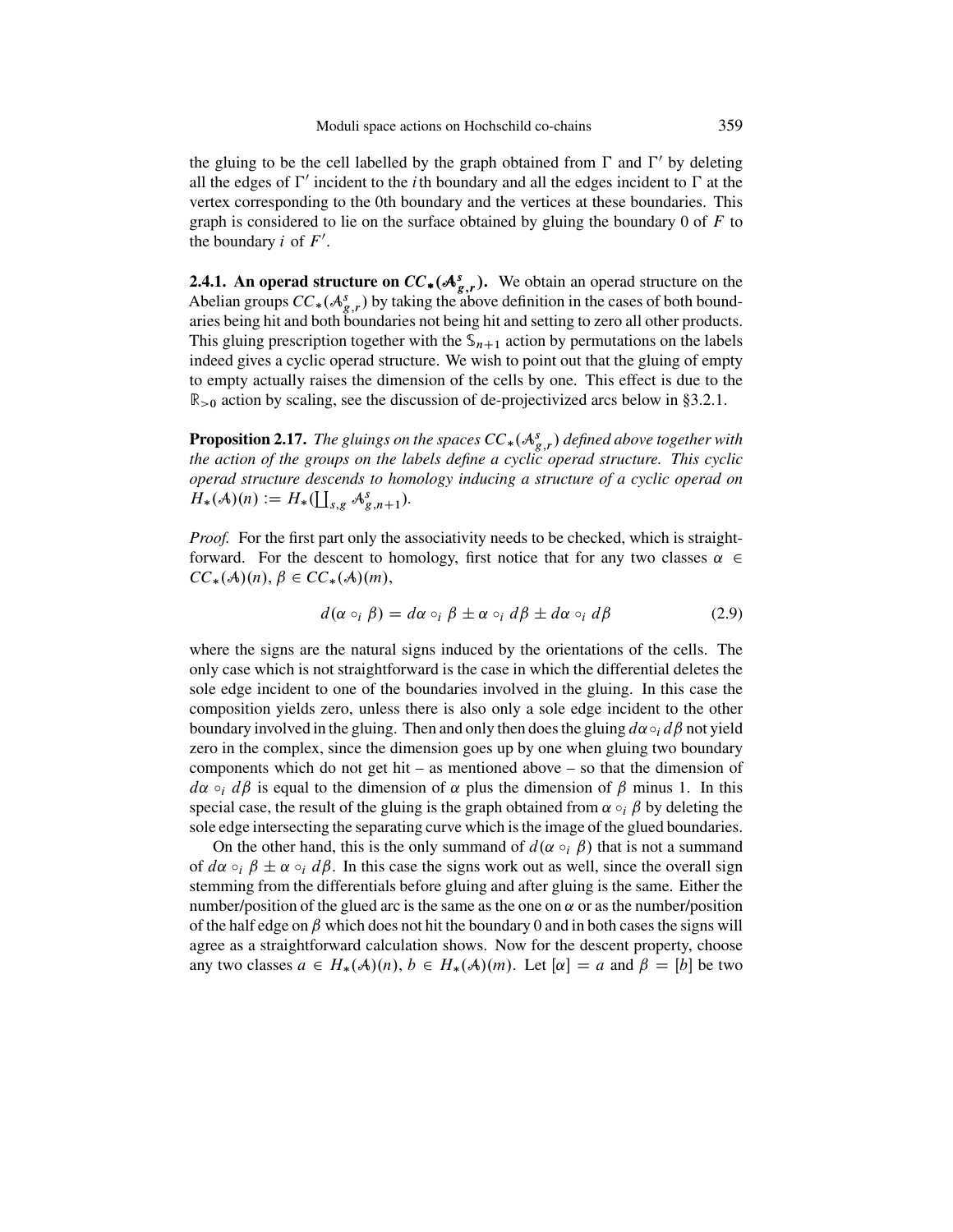representatives  $d\alpha = d\beta = 0$ . We wish to set  $a \circ_i b := [\alpha \circ_i \beta]$ . Due to the relation (2.9), we see that indeed  $[\alpha] \circ_i \beta' = [\alpha \circ_i \beta]$  for any other representatives  $\alpha' \beta'$ . [\(2.9\)](#page-26-0), we see that indeed  $[\alpha' \circ_i \beta'] = [\alpha \circ_i \beta]$ , for any other representatives  $\alpha', \beta'$ :<br> $[\alpha'] = [\alpha] [\beta'] = [\beta]$ . With this definition the evolic structure and associativity are  $[\alpha'] = [\alpha], [\beta'] = [\beta]$ . With this definition, the cyclic structure and associativity are clear clear.  $\Box$ 

Examples of the formula [\(2.9\)](#page-26-0) can be read off from Figures [4](#page-24-0) and [5.](#page-25-0)

**Remark 2.18.** We wish to point out that in this setting  $\text{Gr } \mathcal{C}_o^*(\mathcal{A}_{TC})$  presents itself as a mock-do-operad in the sense that the left and right hand side of (2.9) agree even as a mock-dg operad in the sense that the left and right hand side of [\(2.9\)](#page-26-0) agree even when restricted to Gr  $\mathcal{C}_o^*(\mathcal{A}r_c)$ .

**Remark 2.19.** We will see below [§5.6.1](#page-47-0) that in a suitable restricted case the mixed gluing can also be used to augment the chain level gluings to a dg structure.

# **3. Relations to moduli space and other known operads**

# **3.1. Definition of subspaces, suboperads and** DA*rc*

**3.1.1. Suboperads.** We would like to recall and introduce the following notation for subspaces.

| Subspace                                                      | Condition                                                                                                                                                                                                                                |
|---------------------------------------------------------------|------------------------------------------------------------------------------------------------------------------------------------------------------------------------------------------------------------------------------------------|
| $Arc_g^s(n) \subset \mathcal{A}_{g,n+1}^s$                    | $\partial: F_{\Gamma} \to V_{\Gamma}$ is surjective. This means that each<br>boundary gets hit by an arc.                                                                                                                                |
| $\mathcal{A}rc_{\#g}^{s}(n) \subset \mathcal{A}rc_{g}^{s}(n)$ | The arcs are quasi-filling. This means that com-<br>plementary regions are polygons or once punc-<br>tured polygons.                                                                                                                     |
| $Tree(n) \subset Arc(n)$                                      | All arcs run only from boundary 0 to some<br>boundary $i \neq 0$ .                                                                                                                                                                       |
| $\mathcal{L}Tree(n) \subset Tree(n)$                          | The linear order of the arcs at the boundary 0<br>is anti-compatible with the linear order at each<br>boundary. I.e. if $\prec_i$ is the linear order at <i>i</i> then<br>$f \prec_i f'$ is equivalent to $\iota(f') \prec_0 \iota(f)$ . |
| Corol                                                         | Exactly one arc for each boundary $i \neq 0$ which<br>runs to boundary 0.                                                                                                                                                                |

<span id="page-27-0"></span>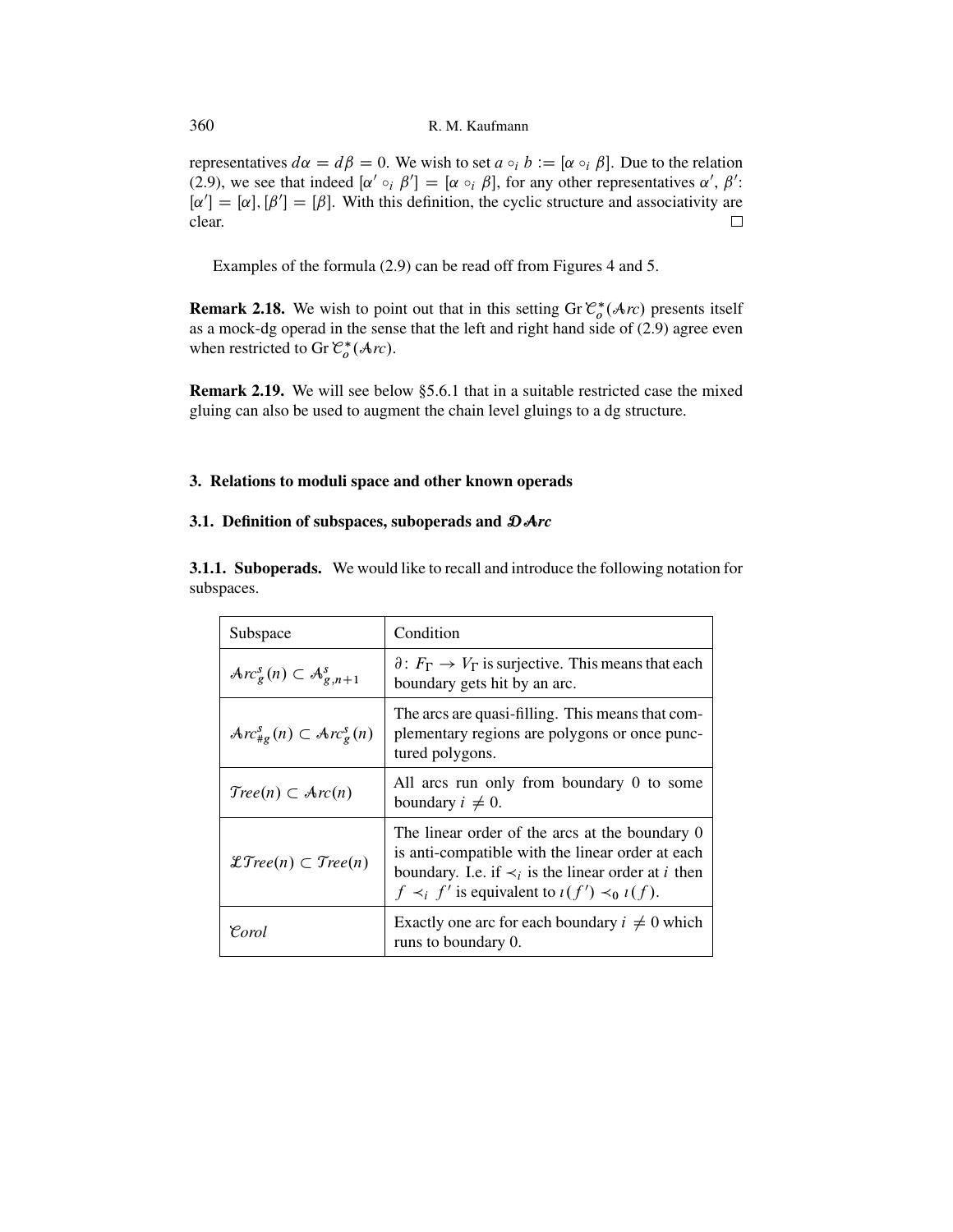We will use the subscript *cp* to signify  $g = s = 0$ . Explicitly

$$
\mathcal{A}rc_{cp}(n) := \mathcal{A}rc_0^0(n), \quad \mathcal{T}ree_{cp}(n) := \mathcal{T}ree(n) \cap \mathcal{A}rc_{cp}(n),
$$
  

$$
\mathcal{L}Tree_{cp}(n) := \mathcal{L}Tree(n) \cap \mathcal{A}rc_{cp}(n), \quad \mathcal{C}orol_{cp}(n) = \mathcal{C}orol(n) \cap \mathcal{A}rc_{cp}(n).
$$

**Remark 3.1.** One can also define the natural linear order of the flags at the boundary zero to the one which is opposite to the linear order induced by the orientation. This convention is in line with the usual cobordism point of view used in [\[KLP\]](#page-50-0). In this case the condition for LT*ree* is the *compatibility* of the orders.

#### **3.1.2. De-projectivized arcs**

**Definition 3.2.** Let  $\mathcal{D}Arc_{g,r}^{s} := Arc_{g,r}^{s} \times \mathbb{R}_{>0}$ .

The elements of DA*rc* are graphs on surfaces with a metric, i.e. a function  $w: E_{\Gamma} \to \mathbb{R}_{>0}$ . Furthermore  $\mathcal{D}Arc$  is a cyclic operad equivalent to  $Arc$  [\[KLP\]](#page-50-0).<br>The operad structure on  $\Omega Arc$  is given as follows. Let  $\alpha, \alpha'$  be elements of  $\Omega Arc$ . The operad structure on  $\mathcal{D}Arc$  is given as follows. Let  $\alpha, \alpha'$  be elements of  $\mathcal{D}Arc$ , if the total weight at the boundary i of  $\alpha$  is  $\lambda$  and the total weight at the boundary 0 of  $\alpha'$  is  $\mu$ , then first scale the metric w of  $\alpha$  to  $\mu w$  and likewise scale the metric w' of  $\alpha'$  to  $\lambda w'$  and afterwards glue as above.

Any subspace S of the list above defines a suboperad  $\mathcal{DS} := \mathcal{S} \times \mathbb{R}_{>0}$  of  $\mathcal{D}Arc$ which is equivalent to  $\delta$ .

In the above notation one always has isomorphisms of operads  $\mathcal{D}\delta/\mathbb{R}_{>0} \simeq \delta$ where  $\mathbb{R}_{>0}$  acts by scaling on the right factor  $\mathbb{R}_{>0}$  of  $\mathcal{D}Arc$ .

**Lemma 3.3.** Tree, Let Tree and Corol as well as their restrictions to  $g = s = 0$  are *suboperads* (*not cyclic*) *of the cyclic operad* A*rc. The same holds for their versions in* DA*rc defined above.*

*Proof.* Straightforward, see also [\[KLP\]](#page-50-0), [\[K1\]](#page-50-0).

**3.2. Relations of subspaces and operads to known operads.** It will be convenient for the reader to list the known equivalences of suboperads.

| Suboperad   isomorphic operad   equivalent operad                 |                    |                       |              |      |
|-------------------------------------------------------------------|--------------------|-----------------------|--------------|------|
| $\mathfrak{DTree}_{cp}$                                           | $\mathcal{C}$ acti | $\lfloor KLP \rfloor$ | $fD_2$       | [K1] |
| $\mathfrak{D}\mathfrak{L}$ Tree <sub>cp</sub> $\mathfrak{L}$ Cact |                    | [KLP]                 | $D_2$        | [K1] |
| $\mathfrak{D}$ Corol <sub>cp</sub>                                | $\cal{S}CC$        | TK11                  | $A_{\infty}$ | [K1] |

The operads in the third column are the familiar ones, that is  $D_2$  is the  $E_2$  operad of little discs,  $A_{\infty}$  is the  $E_1$  operad of little intervals and  $fD_2$  is the framed little discs operad. The reader unfamiliar with the second column can take the first column as an

 $\Box$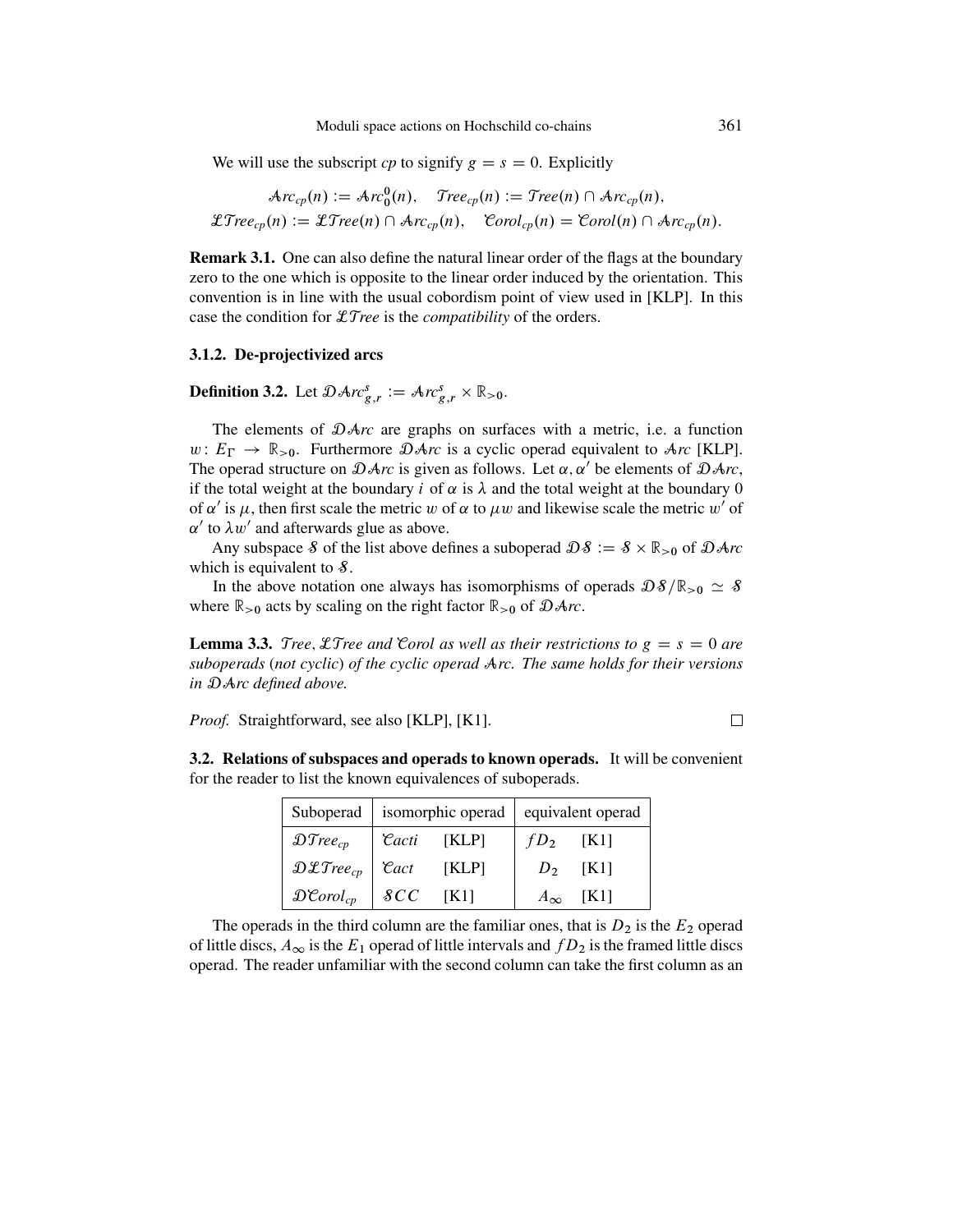<span id="page-29-0"></span>equivalent definition or consult [\[K1\]](#page-50-0). Here  $\mathcal{S}CC$  is the suboperad of cacti with only one vertex.

Let  $M_{g,n+1}^{1^{n+1}}$  be the moduli space of curves of genus g with *n* punctures and one<br>gent vector at each puncture. Below we will show that: tangent vector at each puncture. Below we will show that:

|                                                              | is isomorphic to      |
|--------------------------------------------------------------|-----------------------|
| $\mathfrak{D}Arr_{\sharp,g}^0(n)$                            | $M_{g,n+1}^{1^{n+1}}$ |
| Gr $\mathcal{C}_o^*(\mathcal{A}rc^0_{\#})$   $\mathcal{R}ib$ |                       |
|                                                              |                       |

We will first show that the first line is an isomorphism on the level of spaces, and the second on the level of free Abelian groups. As we show below, the collection  $\mathcal{D}Av^0_{\#}(n)$  forms a rational operad. This induces the structure of a rational operad on  $M_{g,n+1}^{1^{n+1}}$ . We also show that Gr  $\mathcal{C}^*_{o}(\mathcal{A}r c^0_{\#})$  carries an operad structure, which is induced by the operad structure of  $\mathcal{A}r c$ . This operad structure then carries over to induced by the operad structure of A*rc*. This operad structure then carries over to  $\mathcal{R}ib$  and hence gives an operad structure on a cell model of  $M_{g,n+1}^{1^{n+1}}$ , see [§2.3](#page-21-0) and §3.1.1 [§3.1.1.](#page-27-0)

**Remark 3.4.** The respective quotients by the scaling action or  $\mathbb{R}_{>0}$  give rise to equivalent operads.

**Remark 3.5.** The inclusion of  $Tree_{cp} \subset \mathcal{A}rc_{\#}$  thus gives an BV<sub> $\infty$ </sub> (BV up to homo-<br>topy) structure to a cell model of moduli which includes an  $A_{cr}$  structure topy) structure to a cell model of moduli which includes an  $A_{\infty}$  structure.

**3.2.1. Extended gluing.** We can extend the operad structure in DA*rc* on the spaces  $\mathcal{D}A_{g,r}^s := A_{g,r}^s \times R_{>0}$  as follows. If both the boundaries that are to be glued are bit define the state of the two boundaries to be glued is hit define the hit, then glue as above. If none of the two boundaries to be glued is hit, define the composition to be given by the image of the two arc graphs on the glued surface minus the two vertices corresponding to the two boundaries that are glued together. Lastly if one of the boundaries is empty, then we delete the vertices corresponding to the two boundaries that are to be glued along with all the edges incident to these vertices. The latter operation is not in general associative, but it can be shown that we obtain an operad up to homotopy or a quasi-operad (see [\[K1\]](#page-50-0) of Definition [5.22](#page-44-0) below). These operations induce the extended chain operations on the space  $CC_*(A)$ which are discussed in [§2.4.](#page-24-0) The operations of gluing boundaries which are hit to boundaries which are not hit still only yield a partial operad structure, however, since we have to take care that there is at least one arc left. To obtain an unrestricted operad structure one has to allow graphs without any edges. We can include the empty arc family as a point in  $\mathcal{D}A_{g,r}^{s}$  as the image of the origin in  $\mathbb{R}_{\geq 0}^{n}$ , that is the family whose weights are all zero. We define the space  $\mathcal{DA}_{g,r}^{\dagger}$  to be  $\mathcal{DA}_{g,r}^{\dagger} := \mathcal{A}_{g,r}^{\dagger} \cup \{\emptyset\}$  where the topology is defined by considering  $\oslash$  as the limit in which all weights of the edges go to zero. This space is obviously contractible to  $\oslash$  by scaling all the weights on the edges of a given graph homogeneously down to zero. Summing up, we obtain: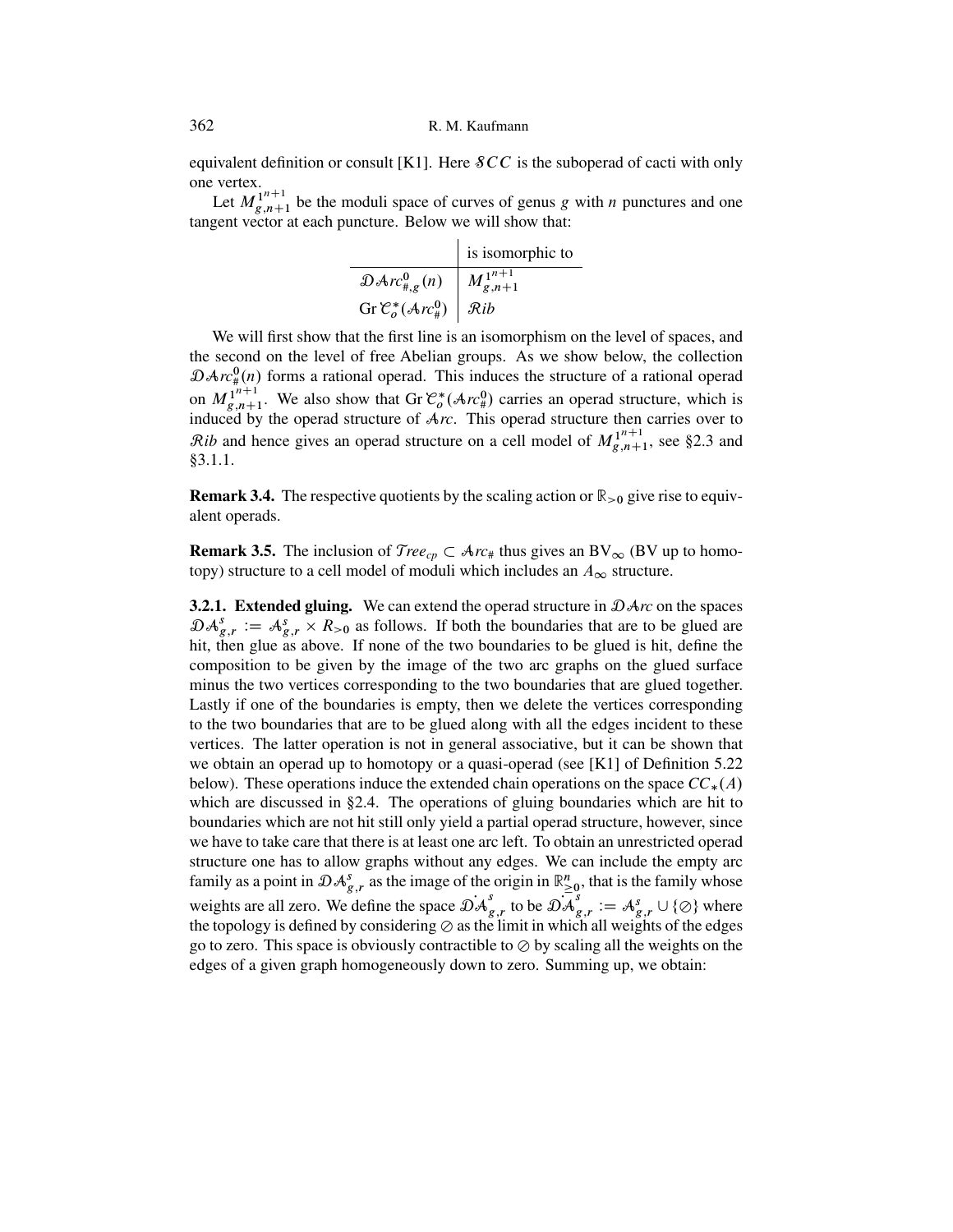**Lemma 3.6.** *There are contractible spaces*  $\mathcal{D}A$  *which form a quasi-operad whose structure maps induce the operad structure of*  $A$  *and*  $\text{Arc.}$ *structure maps induce the operad structure of* A *and* A*rc.*

**3.3. The duality between quasi-filling arcs and ribbons graphs.** In [\[KLP\]](#page-50-0) we defined a map called  $\mathcal{L}oop$  which is the suitable notion of a dual graph for a graph on a surface. This map uses an interpretation of the graph as a partially measured foliation. If one restricts to the subspace  $Arc_{\#}$  though, this map has a simpler purely combinatorial description. This description will be enough for our purposes here, but we would like to emphasize that this description is only valid on the subspace A*rc*# and cannot be generalized to the whole of A*rc* unlike the map L*oop*. Figure 6 contains an example of an arc graph and its dual.



Figure 6. An example of an arc graph (solid) and its dual (dashed).

**3.3.1. The dual graph.** Informally the dual graph of an element in  $Arc_{\#}$  is given as follows. The vertices are the complementary regions. Two vertices are joined by an edge if the complementary regions border the same arc. Due to the orientation of the surface this graph is actually a ribbon graph via the induced cyclic order. Moreover the marked points on the boundary make this graph into a marked ribbon graph. A more precise formal definition is given in the next few paragraphs.

**3.3.2. Polygons and**  $Arc$ **. By definition, in**  $Arc$  **the complementary regions are** k-gons or once punctured k-gons. Let  $Poly(F, \Gamma, [i])$  be the set of these polygons and let Sides $(F, \Gamma, [i])$  be the disjoint union of sets of sides of the polygons. We define  $\partial_{\text{poly}}$ : Sides $(F, \Gamma, [i]) \rightarrow \text{Poly}(F, \Gamma, [i])$  to be the map which associates to a side s<br>of a polygon *n* the polygon *n*. The sides are either given by arcs or the boundaries of a polygon  $p$  the polygon  $p$ . The sides are either given by arcs or the boundaries. We define the map Lab: Sides $(F, \Gamma, [i]) \to E_{\Gamma} \cup V_{\Gamma}$  that associates the appropriate<br>label. Notice that  $[\Gamma_{2b}]^{-1}(\rho) = 2$  for  $e \in F_{\Gamma}$  and that  $[\Gamma_{2b}]^{-1}(\rho) = 1$  for  $v \in V_{\Gamma}$ label. Notice that  $|Lab^{-1}(e)| = 2$  for  $e \in E_{\Gamma}$  and that  $|Lab^{-1}(v)| = 1$  for  $v \in V_{\Gamma}$ .<br>Thus there is a fixed point free involution  $I_{\Gamma}$ , on the set  $I_{\Gamma}$  about  $I(E_{\Gamma})$  of sides of the Thus there is a fixed point free involution  $i_{side}$  on the set  $Lab^{-1}(E_{\Gamma})$  of sides of the nature merked by area which mane are side to the unique second side comunication polygons marked by arcs which maps one side to the unique second side carrying the same label. This in turn defines an involution  $\iota$  of pairs  $(p, s)$  of a polygon together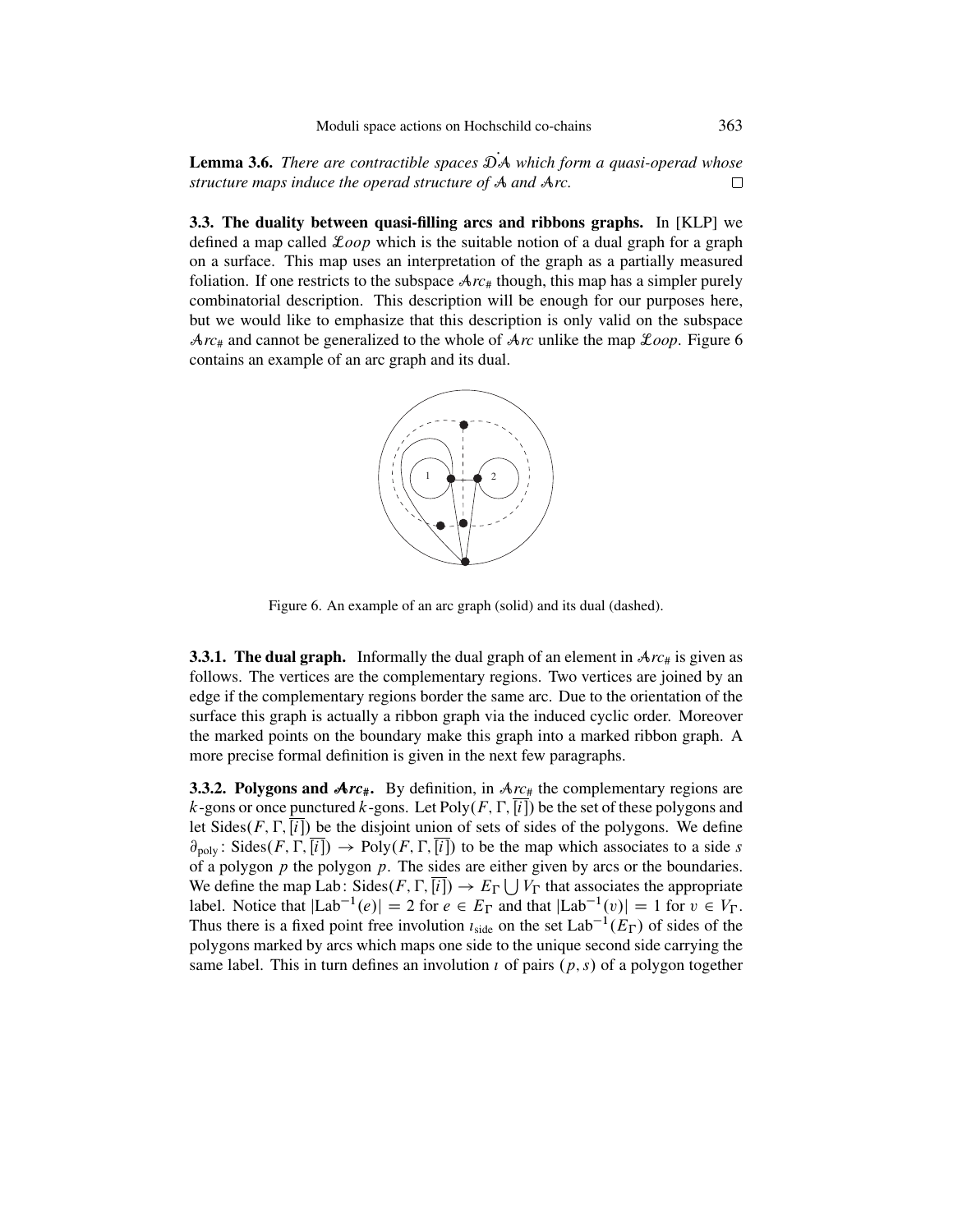with a side in Lab<sup>-1</sup>( $E_{\Gamma}$ ) by mapping s to  $i_{side}(s)$  and taking the polygon p to the polygon  $s' := \frac{3}{2}$  ( $i(s)$ ) of which  $i_{case}(s)$  is a side. Although n and  $n'$  might coincide polygon  $p' := \partial_{poly}(t(s))$  of which  $t_{side}(s)$  is a side. Although p and p' might coincide the sides will differ making the involution  $i$  fixed point free.

**3.3.3. The dual graph of an element of**  $\text{Arc.}$  For an element  $\alpha = (F, \Gamma, [i], w) \in \text{Arc.}(n)$  we define the dual graph to be the marked ribbon graph with a projective  $Arc_{\#}(n)$  we define the dual graph to be the marked ribbon graph with a projective metric  $\hat{\Gamma}(\alpha) := (\hat{\Gamma}, \hat{w}, m\mathbf{k})$  and  $\mathbb{Z}/2\mathbb{Z}$  marking on the vertices pct which is defined metric  $\Gamma(\alpha) := (\Gamma, \hat{w}, m\mathbf{k})$  and  $\mathbb{Z}/2\mathbb{Z}$  marking on the vertices pct which is defined<br>as follows. The vertices of  $\hat{\Gamma}$  are the complementary regions of the arc graph (i.e. the polygons) and the map pct associates to a vertex the number 1 if the complementary region is punctured and 0 if it is not. The flags of the graph are the pairs  $(p, s)$ of a polygon (vertex) together with a side of this polygon marked by an arc ( $s \in$ Lab<sup>-1</sup>(E<sub>F</sub>)). The map  $\partial$  is defined by  $\partial((p, s)) = p$  and the involution  $\iota((p, s)) :=$  $(\partial_{\text{poly}}(i_{\text{side}}(s)), i_{\text{side}}(s)).$ 

Each polygonal complementary region is oriented by the orientation induced by the surface, so that the sides of each polygon and thus the flags of  $\Gamma$  at a given vertex p have a natural induced cyclic order making  $\Gamma$  into a ribbon graph.<br>Native that there is a gas a resonance of the change of the case of

Notice that there is a one-one correspondence between edges of the dual graph and edges of  $\Gamma$ . This is given by associating to each edge  $\{(p, s), i(p, s)\}\$  the edge corresponding to the arc I ab(s) corresponding to the arc  $Lab(s)$ .

We define a projective metric  $\hat{w}$  on this graph by associating to each edge  $\{(p, s), i(p, s)\}\$  the weight of the arc labelling the side s:  $\hat{w}(\{(p, s), i(p, s)\}) :=$  $w(Lab(s))$ , where w is the projective metric on the arc graph.

To define the marking of the ribbon graph, we first notice that the cycles of  $\hat{\Gamma}$ Fo define the marking of the froton graph, we first notice that the cycles of T<br>correspond to the boundary components of the surface F. Let  $c_k$  be the cycle of<br>the boundary component labelled by k. The k th boundary comp the boundary component labelled by  $k$ . The  $k$ -th boundary component then lies in a unique polygon  $p = \partial_{poly}(Lab^{-1}(k))$ . Let  $\prec_p$  be the cyclic order on the set of sides of p,  $\partial^{-1}(p)$ . Let  $s_k$  be the side corresponding to the boundary and let  $\sim (s_k)$  the element following  $s_k$  in  $\prec_p$ . We define mk $(c_k) := (p, \sim (s_k))$ .

**Remark 3.7.** The space  $Arc_{\#}^{0}$  corresponds to graphs with pct  $\equiv 0$  and we will omit mention of the function pct for these graphs mention of the function pct for these graphs.

The above map will suffice for the purposes of this paper. For the general theory and the reader acquainted with the constructions of [\[KLP\]](#page-50-0), the following will be helpful.

**Remark 3.8.** For elements in  $Arc_{\#}^{0}$  the dual graph realizes the map  $\mathcal{L}oop$  of [\[KLP\]](#page-50-0), i.e. for  $(F, \Gamma, [i], w) \in \mathcal{A}rc_{\#g}^{0}(n)$ ,  $\mathcal{L}oop(F, \Gamma, [i], w) = (\Gamma, ord, \hat{w}, mk)$ .

**3.3.4. From marked weighted ribbon graphs to arc families.** Given a marked weighted ribbon graph  $\Gamma$ , we fix  $F = \Sigma(\Gamma)$ . The boundary components of F<br>correspond to the cycles of  $\Gamma$  and thus the former are labelled if the latter are. If c correspond to the cycles of  $\Gamma$  and thus the former are labelled if the latter are. If  $c_i$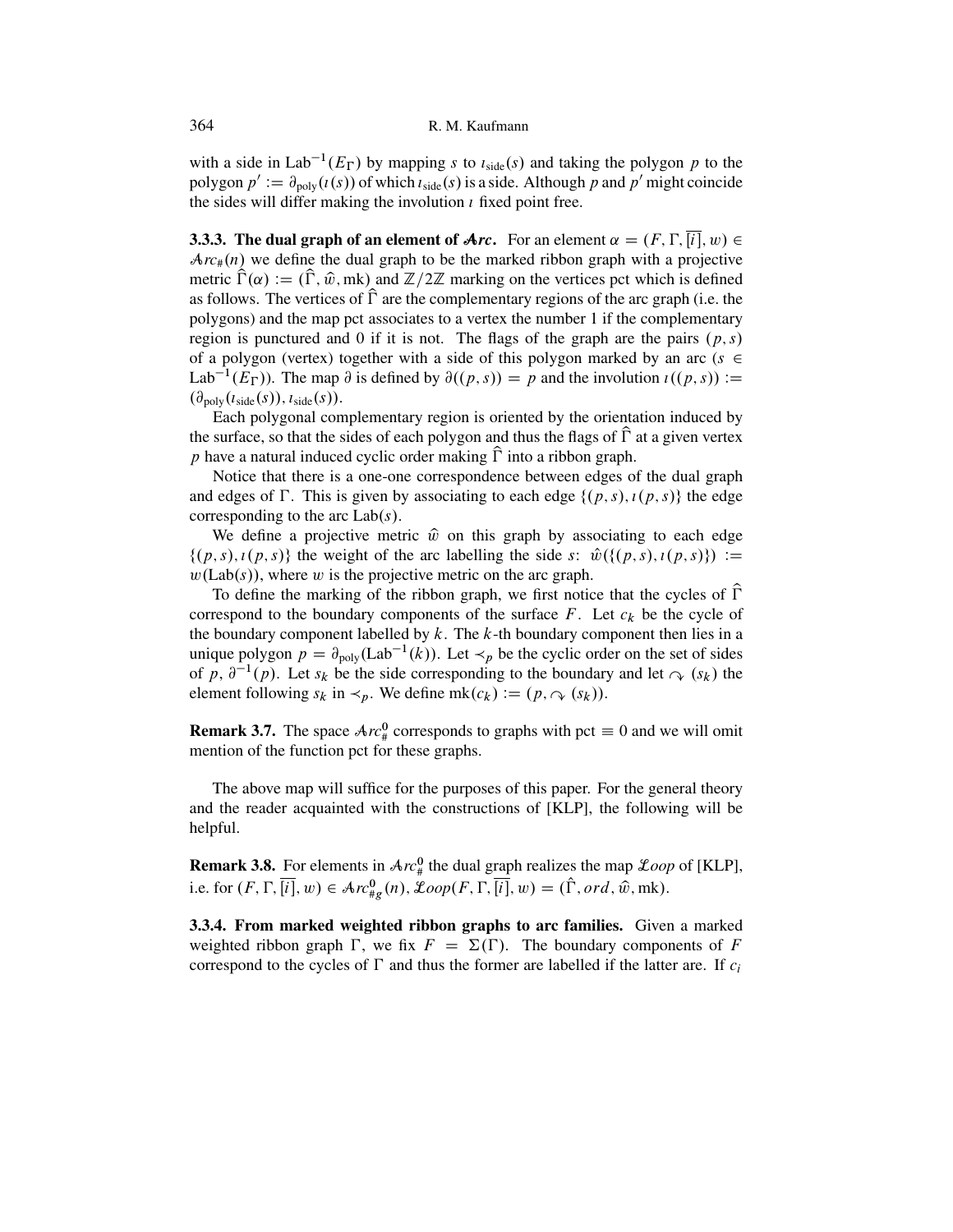is a cycle of  $\Gamma$  we denote the corresponding boundary by  $\partial_i F$ . Let G be the dual<br>graph on the surface of  $\Gamma$ . This graph on he constructed as follows. Let  $\Gamma \subset F$  he graph on the surface of  $\Gamma$ . This graph can be constructed as follows. Let  $\Gamma \subset F$  be embedded as the spine. For each edge  $e = \{f, \iota(f)\}$  with  $f \in c_i$  and  $\iota(f) \in c_j$ . Fix<br>the mid-point of each edge mid(e). Now let  $\hat{e}$  be the arc mid(e)  $\times I$  on  $F$ . This edge the mid-point of each edge mid(e). Now let  $\hat{e}$  be the arc mid(e)  $\times$  I on F. This edge is broken into two flags  $\hat{f}$ ,  $(\hat{f})$  by the midpoint of the interval. Here the flag which is named  $\hat{f}$  is the flag of  $\hat{e}$  which runs from the midpoint mid(e) to the boundary  $\partial_iF$ . graph on the surface of  $\Gamma$ . This graph can be constructed as follows. Let  $\Gamma \subset F$  be<br>embedded as the spine. For each edge  $e = \{f, \iota(f)\}$  with  $f \in c_i$  and  $\iota(f) \in c_j$ . Fix<br>the mid-point of each edge mid(e). Now let  $\hat{e$ to obtain an element of A*rc* in the picture where the arcs do not run to the marked point on the boundary. Just mark a point on each boundary  $\partial_i F$  such that the linear order of incident edges to  $\partial_i F$  is that of the cycle  $c_i$ . For instance any point which is slightly before the point of intersection of  $m\mathbf{k}(c_i)$ . To obtain a graph on F in the named f is the flag of  $\hat{e}$  which runs from the midpoint mid( $e$ ) to the boundary  $\partial_i F$ .<br>This defines a map<sup>2</sup>:  $F_{\Gamma} \to F_{\hat{\Gamma}}$ . It then follows that  $\widehat{i(f)} = i(\hat{f})$ . From  $\hat{\Gamma}$  it is easy to obtain an element of sense of [§2,](#page-12-0) let  $p_i \in \partial_i F$  be the endpoint of mk( $c_i$ ) and choose a homotopy of the flags f which fixes the point mid(e) and slides all the endpoints on the various  $\partial_i F$ <br>to fixed point  $\mathbf{r}_i \in \mathcal{R}$  is the direction opposite to the potunal orientation of  $\mathcal{R}$  F to fixed point  $p_i \in \partial_i F$  in the direction opposite to the natural orientation of  $\partial_i F$ . Obviously the homotopy can be chosen, such that all the arcs will be embedded. The edges which are now called arcs incident to  $p_i$  will then have a linear order starting with the edge to which  $\overline{mk(c_i)}$  belongs. sense of §2, let  $p_i \in \partial_i F$  be the endpo<br>flags  $\hat{f}$  which fixes the point mid(*e*) an<br>to fixed point  $p_i \in \partial_i F$  in the directio<br>Obviously the homotopy can be chosen,<br>edges which are now called arcs incide<br>with the edge

**Proposition 3.9.** The dual map identifies the space  $\mathcal{D}Arc^{\mathbf{0}}_{\#}$  with the space of metric *marked ribbon graphs* MR*ib. Moreover this correspondence is on the level of* <sup>R</sup>>0 *spaces where the action on* MR*ib is by rescaling the metric, i.e.,* A*rc*# *and* PR*ib are identified by the dual graph construction.*

*Proof.* As seen above we have maps  $\phi: \mathcal{D}Arc_{\theta}^{0} \to \mathcal{MR}ib$  and  $\psi: \mathcal{MR}ib \to \mathcal{D}Arc_{\theta}^{0}$ . It is straightforward to check that  $\phi$  and  $\psi$  are inverses since the sur- $\mathcal{D}Arc_{\#}^{0}$ . It is straightforward to check that  $\phi$  and  $\psi$  are inverses, since the surface of an element in  $\mathcal{D}Arc_{\#}^{0}$  can uniquely be reconstructed from the underlying graph.

**Remark 3.10.** If we regard pairs ( $\Gamma$ , pct) then we obtain a map to  $\mathcal{D}Arc_{\#}$  where in the last step we put a puncture at each vertex v which is has  $pct(v) = 1$ . There is no operad structure however, since we cannot guarantee that the number of punctures does not increase.

Of course, we could keep track of this and regard the subspace  $Arc_{\mu\mu}$  of elements of A*rc* whose complementary regions are polygons, or multiply punctured polygons. Then the function pct would take values in  $\mathbb N$  and we would obtain analogous statements to the Proposition 3.9 and Corollary [4.4.](#page-36-0)

**3.4. Ribbon graphs and moduli space.** The spaces  $Arc_g^s(n)$  are related to moduli spaces of Riemann surfaces with extra structures. This for instance follows using spaces of Riemann surfaces with extra structures. This for instance follows using Strebel differentials [\[St\]](#page-51-0) to relating the A*rc* to the moduli space of curves with marked points and tangent vectors at these points.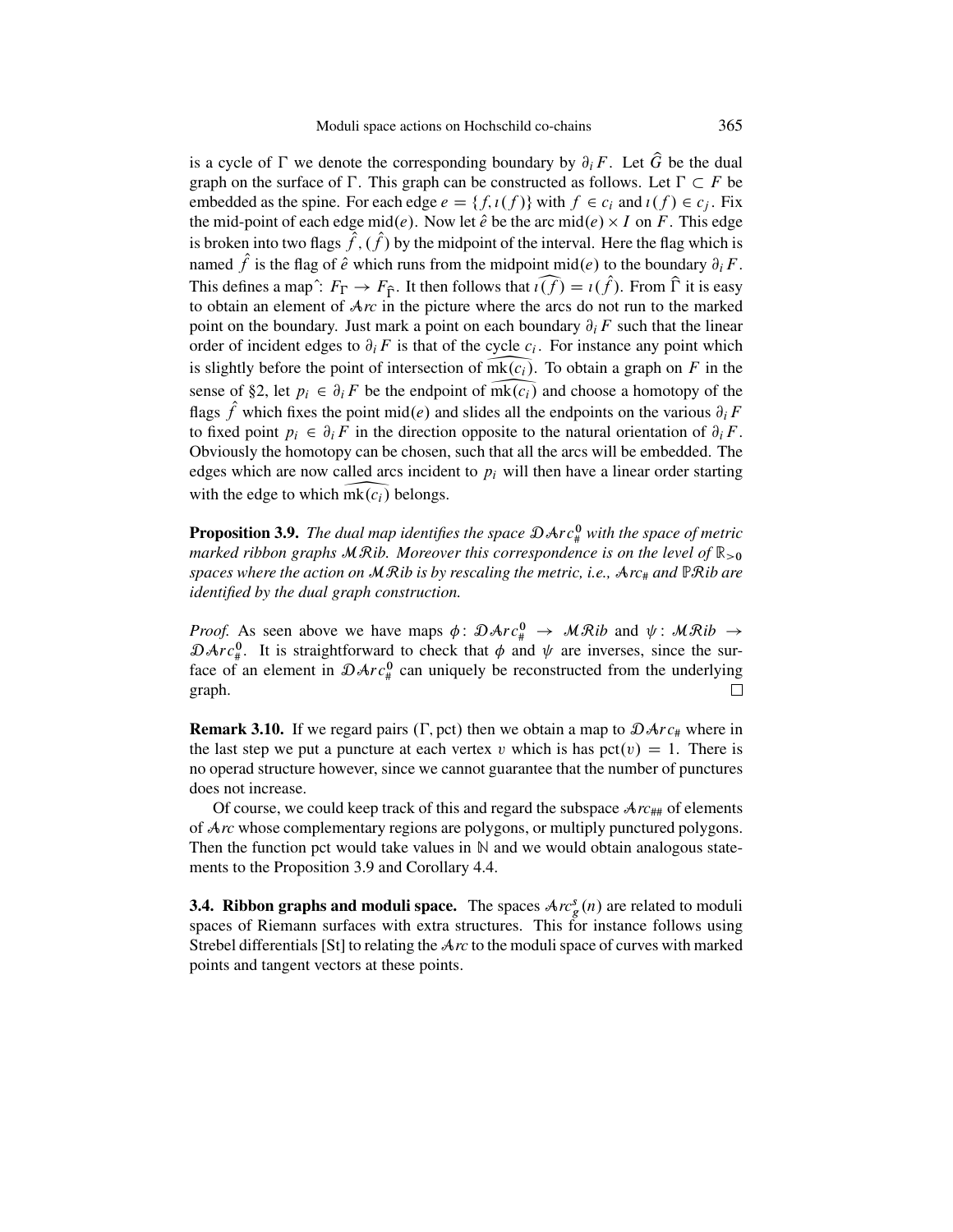**Theorem 3.11.** *The space*  $\mathcal{D}Arc_{g}^{0}(n)$  and the moduli space  $M_{g,n+1}^{1^{n+1}}$  of  $n+1$  punctured<br>Riemann, surfaces, of genus, g, with one, tangent vector, fixed, at puncture, each, are *Riemann surfaces of genus* g *with one tangent vector fixed at puncture each are isomorphic in the coarse moduli or orbifold sense. Moreover they are isomorphic as*  $\mathbb{R}_{>0}$  spaces where the action on  $M_{g,n+1}^{1^{n+1}}$  is given by simultaneous rescalings of all<br> $\mathbb{R}$ *tangent vectors, i.e.,*  $\text{Arc}_{\text{\#}}^0 \simeq M_{g,n+1}^{1^{n+1}}/\mathbb{R}_{>0} := \mathbb{P}M_{g,n+1}^{1^{n+1}}$ .

*Proof.* As shown each  $\alpha \in \mathcal{D}Arc^0_g(n)$  uniquely corresponds to a marked ribbon graph with a metric, which is embedded as the spine of the given surface. Now as usual by with a metric, which is embedded as the spine of the given surface. Now as usual by gluing in punctured discs to the boundaries using Strebel differentials, we obtain a punctured surface. Now, furthermore, we retain the length of the boundary cycle and a tangent direction. This direction is given by the direction vertical trajectory which hits the marked point on the boundary. This data gives rise to a surface with a marked point and a tangent vector at each boundary, by decomposing  $v \in T_{pi}F$  as  $|v|e_v$ <br>with  $e \in T^1F$ . It is clear that this assignment is a bijection in view of the known with  $e_v \in T_{p_i}^1 F$ . It is clear that this assignment is a bijection in view of the known<br>characterization of combinatorial moduli space [St], [Ko]], [Ko?], [HM], [H], [P] characterization of combinatorial moduli space [\[St\]](#page-51-0), [\[Ko1\]](#page-50-0), [\[Ko2\]](#page-50-0), [\[HM\]](#page-49-0), [\[H\]](#page-49-0), [\[P\]](#page-51-0), [\[P2\]](#page-51-0), [\[CV\]](#page-49-0). Moreover this correspondence is compatible with the orbifold topology or the coarse moduli structure. The statement about the  $\mathbb{R}_{>0}$  action is obvious from the description. the description.

**Corollary 3.12.** *There is a decomposition of*  $M_{g,n+1}^{1^{n+1}} = \coprod_{\Gamma \in \mathcal{R}ib} \dot{C}(\Gamma)$  with  $\dot{C}(\Gamma)$  onen cells indexed by marked ribbon graphs. *open cells indexed by marked ribbon graphs.*

**Remark 3.13.** Alternatively, one could use Penner's formalism [\[P2\]](#page-51-0) in the hyperbolic setup to get a proper homotopy equivalence between  $Arc_{#}(F)$  and  $M(F)/\mathbb{R}_{\geq 0}$  for any bordered surface  $F \neq F_{0,2}^0$ . Here  $M(F) = [\text{Hyp}(F) \amalg (\prod_{1}^r \partial_i)]/\sim$  where  $\sim$  is the equivalence relation generated by the push-forward of the metric under orientationequivalence relation generated by the push-forward of the metric under orientationpreserving diffeomorphism and  $Hyp(F)$  is the space of all hyperbolic metrics with geodesic boundary on the surface F whose boundary components are the  $\partial_i$ .

**3.4.1. The graph complex and the mapping class group.** By using the ribbon graph interpretation for  $\mathcal{C}^*_{\sigma}(\mathcal{A}r_{\#})(F)$  and its differential we obtain the graph complex of the marked ribbon graphs. Furthermore its homology computes the cohomology of the marked ribbon graphs. Furthermore its homology computes the cohomology of the mapping class group of F by the usual arguments [\[Ko2\]](#page-50-0), [\[P2\]](#page-51-0), [\[P\]](#page-51-0), [\[CV\]](#page-49-0).

**Notation 3.14.** We let  $\mathcal{C}_o^*(\mathcal{A}r c_\theta^0)$  be the subgroup of  $\mathcal{C}_o^*(\mathcal{A}r c)$  generated by the cells corresponding to quasi-filling arc families with no punctures and write  $Gr \mathcal{C}^*(\mathcal{A}r c^0)$ corresponding to quasi-filling arc families with no punctures and write Gr  $\mathcal{C}_o^*(\mathcal{A}rc^0_{\#})$ <br>for the image of this subgroup on Gr  $\mathcal{C}^*(\mathcal{A}rc)$ for the image of this subgroup on Gr  $\mathcal{C}_o^*(\mathcal{A}_{rc})$ .

**Definition 3.15.** The graph complex of marked ribbon graphs is the Hopf algebra whose primitive elements are connected marked ribbon graphs and whose product is the disjoint union. Its differential is given by the sum of contracting edges  $d\Gamma =$ 

<span id="page-33-0"></span>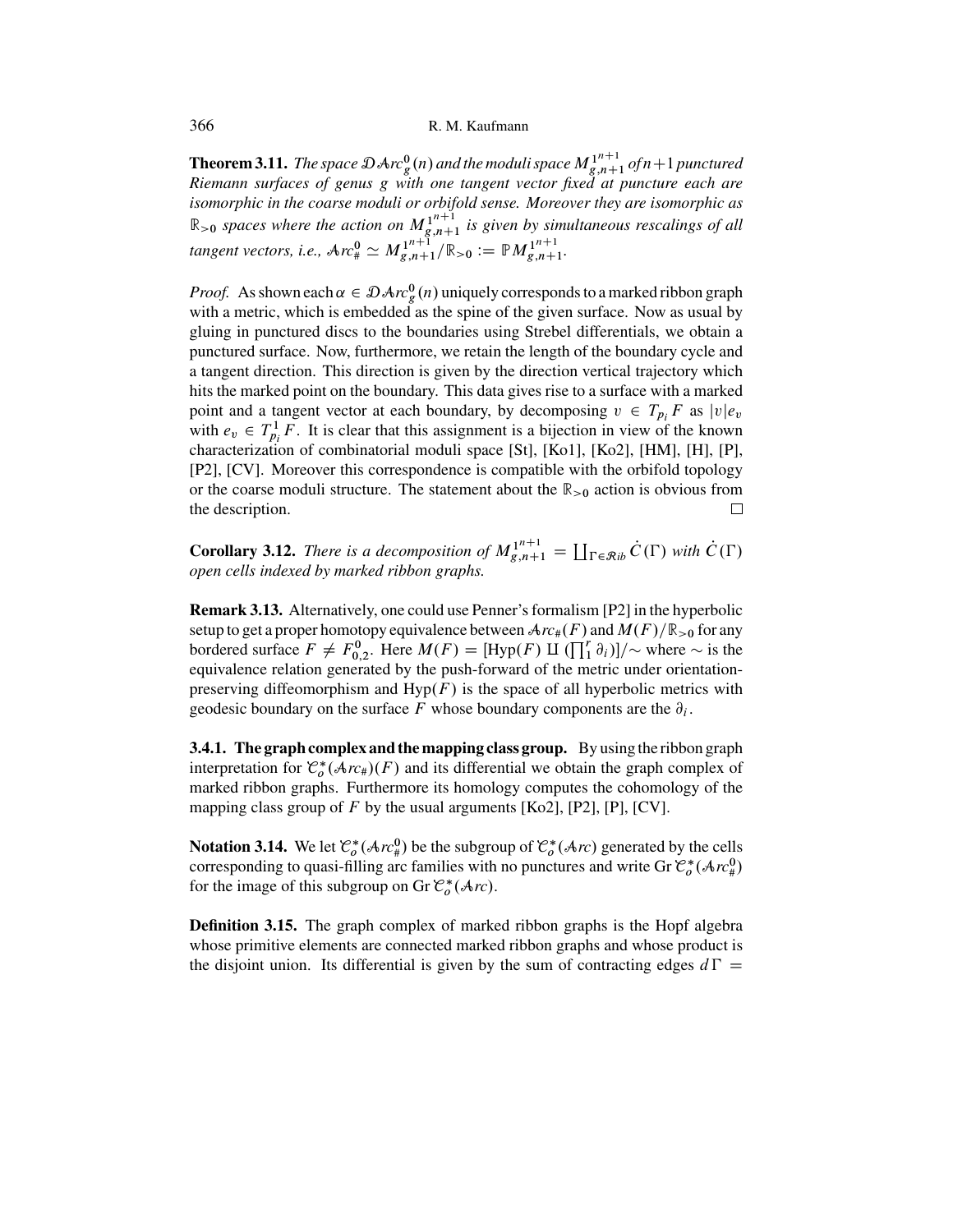<span id="page-34-0"></span> $\sum_{e \in E'(\Gamma)} \pm \Gamma/e$ , where  $E'(\Gamma)$  is the subset of edges e such that the topological type<br>of  $\Gamma$  coincides with that of  $\Gamma/e$  and the sign is the usual sign of  $\Gamma$  coincides with that of  $\Gamma/e$  and the sign is the usual sign.

**Proposition 3.16.** *The following two complexes are isomorphic:*

- i)  $(\text{Gr } \mathcal{C}_o^*(\mathcal{A}rc^0_\#)(F), d),$
- ii) *graph complex of marked ribbon graphs;*

and they both compute  $H^*(PMC(F))$ , the cohomology of the pure mapping class *group and the spaces*  $H^*(M^{n+1}_{g,n+1})$ .

*Proof.* The differential of the graph complex is the signed sum over those contractions of edges, which leave the topological type of the graph (genus and number of boundaries) intact. This is exactly dual the differential of  $\mathcal{C}_o^*(\mathcal{A}rc_s^0)$  which deletes the respective arcs. The fact that they both compute  $H^*(PMC(F))$  is essentially the respective arcs. The fact that they both compute  $H^*(PMC(F))$  is essentially the Kontsevich–Penner theorem adapted to the case with boundary. The proof is a standard application of the techniques of [\[Ko2\]](#page-50-0), [\[P2\]](#page-51-0), [\[P\]](#page-51-0), [\[CV\]](#page-49-0).  $\Box$ 

#### **4. The cell operad of moduli space**

Notice that the gluing operation of  $\mathcal{A}$ *rc* applied to two elements of  $\mathcal{A}$ *rc*<sup>0</sup> need not land in  $Arc_{\#}^0$ . Generically, however, that is inside the top-dimensional cells, two elements in  $Arc_{\#}^{0}$  do glue to form an element in  $Arc_{\#}^{0}$ . In order to deal with this situation, we introduce the following notion.

**Definition 4.1.** A rational topological operad is a collection of topological  $\mathcal{S}_n$  modules together with operadic structure maps which only need to be defined and continuous on a dense subset. These structure maps are required to satisfy the operad axioms where they are defined.

We will call a rational operad almost topological if the structure maps of the rational operad can be extended to the whole space in a possibly non-continuous fashion, such that forgetting the topology, the induced structure is an operad of sets.

**Theorem 4.2.**  $\text{Arc}_{\mu}^{\text{0}}$  is a rational topological operad and  $\text{Gr } \mathcal{C}_{o}^{*}(\text{Arc}_{\mu}^{\text{0}}) \subset \text{Gr } \mathcal{C}^{*}(\text{Arc}_{\mu}^{\text{0}})$  is a cyclic subonerad which is a do operad Gr  $\mathcal{C}^*_{o}(\mathcal{A}r)$  is a cyclic suboperad which is a dg operad.

*Proof.* We will show that the top-dimensional cells in the composition of two cells from  $\mathcal{C}_o^*(\mathcal{A}rc_u^0)$  are also cells of  $\mathcal{C}_o^*(\mathcal{A}rc_u^0)$ . This can be done with the help of the Euler characteristic. First notice that the top-dimensionality of the cells implies that there characteristic. First notice that the top-dimensionality of the cells implies that there are no closed loops and that we are in the generic situation for the gluing as described in [§2.2.](#page-16-0) Notice that by Lemma [2.8](#page-16-0) we only have to show that the Euler characteristic of the arc family is the Euler characteristic of the glued surface. Now gluing the arc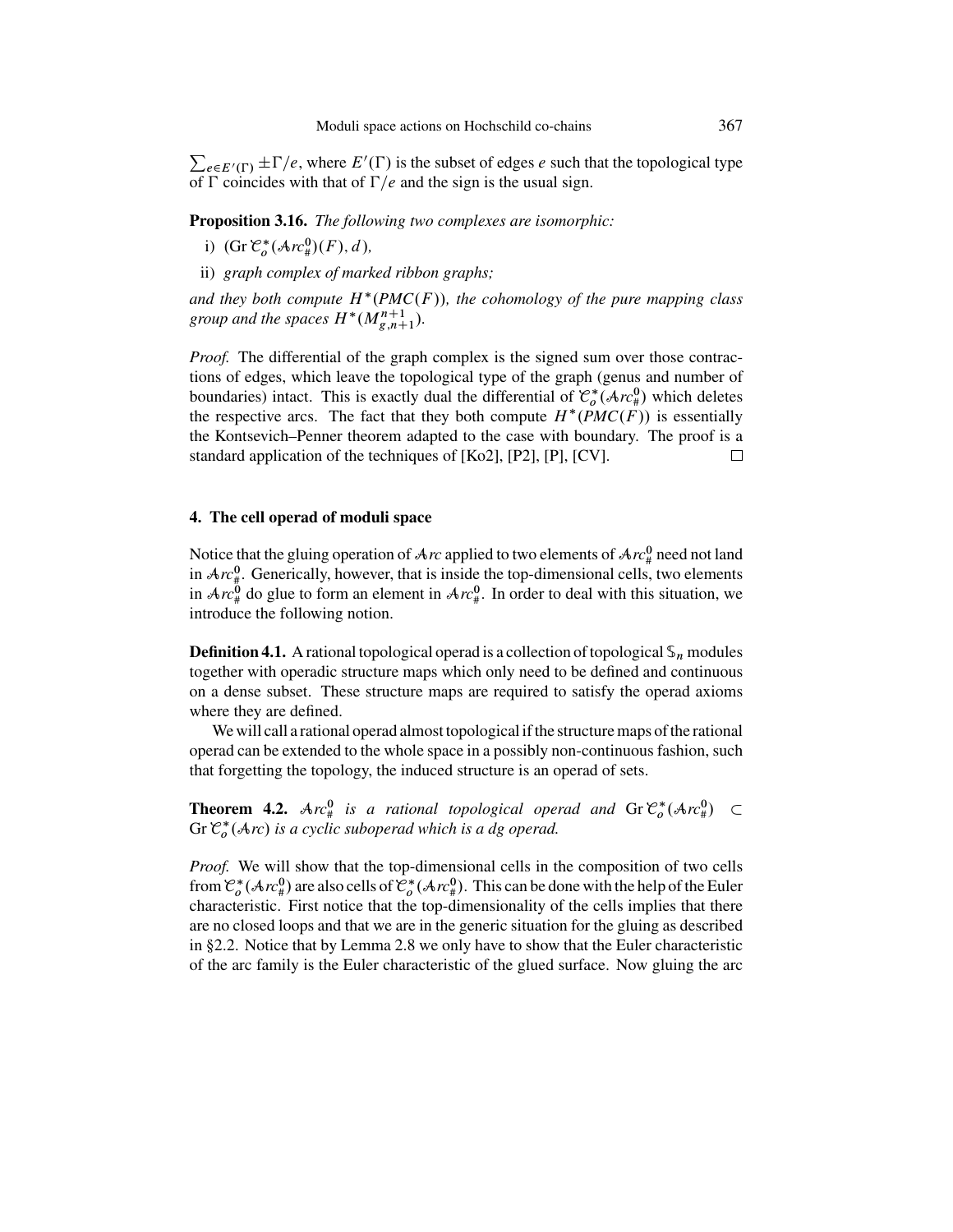<span id="page-35-0"></span>families supported on the surfaces  $F_1$  and  $F_2$ , say, we obtain a graph  $\Gamma$  on the glued<br>surfaces which we call  $F_1$  Let S be the separating surve which constitutes the glued surfaces which we call  $F$ . Let  $S$  be the separating curve which constitutes the glued boundaries of the two glued surfaces  $F_1$  and  $F_2$ . Now the Euler characteristic satisfies  $\chi(F) = \chi(F_1) + \chi(F_2)$ . Let  $\Gamma_1$  on  $F_1$  and  $\Gamma_2$  on  $F_2$  be the graphs before gluing.<br>Fix a partition or  $(k)$ -shuffle (cf. 82.2.6) indexing a top-dimensional cell and let  $\Gamma'$ . Fix a partition or  $(k, l)$ -shuffle (cf. [§2.2.6\)](#page-20-0) indexing a top-dimensional cell and let  $\Gamma'_1$ and  $\Gamma'_2$  be the graphs obtained from  $\Gamma_2$  and  $\Gamma_1$  by inserting parallel  $k + l$  edges and<br>breaking up the vertices 0 and *i* according to this partition in the gluing procedure breaking up the vertices  $0$  and  $i$  according to this partition in the gluing procedure of [§2.2.](#page-16-0) See Figure [3](#page-19-0) for an example. Let  $\Gamma'$  be the graph consisting of  $\Gamma'_1$ ,  $\Gamma'_2$  and the curve S. It is clear that  $\Gamma \subset \Gamma'$ the curve S. It is clear that  $\Gamma \subset \Gamma'$ .

The graph  $\Gamma$  is obtained from  $\Gamma'$  by erasing the edges belonging to S. We claim that

$$
\chi(\Gamma') = \chi(\Gamma_1) + \chi(\Gamma_2) \tag{4.1}
$$

and that

$$
\chi(\Gamma') = \chi(\Gamma). \tag{4.2}
$$

Assuming these equalities we obtain  $\chi(F) = \chi(F_1) + \chi(F_2) = \chi(\Gamma_1) + \chi(\Gamma_2) = \chi(\Gamma') - \chi(\Gamma)$  whereby  $\chi(F) = \chi(\Gamma)$  and hence by Lemma 2.8. E is quasi-filling  $\chi(\Gamma') = \chi(\Gamma)$ , whereby  $\chi(F) = \chi(\Gamma)$  and hence by Lemma [2.8](#page-16-0)  $\Gamma$  is quasi-filling.<br>To validate (4.1) we calculate:  $V(\Gamma') = V(\Gamma_1) + V(\Gamma_2) + (k + l - 1) F(\Gamma')$  – To validate (4.1) we calculate:  $V(\Gamma') = V(\Gamma_1) + V(\Gamma_2) + (k + l - 1), E(\Gamma') =$ <br> $F(\Gamma_1) + F(\Gamma_2) + 2(k + l - 1)$  and  $Cyc(\Gamma) = Cyc(\Gamma_1) + Cyc(\Gamma_2) + k + l - 1$  so that  $E(\Gamma_1) + E(\Gamma_2) + 2(k+l-1)$  and  $Cyc(\Gamma) = Cyc(\Gamma_1) + Cyc(\Gamma_2) + k+l-1$  so that<br> $V(\Gamma') - F(\Gamma') + Cyc(\Gamma') = V(\Gamma_1) - F(\Gamma_1) + Cyc(\Gamma_1) + V(\Gamma_2) - F(\Gamma_2) + Cyc(\Gamma_2)$  $V(\Gamma') - E(\Gamma') + \text{Cyc}(\Gamma') = V(\Gamma_1) - E(\Gamma_1) + \text{Cyc}(\Gamma_1) + V(\Gamma_2) - E(\Gamma_2) + \text{Cyc}(\Gamma_2)$ .<br>To check (4.2), we first need to make some observations. First, the curve S breaks To check  $(4.2)$ , we first need to make some observations. First, the curve S breaks up into the pieces corresponding to the subintervals of  $\mathcal{P}_{o}$  of [§2.2.6](#page-20-0) in their order – which we will call intervals – and one piece which is between the first and the last arc  $-$  which we will call the outside arc of  $S$ . Secondly, the complementary regions of  $\Gamma'$  correspond to those of  $\Gamma_1$ ,  $\Gamma_2$ , triangles corresponding to non-recursive<br>cubintervals and quadrangles corresponding to nonveive subjecturals. Notice that at subintervals and quadrangles corresponding to recursive subintervals. Notice that at least on one side of an interval is a piece which has parallel flags, viz. a quadrangle or a triangle, since we are in the maximal dimension and we have a full partition. Moreover if a subinterval is the boundary between a polygon and a quadrangle, then on the opposite side of this quadrangle will be another quadrangle or triangle, since the flags will remain parallel. Now because of these observation, we see that removing the intervals does not change the Euler characteristic. Moreover, we see that no two of the original polygons of  $\Gamma_1$  and  $\Gamma_2$  have been joined when removing the intervals. So finally by removing the outside are of  $C$  are effectively clues two distinct polygons finally by removing the outside arc of  $C$  one effectively glues two distinct polygons together and hence again does not change the Euler characteristic.

For the dg part, we notice that in view of the considerations above if an arc of  $\Gamma$  is not one of the glued ones then the condition that it is removable – viz. the condition that the remaining graph is quasi-filling – is the same before and after the gluing. Moreover the same holds true for the arcs which are glued. If a weight of one of these goes to zero, then this corresponds to a face of the simplex defined by  $\Gamma$ , cf. [§2.2.6.](#page-20-0) If this face is allowed in  $\Gamma$ , that is  $\Gamma$  after deleting this edge is still quasi-filling, the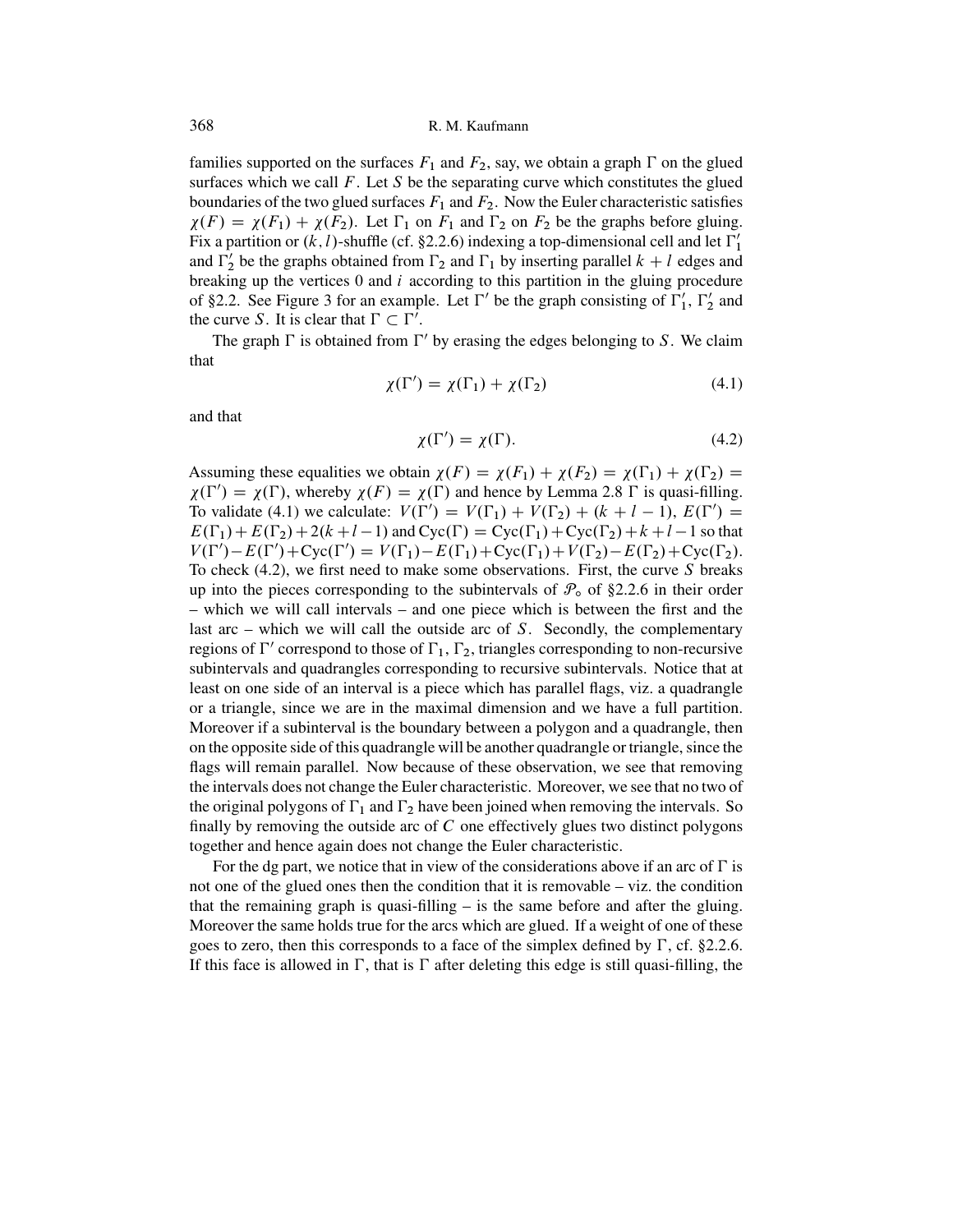<span id="page-36-0"></span>respective limit is allowed by the above in  $\Gamma_1$  and  $\Gamma_2$ . The same holds true for all the iterations of passing to focos iterations of passing to faces.

Notice that in the quasi-filling case the limit which appeared in [§2.16](#page-23-0) as a counterexample to the compatibility of the operad structure with the differential in the general case is not valid anymore since the relevant limit is neither allowed for  $\Gamma_1$  nor for  $\Gamma$ inside  $Arc_{\#}^{0}$ .

**Remark 4.3.** The equation [\(4.1\)](#page-35-0) above also holds in the case that both the families are twisted at the boundaries which are glued.

**Corollary 4.4.**  $\mathcal{D}Arc_{\#}$  and  $M_{g,n+1}^{n+1}$  are a rational operads. Moreover there is an operad structure on the free Abelian group generated by ribbon graphs Rib which is *induced via the identification*  $\mathcal{R}ib \simeq \mathcal{C}_o^*(\mathcal{A}rc_s^0) \simeq \text{Gr } \mathcal{C}_o^*(\mathcal{A}rc_s^0)$ . That is there is a<br>decreed throughout an also send a send a send as senative that the values of  $\mathcal{M}^{n+1}$ . dg operad structure on the graph complex computing the cohomology of  $M^{1^{n+1}}_{g,n+1}$ .  $\Box$ 

## **5. Di-operads and PROPs based on the** A*rc* **operad**

**Notation 5.1.** In all the following the subscript # will mean that the condition that arc families under consideration are quasi-filling.

**Convention.** In this paragraph, we will also restrict to the case  $s = 0$  when we restrict to the quasi-filling case.

**5.1. The di-operad**  $Arc^{i/\theta}$ **.** We will consider additional markings for elements of the A<sub>rc</sub> operad. The first is a partition of  $\bar{n} = \text{In } \Pi$  Out. Such a partition is equivalent to a map  $i/\sigma: \bar{n} \to \mathbb{Z}/2\mathbb{Z}$  where In  $=i/\sigma^{-1}(1)$  and Out  $=i/\sigma^{-1}(0)$ . Let Part $(n)$ . be the space of maps from  $\{0, \ldots, n\}$  to  $\{0, 1\}$  and let Part $(k, l) \subset$  Part $(k + l - 1)$  be the subset of functions with  $|\text{In}| = k$   $|\text{Out}| = l$ the subset of functions with  $\text{In} \leq k$ ,  $\text{Out} \leq l$ .

Let  $\mathbb{Z}/2\mathbb{Z}[1] = {\mathbb{Z}/2\mathbb{Z}[1](n)}$  be cyclic operad of spaces built on  $\mathbb{Z}/2\mathbb{Z}$ ,<br>is the operad of spaces as defined in [K11 shifted by 1. Then  $\mathbb{Z}/2\mathbb{Z}[1](n)$  = that is, the operad of spaces as defined in [\[K1\]](#page-50-0) shifted by 1. Then  $\mathbb{Z}/2\mathbb{Z}[1](n) =$ <br> $\mathbb{Z}/2\mathbb{Z}(n+1) = (\mathbb{Z}/2\mathbb{Z})^{\times n+1}$  where the indexing set for the Cartesian product is  $\mathbb{Z}/2\mathbb{Z}(n + 1) = (\mathbb{Z}/2\mathbb{Z})^{\times n+1}$  where the indexing set for the Cartesian product is taken to be  $\bar{n} = \{0, \ldots, n\}$  and the action of  $\mathcal{S}_{n+1}$  is by permutations.

Set  $Arc^{i/o}(n,m) := Arc(n + m - 1) \times Part(n, m)$ . Identifying Part $(n, m)$  with  $\mathbb{Z}/2\mathbb{Z}^{n+m-1}$  and restricting the gluing in the cyclic  $Arc$  operad to only gluing "ins" to "outs" and retaining the in/out designation on the non-glued boundaries one immediately obtains:

**Proposition 5.2.** Let  $Arc^{i/\circ}$  be the collection of  $\mathcal{S}_n \times \mathcal{S}_m$  modules  $Arc^{i/\circ}(n,m)$ *where the action of the symmetric groups is the action of permuting the labels of the* In and Out *boundaries, then is*  $Arc^{i/o}$  *a di-operad. It is isomorphic to a partial*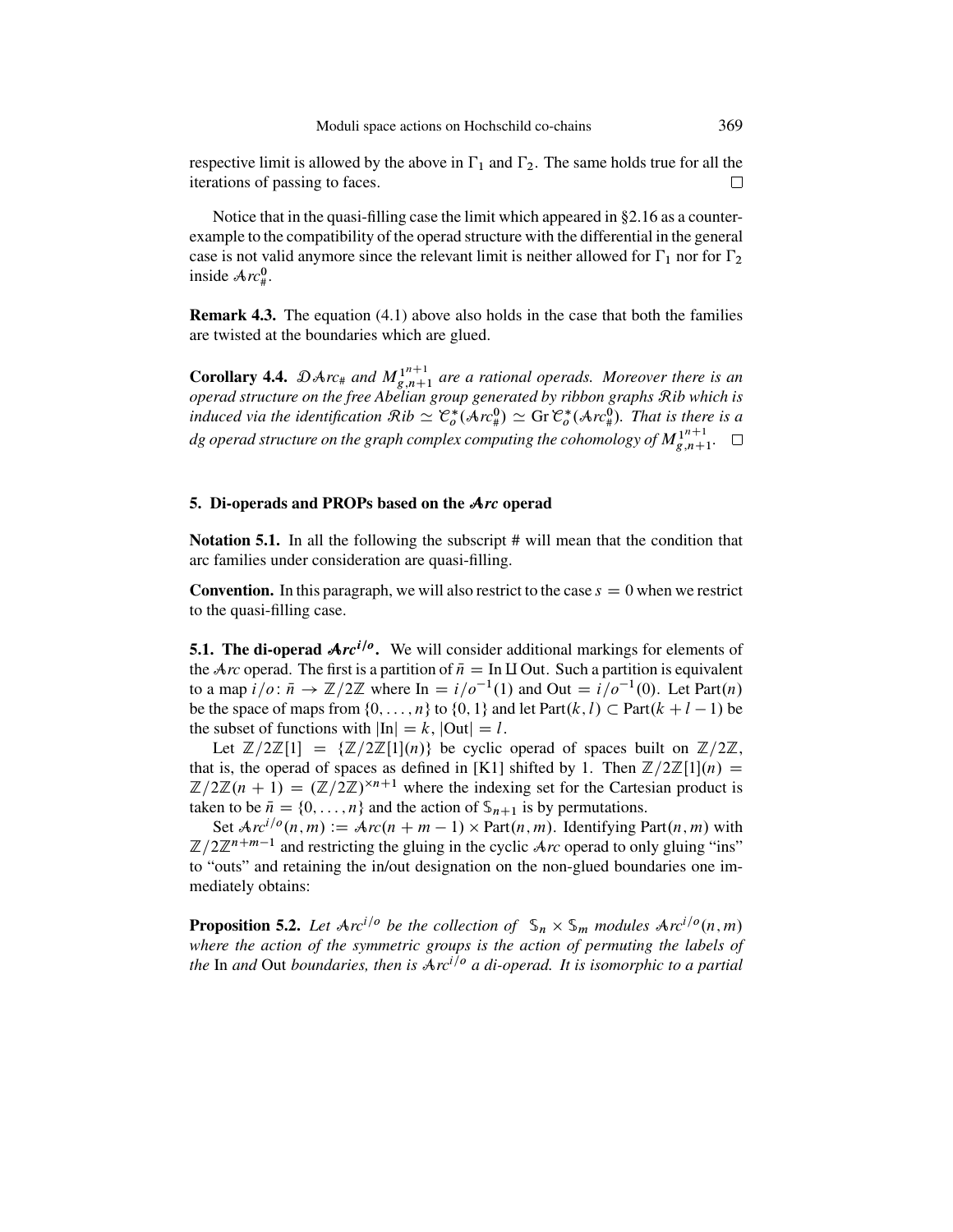$\frac{1}{2}$  *suboperad of the direct product of operads*  $\frac{A}{C}Z$   $\frac{1}{2}\mathbb{Z}$  [1]. *Furthermore*  $\frac{A}{C}r^{(10)}$   $\frac{1}{2}$  *sub-di-operad on the cellular level*  $\frac{1}{2}$  *e-the respective subarouns in Gr \mathcal{C}^\*(\mathcal{A}* sub-di-operad on the cellular level, i.e. the respective subgroups in Gr  $\mathcal{C}_o^*(\mathcal{A}nc^0_\#)(n)\times$ <br> $(\mathbb{Z}/2\mathbb{Z})^{n+1}$  form a di-operad  $(\mathbb{Z}/2\mathbb{Z})^{n+1}$  form a di-operad.

**Definition 5.3.** We define the following subspaces (recall that the subscript # also implies  $s = 0$  in this section).

| Subspace                                                                          | Condition                                                                                                              |
|-----------------------------------------------------------------------------------|------------------------------------------------------------------------------------------------------------------------|
| $\text{Arc}^{i \leftrightarrow i}(n, m) \subset \text{Arc}^{i/o}(n, m)$           | Arcs from input to output boundaries<br>or from output to output boundaries<br>only. Viz. no arcs from input to input. |
| $Arc^{i\leftrightarrow o}(n,m)\subset Arc^{i\leftrightarrow i}(n,m)$              | Arcs only from input to output bound-<br>aries.                                                                        |
| $\text{Arc}^{\text{Sul}}(n,m) \subset \text{Arc}_{\#}^{i \leftrightarrow i}(n,m)$ | After removing all arcs which run<br>from out to out the arc family is still<br>quasi-filling.                         |
| $\mathcal{A}rc^{\text{StSul}}(n,m) \subset \mathcal{A}rc^{\text{StSul}}(n,m)$     | Arc families such that no two neigh-<br>boring arcs on an "out" boundary both<br>run to "in" boundaries.               |

## **5.2. Relation to graphs and Sullivan chord diagrams**

**Proposition 5.4.** *The dual graphs of*  $Ar_{\#}^{1 \leftrightarrow o}(n,m)$  *lie in*  $Rib^{1 \leftrightarrow o}(n,m)$ *, the dual* graphs of  $Arc^{\text{StSul}}(n,m)$  *lie in Chord* <sup>StSul</sup>, and the dual graphs of  $Arc^{\text{Sul}}(n,m)$  lie *in* Chord<sup>Sul</sup>(n, m). Moreover the mentioned subspaces of  $Arc^{i\leftrightarrow o}$  are naturally *identified with the relevant subspaces of*  $\mathbb{P}$ *Rib<sup>i/o</sup> of graphs with a projective metric. Therefore the cells of*  $\mathcal{C}_o^*(\mathcal{A}r c^{1/\theta}) \simeq$  Gr  $\mathcal{C}_o^*(\mathcal{A}r c^{1/\theta})$  belonging to these subspaces *are exactly indexed by the graphs of the indicated type.*

*Proof.* The claim about the graphs becomes clear by unravelling the dual graph construction. A dual edge to an arc which runs from in to out is an edge which is part of an In and an Out cycle. Likewise an arc from out to out yields an edge which belongs to two (not necessarily distinct) Out cycles. The condition that the out-out edges form trees is equivalent to the fact that contracting them does not change the genus and the number of cycles. In other words the contracted graph and the graph define the same topological surface. Contraction is dual to deletion, hence the condition to be quasi-filling is dual to the condition of contractibility. The condition on Sullivan chord diagrams in the strict sense is that the In cycles are disjointly embedded. This means that no two In cycles share a vertex, i.e., there is at least one out-out edge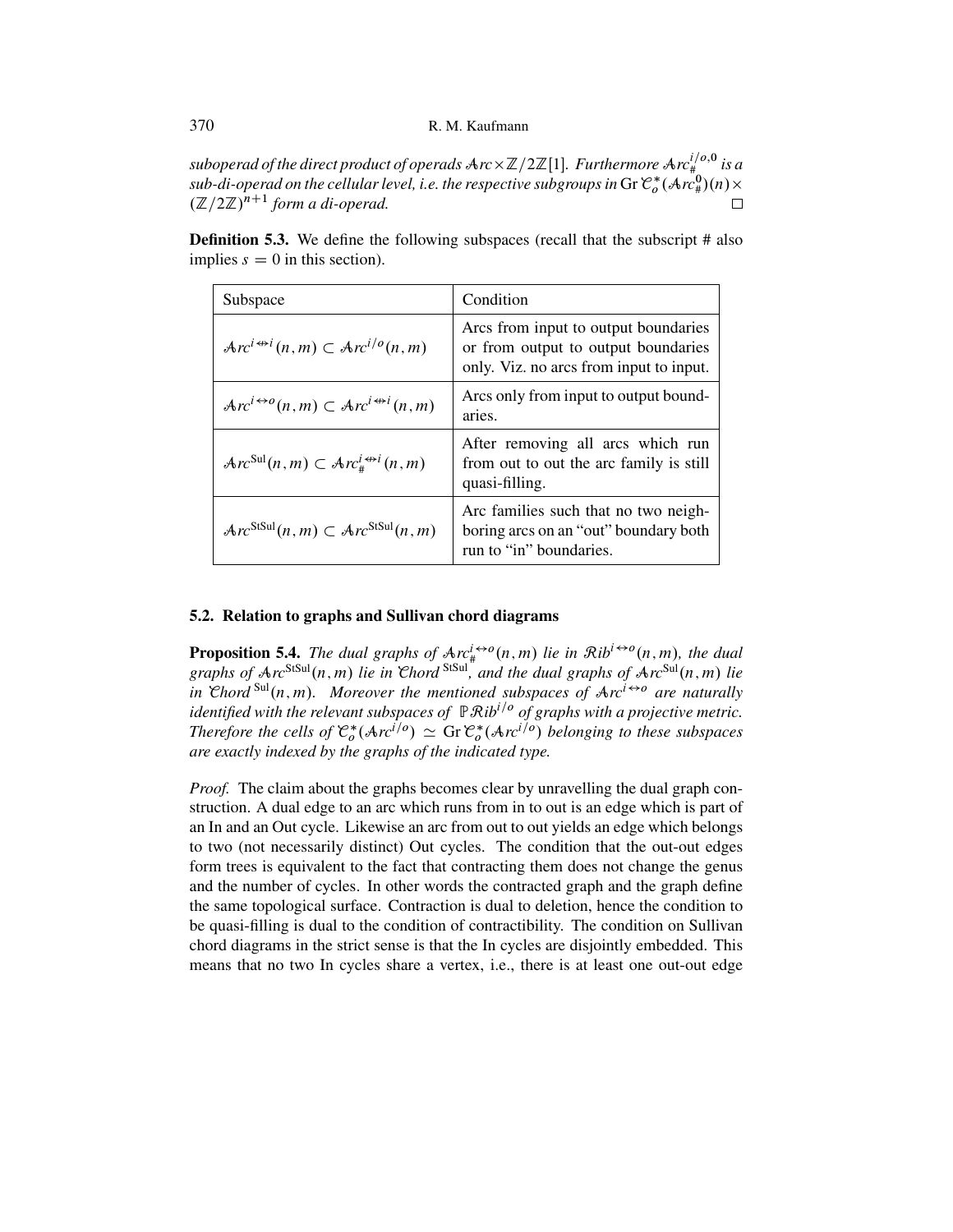<span id="page-38-0"></span>between them. The dual to this condition is the one that is stated. Now the rest of the statements directly follow.  $\Box$ 

**Remark 5.5.** Just like  $Arc_{\#}$ , the subspaces  $Arc^{StSul}$  and  $Arc^{Sul}(n,m)$  are not stable under composition, since the condition of non-topology changing contractibility of the out-out arcs is not stable under the composition.

**Remark 5.6.** It is clear that  $Arc^{Sul}(n,m)$  retracts to its subspace  $Arc^{i\leftrightarrow o}_{\mu}$  by the homotopy that homogeneously scales all weights on the arcs from "outs" to "outs" to zero.

Just as the respective graphs, see Remark [1.6,](#page-11-0)  $Arc_{\mu}^{i\leftrightarrow o}(n,m)$  and  $Arc^{StSul}(n,m)$ are weakly homotopy equivalent.

**Proposition 5.7.** The collections of  $\mathbb{S}_n \times \mathbb{S}_m$  modules,  $\text{Arc}^{i \leftrightarrow i}(n, m)$ ,  $\text{Arc}^{i \leftrightarrow o}$  form di-onerads *di-operads.*

The subspaces  $Arc_{\#}^{i \leftrightarrow i}$  and  $Arc_{\#}^{i \leftrightarrow o}$  are rational sub-di-operads which induce *dg di-operads on the graded open-cell operad level. Hence there is an induced dg di-operad structure on the respective graphs.*

*Proof.* On the topological level, we only have to show that the gluing preserves the subspaces. In the operadic composition, the arcs/bands are matched or split and then matched. In both cases an arc which runs from in to out will be continued with an arc from in to out and thus will run from in to out. In the case of  $Ar^{i\leftrightarrow i}$  an arc which runs from out to out might be matched with an arc running from in to out. The resulting arc will again run from out to out. Therefore the di-operad structure follows from the operad structure of A*rc*.

Lastly, the claims about the open cell level all follow from Proposition [4.2,](#page-34-0) the remarks above and the fact that Gr  $\mathcal{C}_o^*(\mathcal{A}rc_y^0)$  is a dg operad and hence the respective<br>houndary limits before and after gluing coincide boundary limits before and after gluing coincide.

**5.2.1. Standard In/Out markings.** There are no natural partitions into in and output boundaries for general elements of A*rc*, except all inputs or all outputs; it is after all a cyclic operad. If one has a family, however, which has a partition of the boundary  $S_1$  II  $S_2 = \{0, \ldots, n\}$  such that the arcs of this element only run between  $S_1$  and  $S_2$  then one has a  $\mathbb{Z}/2\mathbb{Z}$  choice of calling  $S_1$  either In or Out. In this case, we will fix that the set containing 0 will be called Out. This establishes an identification of  $Arc^{i\leftrightarrow o}$  with a partial suboperad of  $Arc$ . Also there is a partition of the boundary  $S_1 \amalg S_2 = \{0, \ldots, n\}$  such that the arcs of this element only run between  $S_1$  and  $S_2$ or between  $S_2$  and  $S_2$  and there is at least one such arc; we set  $S_2 =$  Out and hence identify  $Ar^{i \leftrightarrow i}$  with a partial suboperad of  $Arc$ .

The subspace T*ree* is also of the form described above. Hence the boundaries have a standard  $\mathbb{Z}/2\mathbb{Z}$  marking with  $i/\rho(0) = 0$  and  $i/\rho(j) = 1$  for  $j \neq 0$ . This identifies  $Tree \subset Arc^{t \leftrightarrow o}$  as a sub-di-operad.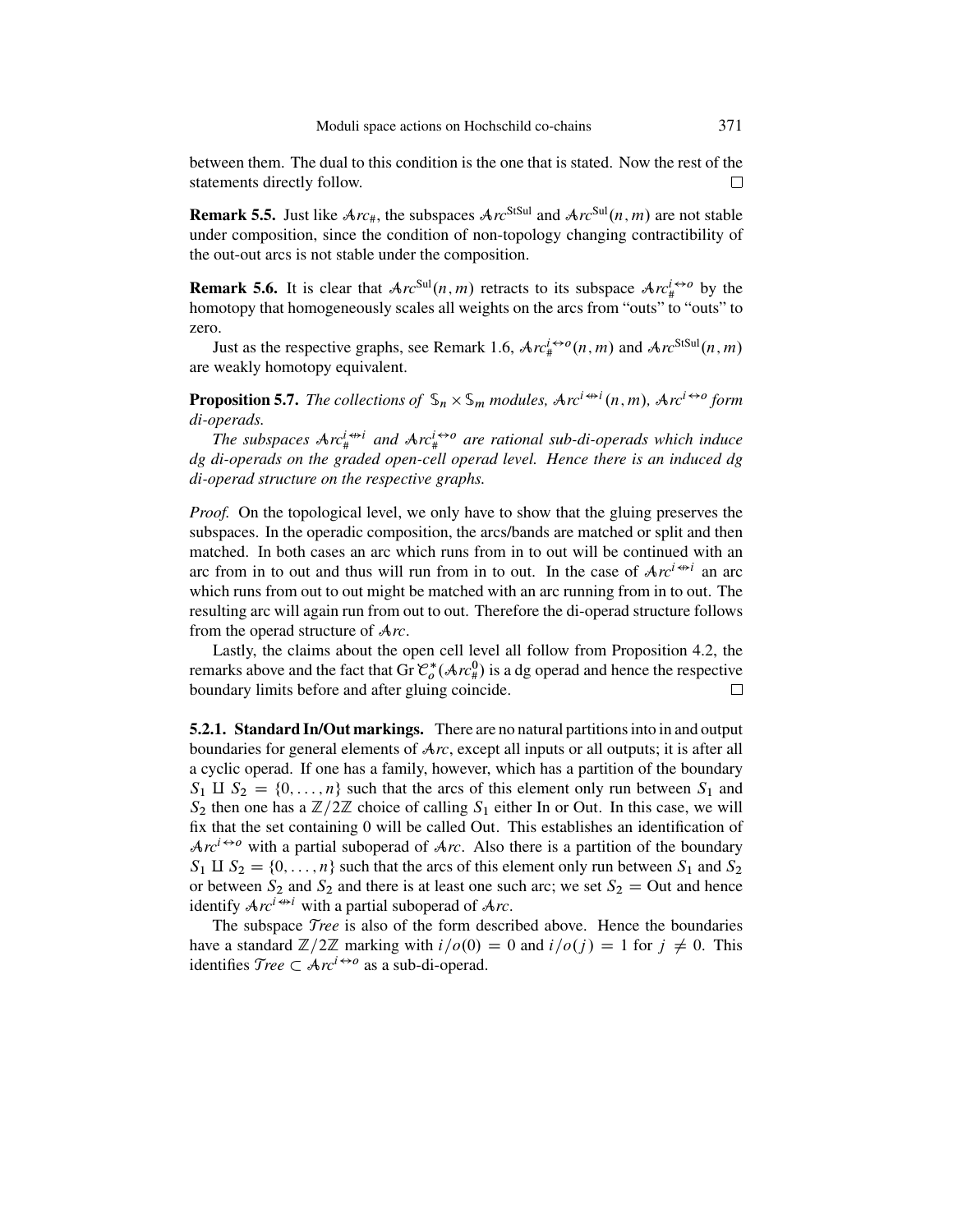**5.3. Operads from Arc families with angle markings.** There are basically three approaches to generalize the actions of  $[K2]$ ,  $[K3]$ . The main observation is that in those actions not all boundaries were treated equally. The boundary 0 played the special role of an output. The first approach to this non-symmetric situation is to stay in the PROP setting by explicitly marking the boundaries as In or Out. This of course breaks the cyclic operad structure. The second approach, which we explain below is to put an additional angle marking on the operad which preserves the cyclic structure. The third way to proceed is to partially merge these two approaches, by keeping the In/Out distinction, and using this to define an angle marking. The angle marking is intimately linked to the operations defined by these graphs [\[K4\]](#page-50-0).

**Definition 5.8.** An angle marking for an element  $\alpha = (F, \Gamma, [i], w) \in \mathcal{A}_{g,r}^s$  is an angle marking  $m \leq \epsilon$  or  $\Gamma$ . This is algority *PMC* invariant data angle marking mk<sup> $\angle$ </sup> for  $\Gamma$ . This is clearly *PMC* invariant data.

We define

$$
\mathcal{A}_{g,r}^{\angle s} := \{ (\alpha, m\mathbf{k}^{\angle}) \mid \alpha = (F, \Gamma, \overline{[i]}, w) \in \mathcal{A}_{g,r}^{s}, m\mathbf{k}^{\angle} : \angle_{\Gamma} \to \mathbb{Z}/2\mathbb{Z} \} \tag{5.1}
$$

to be the CW complex obtained in the analogous fashion to  $A_{g,r}^{s}$  where now the differential is given by deleting adopt from  $(F(x), m! \zeta)$  as an analogous morked ribbon differential is given by deleting edges from ( $\Gamma(\alpha)$ , mk<sup> $\angle$ </sup>) as an angle marked ribbon graph (cf. [§1.2.2\)](#page-9-0). We will also use notation analogous to the notation [1.3.](#page-8-0)

**Notation 5.9.** For all the subspaces  $\delta$  listed in [§3.1.1,](#page-27-0) we denote the corresponding subspaces as  $8^{\angle}$ . E.g.  $Arc^{\angle}$ .

**Remark 5.10.**  $Arc^2(n)$  is again filtered by the number of edges minus one, that is by the dimension of the cell corresponding to the graph. Now  $|\angle(\alpha)| = |F(\alpha)| =$  $2|E(\alpha)|$ . Let  $Arc^2$  <sup>k</sup>(n) be the subspace of graphs with  $k + 1$  edges then there is an induced exhaustive filtration induced exhaustive filtration

$$
\cdots \subset Arc^{\angle\leq k}(n) \subset Arc^{\angle\leq k+1}(n) \subset \cdots.
$$

We will use the identification  $Arc^{\angle^{k}}(n) := Arc^{\angle^{k}}(n)/Arc^{\angle^{k}}(n)$ .

**Remark 5.11.**  $Arc^2(n)$  has a graded open cell decomposition

$$
Arc^{\angle}(n) = \coprod_{(\alpha,mk^{\angle}): \alpha \in Ar(n), mk^{\angle} : \angle_{\Gamma}(\alpha) \to \mathbb{Z}/2\mathbb{Z}} \dot{C}(\Gamma(\alpha))
$$
 (5.2)

Furthermore using the angle–edge-correspondence, we have that

$$
\mathcal{A}rc_{g}^{\angle^{k}}(n) = \coprod_{(\alpha):\alpha \in \mathcal{A}rc_{g}^{k}(n)} \dot{C}(\Gamma) \times (\mathbb{Z}/2\mathbb{Z})^{2(k+1)}.
$$
 (5.3)

**Notation 5.12.** We let  $Arc_{\#}^{\angle}(n)$  be the subspaces of elements whose arc families are quasi-filling.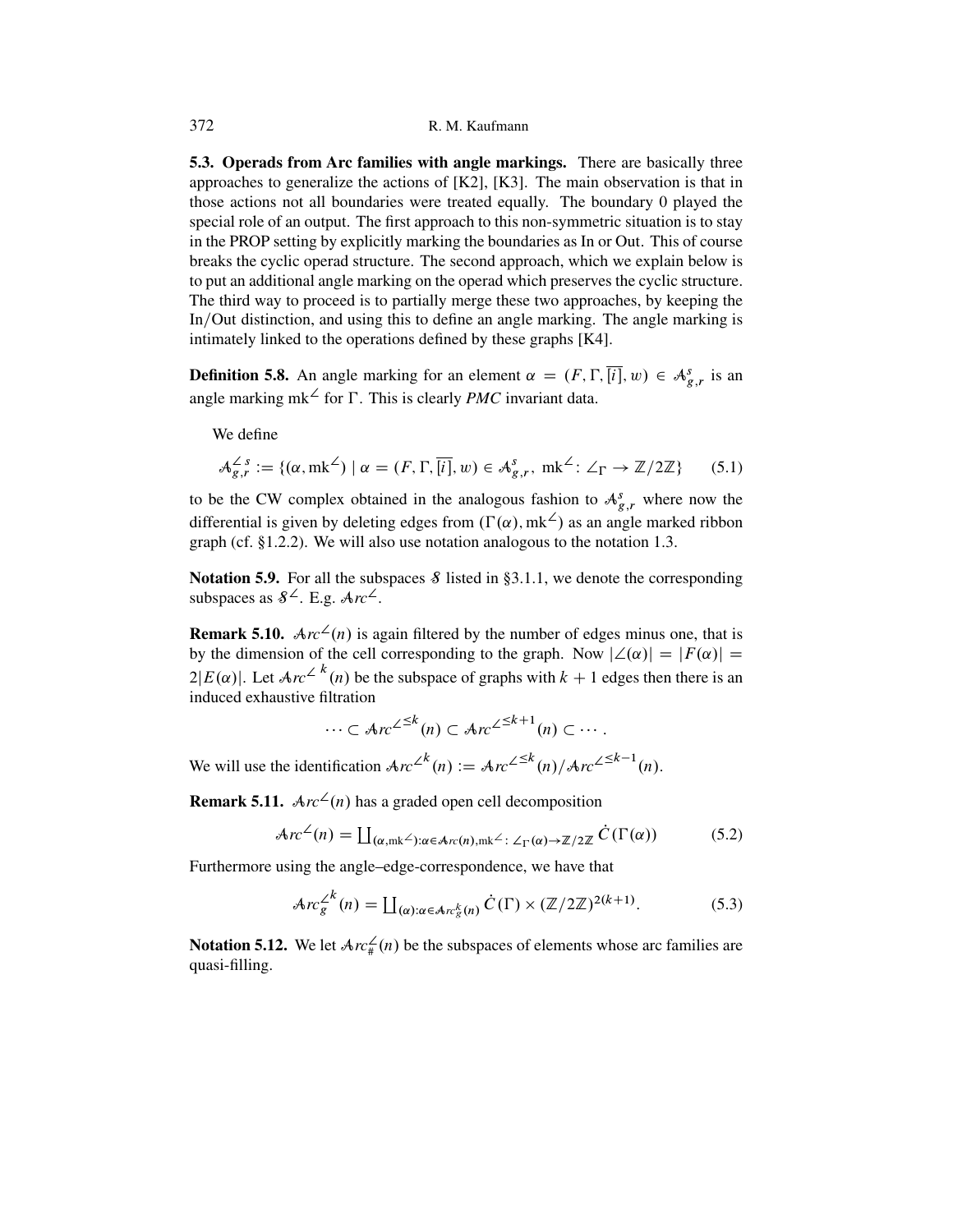**Remark 5.13.**  $Arc_{\#}^{\angle}(n)$  has a graded open cell decomposition

$$
\mathcal{A}rc_{\#}^{\angle}(n) = \coprod_{(\Gamma,\mathrm{mk}^{\angle})\Gamma \in \mathcal{MR}ib(n)} \dot{C}(\Gamma(\alpha)). \tag{5.4}
$$

Furthermore

$$
\mathcal{A}rc_{\#g}^{\angle k}(n) = \coprod_{\Gamma \in \mathcal{M}\mathcal{R}ib_{g}^{k}(n)} \dot{C}(\Gamma) \times (\mathbb{Z}/2\mathbb{Z})^{2(k+1)}.
$$
 (5.5)

**5.3.1. The operadic compositions for**  $Arc^2$ **.** Given  $\alpha = (F, \Gamma, [i], w) \in Arc(n)$ <br>and  $\beta = (F' \Gamma' \overline{[i']} \cdot w') \in Arc(m)$  let  $\alpha \circ \beta = (F'' \Gamma'' \overline{[i'']} \cdot w'')$ . We remark and  $\beta = (F', \Gamma', [i'], w') \in \text{Arc}(m)$  let  $\alpha \circ_i \beta = (F'', \Gamma'', [i''], w''])$ . We remark that using the gluing formalism of  $\S 2.2$  the angles of  $\Gamma''$  were either formerly angles of  $\Gamma$  and  $\Gamma'$  which we called non-split or split angles. On the one hand each split angle corresponds to a triangle in the gluing process before removing an interval in the notation of Proposition [4.2.](#page-34-0) The interval on the other hand corresponds to an angle of  $\Gamma'$  or  $\Gamma''$  which is given by the two flags of the interval on the opposite triangle, we call this angle the opposite angle of the split angle. If there is a quadrangle on the opposite side, we continue the process until we hit a polygon which is not a quadrangle of  $\Gamma$  of  $\Gamma'$ . In both cases, when removing the intervals the identification of the corresponding flags associates a unique opposite angle to each split angle.

Given the angle markings  $mk^2$ :  $\Gamma \to \mathbb{Z}/2\mathbb{Z}$  and  $mk^2$ :  $\Gamma' \to \mathbb{Z}/2\mathbb{Z}$  we define  $mk^2 \circ_i mk^2$ :  $\Gamma'' \to \mathbb{Z}/2\mathbb{Z}$  as follows:

- i) If  $\theta \in \angle_{\Gamma''}$  is not split then the label is retained.
- ii) If  $\theta \in \angle_{\Gamma''}$  is split then  $\theta$  will be labelled by the label of the angle opposite the split angle (See Figure 7 for examples) split angle. (See Figure [7](#page-41-0) for examples.)

**Definition 5.14.** In the above notation we define

$$
(\alpha, mk^{\angle}) \circ (\beta, mk^{\angle'}) := (\alpha \circ_i \beta, mk^{\angle} \circ_i mk^{\angle'}).
$$

**Remark 5.15.** Using these gluings, we do not get a topological operad structure on  $Arc^2$ , due to the fact that the boundaries are not behaved well with the natural differential and hence the gluings are not continuous. (see the example in Figure [7\)](#page-41-0). However, the gluings are defined everywhere and are continuous up to a codimension one set.

**Proposition 5.16.** *The above operations*  $\circ_i$  *together with the*  $\mathcal{S}_n$  *actions acting by permuting the labels imbue*  $Arc^2$  *with the structure of a cyclic rational operad that is almost topological. This operad structure respects the filtration*  $\leq k$  *and hence induces an operad structure on the associated graded of the open cell decomposition. Lastly, this operad structure induces a cyclic operad structure on graded open cell level for* A*rc*† # *and hence on the set of Abelian groups* R*ib*† *which are isomorphic to* the graded open cell decomposition of  $\text{Arc}_{\text{\#}}^{\text{2}}$ .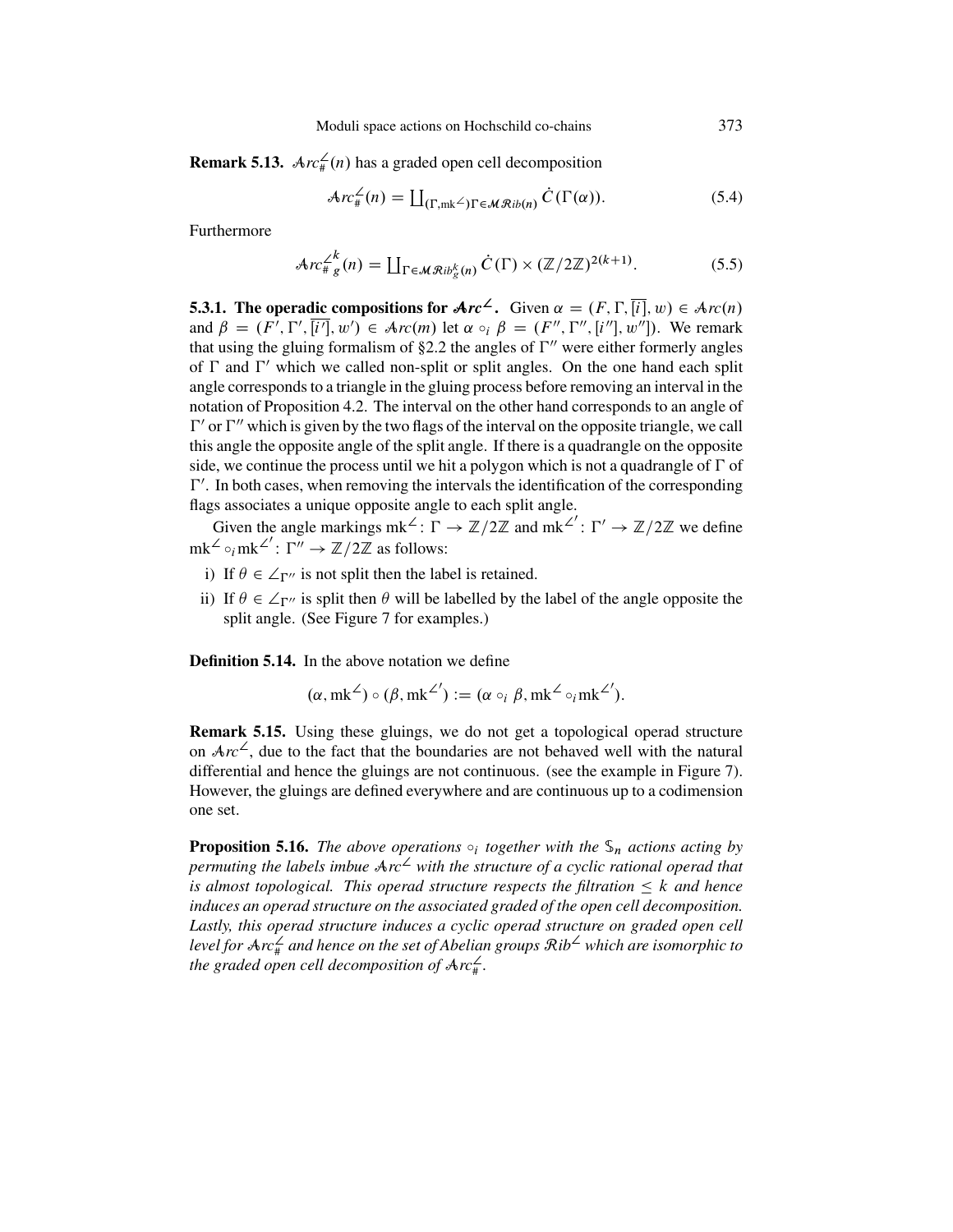<span id="page-41-0"></span>

Figure 7. An example showing that  $Arc^2$  is only a rational topological operad.

*Proof.* The fact that the  $\circ_i$  yield an operad of sets follows from the associativity of the operad structure on A*rc* and the associativity of the marking function under the composition. It is clear that the operad structure is continuous on the interior of the cells and possibly discontinuous only on the boundaries which are at least codimension one. Thus we obtain a rational operad structure that is almost topological. Since the operad structure on  $Arc$  respects the filtration, so does the operad structure on  $Arc^{\perp}$ . The other facts are now straightforward.  $\Box$ 

**5.3.2. De-projectivized version and extended gluings.** As was the case for A and Arc there are straightforward generalizations of the gluing operations to  $A^2 \times \mathbb{R}_{>0}$ and to the analogue of  $\mathcal{D}A$  and moreover extensions on these sets involving gluing to empty boundaries. The constructions are *mutatis mutandis* the same as in [§2.4](#page-24-0) and [§3.2.1.](#page-29-0)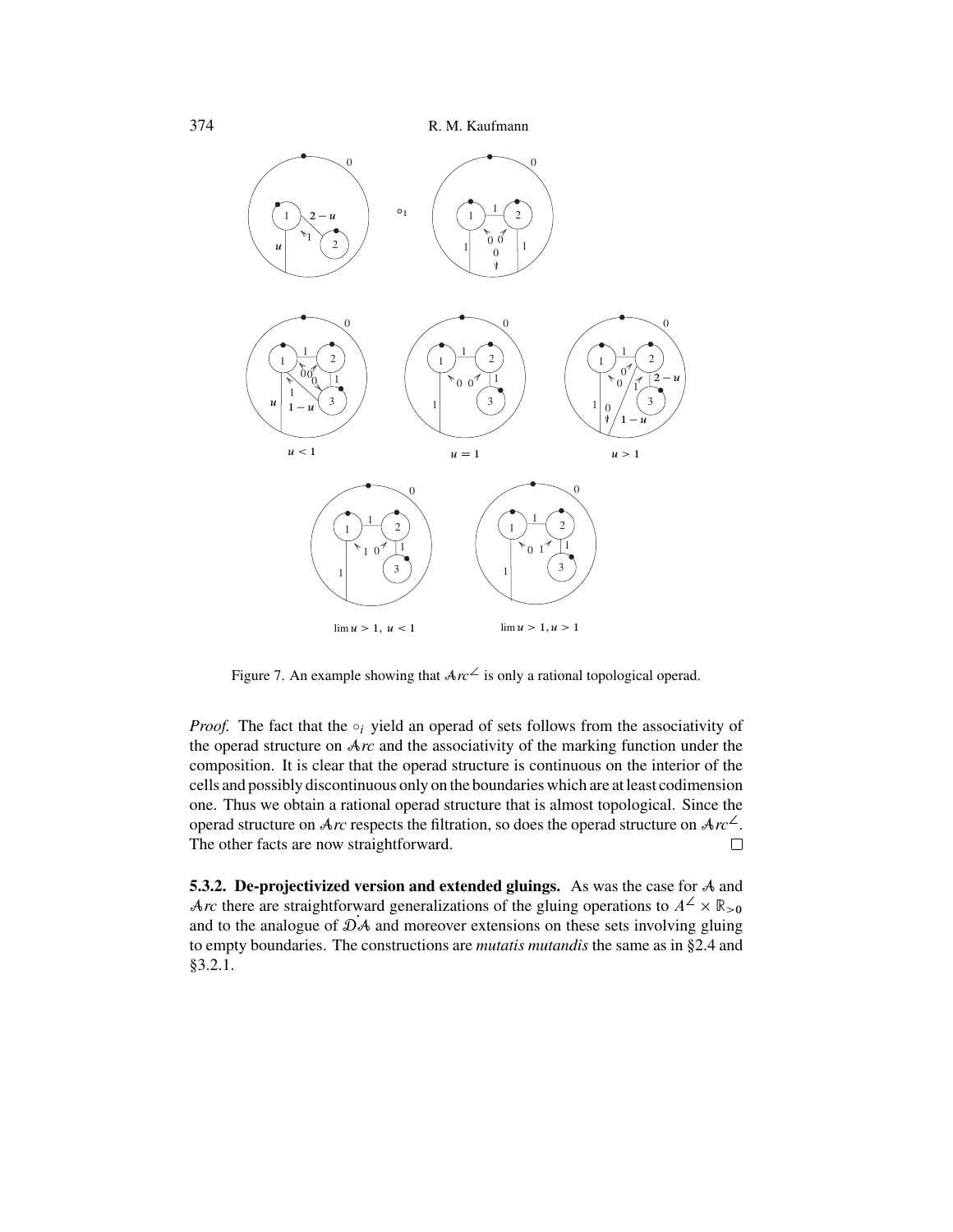<span id="page-42-0"></span>**5.3.3. Standard markings and suboperads.** Notice that for an element  $\alpha \in \mathcal{A}r$ ,  $\alpha = (F, \Gamma, [i], w)$  there are two types of angles. The angles  $(f, \gamma(f))$  in which  $f < (\gamma(f))$  in the natural linear order  $\epsilon$  at the boundary of  $f$  – we will call these  $f < (g(\gamma)(f))$  in the natural *linear order*  $\prec$  at the boundary of  $f$  – we will call these angles the inner angles – and the angles  $(f, \sim f)$  in which  $f > (\sim f)$  which we will call outer angles. There is exactly one outer angle at each boundary.

There are several embeddings  $Arc \,\subset Arc^2$ . Each one is given by choosing a crition  $mk^2$ . Three of these choices are rather canonical. The first is by a constant function mk<sup> $\angle$ </sup>. Three of these choices are rather canonical. The first is by a constant marking of all angles by 0, the second is given by the constant angle marking 1. Lastly, one can mark all inner angles by 0 and the outer angles by 1.

All these markings are interesting and embed A*rc* as a cyclic operad; that is the image is truly a cyclic operad and not just a rational operad. The second marking will play a special role for us in [\[K4\]](#page-50-0) as it leads to a connection with the  $\Xi_2$  operad of [\[MS3\]](#page-50-0). So for  $\alpha \in A$  we define the standard marking to be given by

$$
mk^2(\theta) \equiv 1. \tag{5.6}
$$

**Caveat.** For the non-cyclic suboperads T*ree* and LT*ree* there are two standard markings one as suboperads of  $Arc$ , and the second as sub-di-operads of  $Arc^{i/o}$  as defined in the next paragraph.

The standard marking mk<sup> $\angle$ </sup> for  $Arc^{i/o}$  is given by

 $mk^2(\theta) =$  $\sqrt{2}$  $\int$  $\overline{\mathcal{L}}$ 1 if  $\theta$  is an outer angle, 1 if  $\theta$  is an inner angle belonging to an In boundary, 0 if  $\theta$  is an inner angle belonging to an Out boundary. (5.7)

This also gives standard markings for T*ree* and LT*ree*, when considering the boundary 0 as the only Out boundary and the other boundaries as In boundaries.

**Notation 5.17.** Sometimes it will be necessary to distinguish between an arc graph and the arc graph with standard angle markings. To facilitate this distinction, for an arc graph  $\alpha$  we write  $\alpha^2$  for the arc graph with the standard marking. Here the standard marking for  $Arc$  is defined by (5.6) and the standard marking for  $Arc^{i/o}$  is defined by (5.7).

**Lemma 5.18.** *The spaces* A*rc, its suboperads* T*ree,* LT*ree and their restrictions* cp *with the above marking* (5.6) *or any of the other markings discussed in* §5.3.3 *are suboperads of* A*rc*†*.*

 $\overline{T}$ *The subspace and*  $\overline{Ar^{i\leftrightarrow o}}$  (*and hence* Tree and  $\mathcal{L}$ Tree viewed as in [§5.2.1](#page-38-0) with the *convention* (5.7))*, are partial suboperads. Here the partial compositions are dictated by the marking* mk†*. A boundary is an* In *boundary if one and hence all of its inner*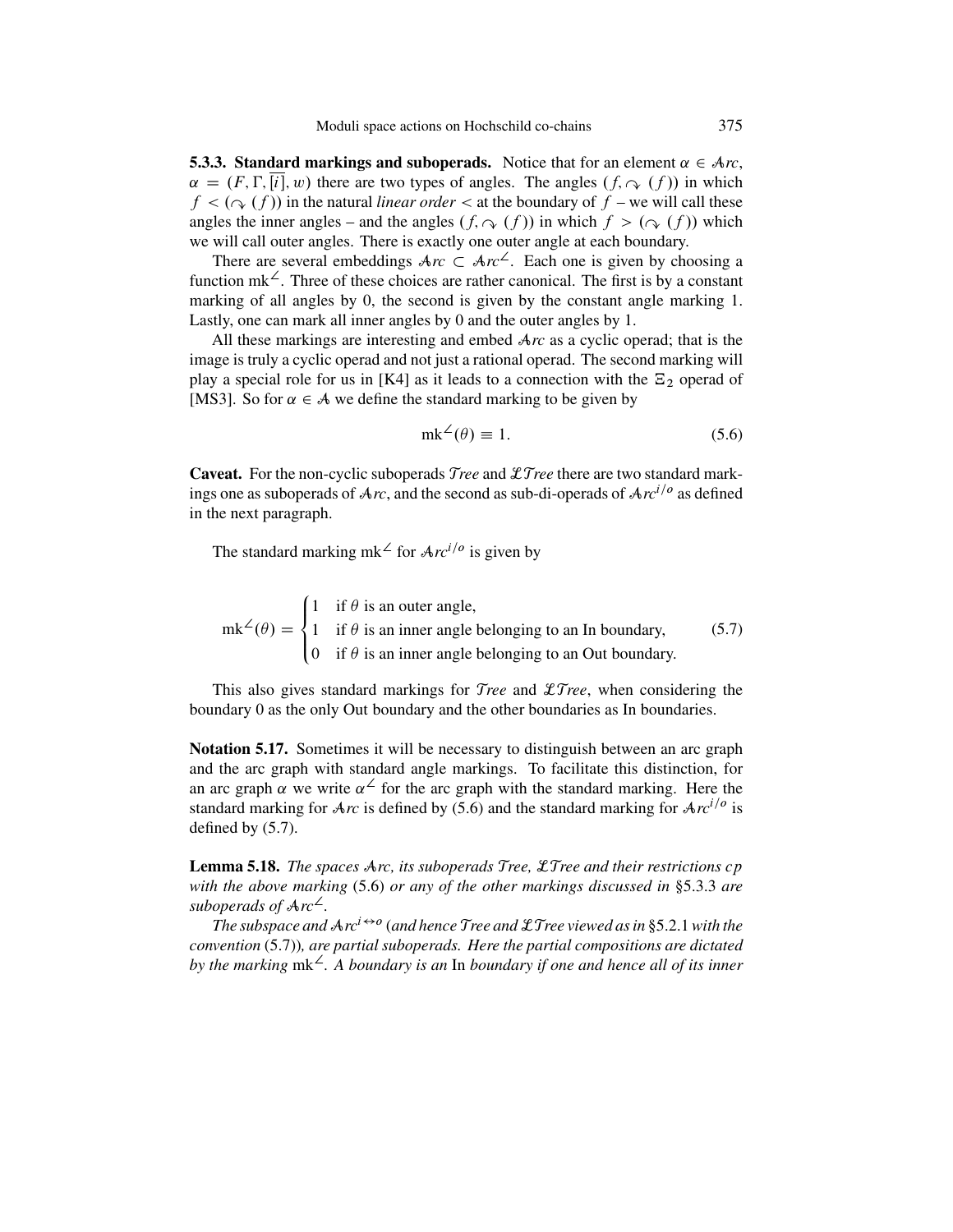*angles are marked by* 1 *and a boundary is an out boundary if one and hence all of its inner angles are marked by* 0*. The partial operad structure is given by restricting the operadic composition to connecting* In *to* Out *boundaries only.*

*Proof.* The claim for  $\mathcal{A}_{rc}$  and hence its suboperads, is clear, since all markings will always be constantly 1 in the standard marked case. In the other cases either we have a constant marking or only the outer angles are marked by 1. These latter marking is invariant by the definition of deleting edges in a tree with angle markings as defined in [§1.2.2.](#page-9-0)

For  $Arc^{i\leftrightarrow o}$  first notice that the outer angles are always non-split, so they retain their marking by 1. Thus in the case of  $Arc^{i\leftrightarrow o}$ , we only have to look at split angles. In the case an angle is split then the opposite angle is on a boundary with the same In/Out marking due to the definition of  $Arc^{i\leftrightarrow o}$ . П

**Proposition 5.19.** *The suboperad*  $Arc(n) \subset Arc^2(n)$  considered embedded via<br>(5.6) *or any of the other embeddings of* 5.2.1 is a topological subonerad. And [\(5.6\)](#page-42-0) *or any of the other embeddings of* [5.2.1](#page-38-0) *is a topological suboperad. And*  $Arc^{t\leftrightarrow o}(n,m) \subset Arc^{\angle}(n+m-1)$  is a cyclic partial topological operad that defines<br>a di-operad in any of the above embeddings *a di-operad in any of the above embeddings.*

*Proof.* The only problems that can arise are on the boundary. The compatibility of the different limit for these subspaces follows from the definition of deleting edges in angle marked graphs. In particular, for A*rc* this observation is trivial, since the angle marking is constant and stays constant. For  $Arc^{i\leftrightarrow o}$  notice that since the taking a limit into the boundary by deleting an arc corresponds to deleting an edge in the dual graph. The rule for the boundary marking is given by  $\bar{a}b$ . If there is an outer angle<br>involved there are house as another since  $\overline{h}$ .  $\overline{b}$  and the magnetic rate is assigned involved, then we have no problem since  $\overline{1}a = \overline{0} = 1$  and the merged angle is again an outer angle. On inner angles, we always have  $a \equiv b$ , so that  $\bar{a}b = a$ . In other words the limit obtained by deleting edges from the angle marked graphs reproduces words, the limit obtained by deleting edges from the angle marked graphs reproduces the standard marking. The partial operad structure is cyclic and allows to glue one "in" to one "out", so by definition it gives rise to a di-operad structure. П

**Corollary 5.20.** *The PL-chain level operads of*  $\text{Arc}, \text{Arc} \rightarrow$  *thought of as topological suboperads of the chains of*  $Arc<sup>2</sup>$  *are dg-chain operads.* 

Just as in the case of A*rc* there are analogues of the cell complexes and quasi-filling sub-complexes:

**Proposition 5.21.** The relative chains  $\mathcal{C}_o^*(\mathcal{A}rc^{\angle})$  form an operad. The quasi-filling<br>analogues  $\mathcal{A}$  rc<sub>\*</sub> and  $\mathcal{A}rc^{i\leftrightarrow o}$  and also the associated graded relative chain complexes *analogues*  $\text{Arc}_{\text{#}}$  *and*  $\text{Arc}_{\text{#}}^{i \leftrightarrow o}$  *and also the associated graded relative chain complexes of these spaces form dg operads.*

*Proof.* These statements follows directly from the operad structure of  $Arc^2$ . Namely, we can write the degree k component of  $Arc^2(n)$  as  $Arc^{2^k}(n) = Arc(n)^k \times$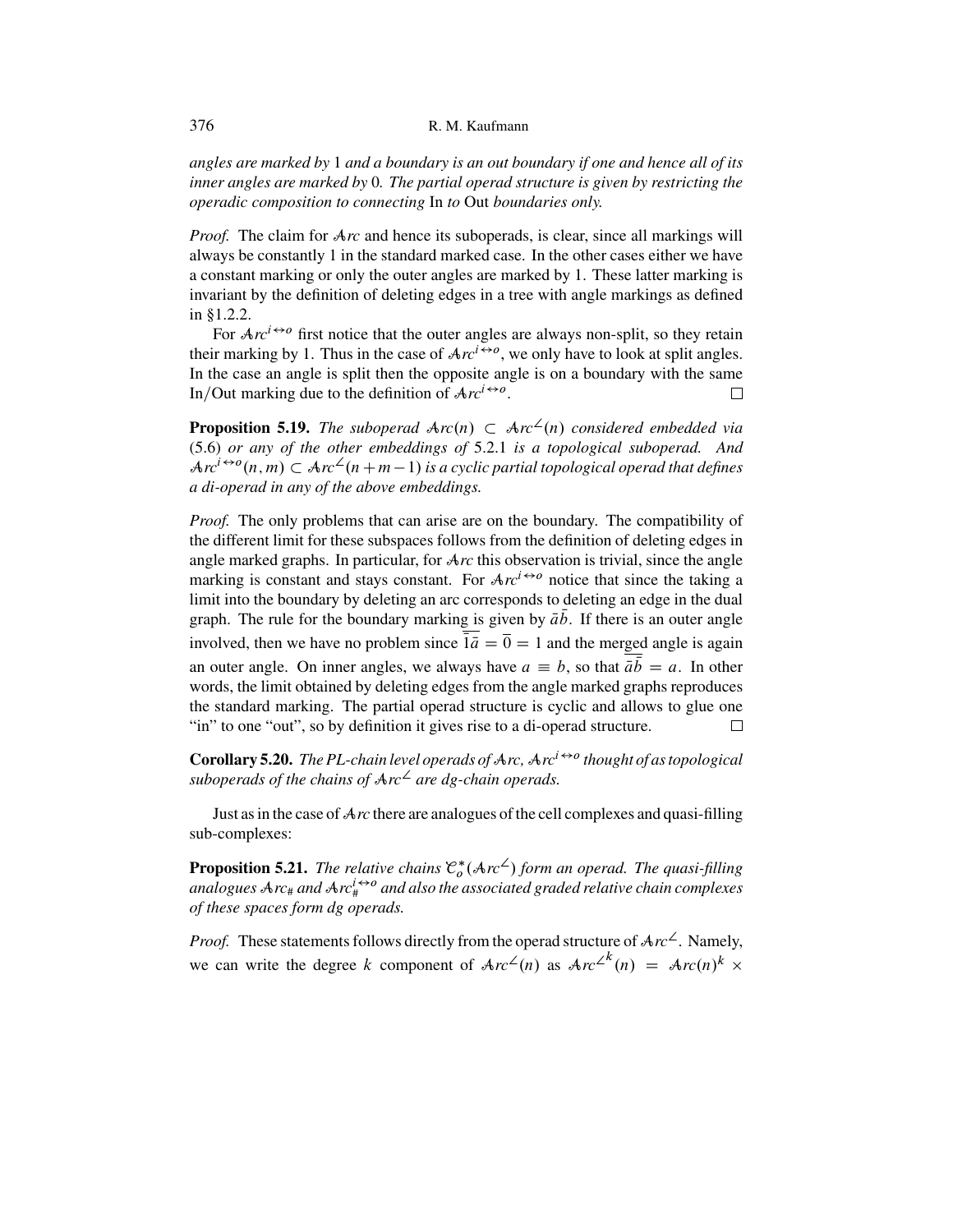<span id="page-44-0"></span> $(\mathbb{Z}/2\mathbb{Z})^{2(k+1)}$ . We also know that the composition respects the filtration of  $Arc^2$  and the factor  $(\mathbb{Z}/2\mathbb{Z})^{2(k+1)}$  can be thought of as indexing the cells by discrete data. So the statements follow from the fact that the analogous statements are true for  $Arc$ .  $\Box$ 

**5.4. Local scaling and "up to homotopy" structures.** The di-operad  $Arc^{i/o}$  falls short of being a PROP, since we can only guarantee the compatibility of the weights for one boundary by using suitable representatives in the projective class. If we are willing to relax the associativity up to homotopy, we can, however, achieve a quasi-**PROP** structure on  $Ar^{i \leftrightarrow i}$ . For this we will introduce a new composition which is given by a local scaling, since globally, we can in general only scale to match one boundary. Now we will scale only the arcs incident to the two boundaries which are to be glued. This will destroy the associativity, but the associativity does hold up to homotopy so that there will be an honest associative structure on the homology level and in some situations, with a careful choice of chains, also on the chain level.

**Definition 5.22.** A quasi-operad is an operad in which the axiom of associativity need not hold and a quasi-PROP is a PROP is which the axiom of associativity need not hold.

A quasi-operad/PROP is called a homotopy operad/PROP, if it is in the category of topological spaces and the associativity equations (respectively the compatibility equations) hold up to homotopy.

**5.4.1. The Sullivan quasi-PROP.** Notice that for an element  $\alpha \in Arc^{i \leftrightarrow i}$ , we can independently scale the weights of the arcs running to the inputs, since there are no independently scale the weights of the arcs running to the inputs, since there are no arcs which go from one input to another input. Therefore the set of all arcs are in a 1-1 correspondence to the union of the sets of arcs incident to the In boundaries. In order to glue the inputs to outputs, using this bijection we first scale the weights on the input factors locally – that is separately for each boundary homogeneously we scale all the weights of edges incident to that boundary – to make them match with the output weights and then glue. More precisely, let  $\alpha \in \mathcal{A}re^{i \nleftrightarrow i}(n, m)$  and  $\beta \in \mathcal{A}re^{i \nleftrightarrow i}(m, k)$ . Let Out( $\alpha$ ) be the indexing set of the "out" boundaries of  $\alpha$  $\beta \in Arc^{i \leftrightarrow i}(m, k)$ . Let Out( $\alpha$ ) be the indexing set of the "out" boundaries of  $\alpha$ <br>and In( $\beta$ ) be the indexing set of the "in" boundaries of  $\beta$ . For  $i \in Out(\alpha)$  and and In( $\beta$ ) be the indexing set of the "in" boundaries of  $\beta$ . For  $j \in Out(\alpha)$  and  $i \in \text{In}(\beta)$  let  $w_i$  be the sum of the weights incident to the boundary j of  $\alpha$  and similarly let  $w_i$  be the sum of the weights of the arcs incident to the boundary *i* of  $\beta$ . Let  $\phi$ : Out( $\alpha$ )  $\rightarrow$  In( $\beta$ ) be the bijection for the gluing. Then we define  $\alpha \bullet_{\phi} \beta$  $\beta$ . Let  $\phi$ : Out( $\alpha$ )  $\rightarrow$  In( $\beta$ ) be the bijection for the gluing. Then we define  $\alpha \bullet_{\phi} \beta$  to be the arc family obtained by first scaling the arcs incident to the boundary *i* of  $\beta$ by the factor  $\frac{w_j}{w_i}$  (where  $j = \phi^{-1}(i)$ ), and then gluing the arcs of  $\alpha$  and  $\beta$  along the boundaries  $i$  and  $i$  which now have the same total incident weight boundaries  $i$  and  $j$  which now have the same total incident weight.

To define the vertical compositions one can use disjoint union of surfaces by passing to possibly disconnected surfaces.

**Theorem 5.23.** *The operations*  $\bullet_{\phi}$  *imbue the sets generated by*  $\mathcal{S}_n \times \mathcal{S}_m$  *modules*  $Arc^{i \nleftrightarrow i}(n, m)$  with the structure of a homotopy PROP.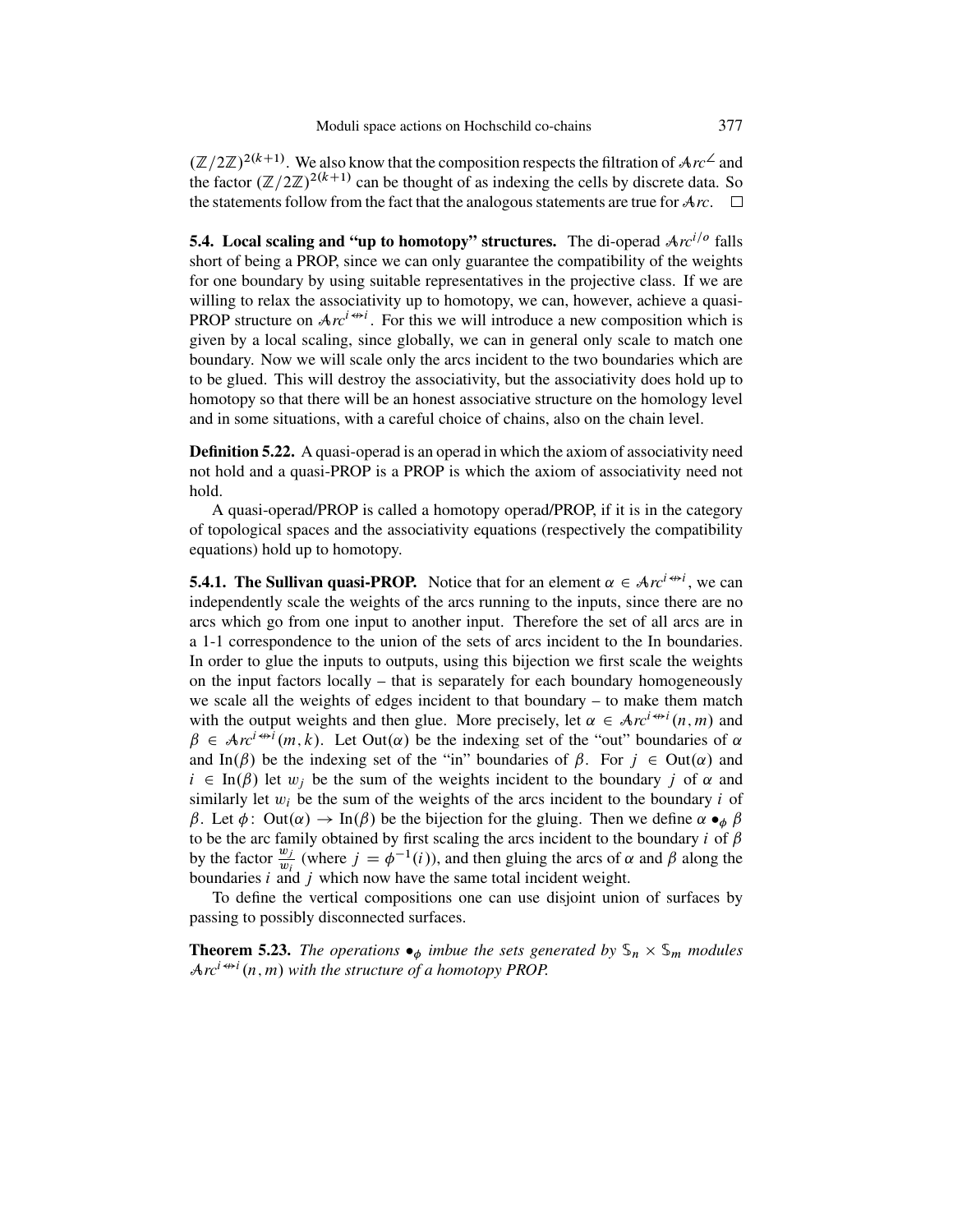*Proof.* Tedious, but straightforward. The main observation is that if one lets  $C_i$  be the images of the boundaries after the gluing of the surfaces, each of the glued arcs can be moved to transversally cut exactly one of these curves. Now there are commuting flows that act locally at  $C_i$  which essentially move the weights of the arcs before gluing. The example of one boundary gluing is given in [\[KP\]](#page-50-0). The flow is a generalization of that of [\[K1\]](#page-50-0) and given by moving from one partial homotopy diagonal to another. These flows allow one to flow from one association to the other. П

# **Corollary 5.24.** *The homology of*  $Arc^{i \nleftrightarrow i}(n, m)$  *is a PROP.*

**Notation 5.25.** We phrased the theorem so that we can avoid yet other notation. What is meant is that the operations  $\bullet_{\phi}$  and the  $\mathcal{S}_n \times \mathcal{S}_m$  actions naturally induce operations and permutation actions on the PROP whose  $(N, M)$ -component is given by

$$
\prod_{(n_1,\ldots,n_k),\sum n_i=N;(m_1,\ldots,m_k),\sum n_j=M}\prod_{n_i,m_j} Ar c^{i\leftrightarrow i}(n_i,m_i).
$$

We will call this PROP simply  $Arc^{i\leftrightarrow i}$  and also use this shorthand notation for any sub-PROP generated by a subset of  $Arc^{i \leftrightarrow i}$ .

**Remark 5.26.** This scaling when restricted to T*ree* or LT*ree* is the quasi-operad structure used for the normalized versions of cacti and spineless cacti [\[K1\]](#page-50-0).

**Remark 5.27.** If one wishes to avoid disconnected surfaces, one can use the following trick. Let  $I(m, m) \in \mathcal{A}r c^{i \leftrightarrow o}(m, m)$  be the surface of genus 0 with 2m boundaries which are partitioned into two sets In and Out which are individually numbered from 1 to *m* with exactly one arc running from the in boundary  $i$  to the out boundary  $i$ . In this case, we define the vertical PROP composition  $\alpha \otimes \beta$  for  $\alpha \in Arc^{i \leftrightarrow i}(m, n)$  and  $\beta \in Arc^{i \leftrightarrow i}(k, l)$  to be given by the gluing of the out boundaries of  $\alpha$  onto the first  $\beta \in Arc^{i \leftrightarrow i}(k, l)$  to be given by the gluing of the out boundaries of  $\alpha$  onto the first  $n \text{ In boundedness of } \beta$  to the last l of n In boundaries of  $I(n+l, n+l)$  and gluing the Out boundaries of  $\beta$  to the last l of the In boundaries of  $I(n+l, n+l)$ .

**5.5. Cell models.** Without reiterating all the details of the construction, it is clear that there are induced (quasi)-operads, PROPs and di-operads on the graded open cell level. These structures can be seen to be strict on the this level. If we pass to the graded cells also the rational operad structure becomes a strict operad structure. We keep the convention in the PROP gluing that is analogous to equation [2.7,](#page-23-0) namely that the operation on cells is zero if for any of the pairs of boundaries which are glued in the PROP operation both boundaries are twisted.

**Theorem 5.28.** *On the* (*graded* ) *open cell level the homotopy* (*or rational*)*structures give rise to the non-homotopy structures, moreover the quasi-filling subspaces are isomorphic to types of graphs and hence there is the induced structure on these graphs. In particular, we have:*

<span id="page-45-0"></span>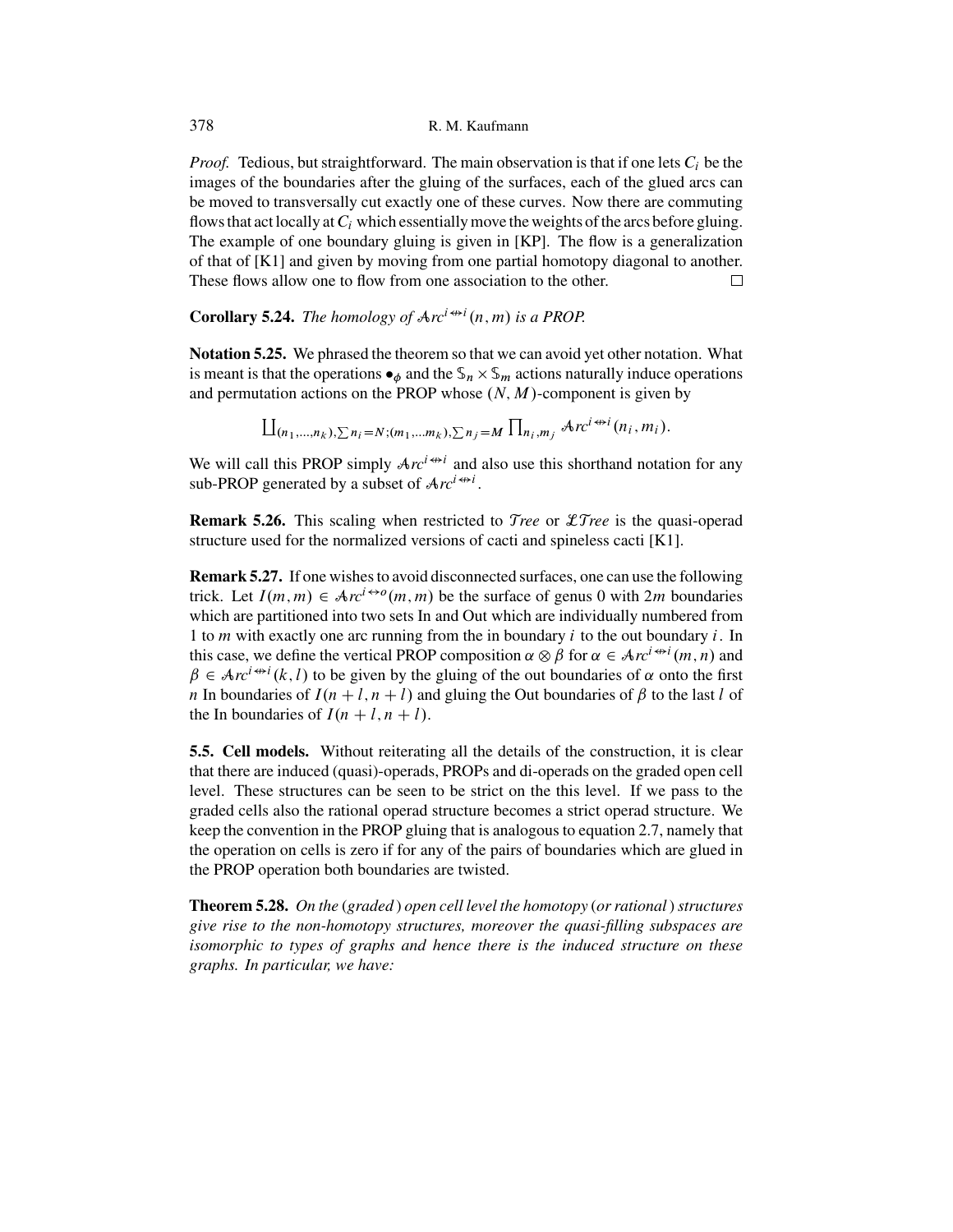|                                                     | is a                                                                                 |
|-----------------------------------------------------|--------------------------------------------------------------------------------------|
| $\mathcal{C}^*_{\alpha}(\mathcal{A}r^{i/o})$        | $di$ -operad                                                                         |
| $\mathcal{C}_{\alpha}^*(\mathcal{A}re^{i\omega i})$ | sub-di-operad and a PROP                                                             |
|                                                     | $\mathcal{C}^*_o(\mathcal{A}r c^{i \leftrightarrow o})$ sub-di-operad and a sub-PROP |
|                                                     |                                                                                      |

*Furthermore going to the graded cells, we obtain operads which are isomorphic to the free Abelian groups of certain types of ribbon graphs:*

|                                                         | is a             | and is isomorphic to                 |
|---------------------------------------------------------|------------------|--------------------------------------|
| Gr $\mathcal{C}_{o}^{*}(Arc^{\angle})$                  | cyclic operad    |                                      |
| Gr $\mathcal{C}_{o}^{*}(Arc_{\#}^{\angle})$             | cyclic operad    | $\mathcal{R}ib^{\angle}$             |
| Gr $\mathcal{C}_{o}^{*}(\mathcal{A}rc_{\#})$            | dg cyclic operad | $\mathcal{R}$ ib                     |
| Gr $\mathcal{C}_{o}^{*}(Arc_{\#}^{i\leftrightarrow o})$ | $dg$ -PROP       | $\mathcal{R}ib^{i\leftrightarrow o}$ |
|                                                         |                  |                                      |

*Here the table is to be understood in the sense that the entry in the first column carries the structure of the second column and is additively* (*over* Z) *isomorphic to the third column thereby inducing the respective structure.*

*Proof.* The claims for the di-operad structures follow for the results about A*rc*. For the PROP structure, the arguments are analogous to those of [§2.3.2.](#page-22-0) We again claim that the PROP operations are 1-1 on cells which are not twisted at the boundary. The case of closed loops cannot appear. After scaling, the gluing operation is locally given by the shuffle combinatorics of [§2.2,](#page-16-0) so that indeed the image of the PROP action will be full cells and 1-1 in the case that not both the boundaries are twisted. This local argument accounts for all arcs of the glued surface passing through the images of the curves defined by the glued boundaries whose weights can all be scaled independently, while all other arcs are unchanged. So indeed we get an induced map on cells. Locally, that is regarding each pair of glued boundaries separately, the map is 1-1 precisely if the two boundaries are not both twisted and there are no closed loops. This yields the above assertion. The fact that the image cells lie in the relevant PROP is clear by the definition of the restriction. Combining two "in" to "out" arcs yields an arc of the same type, and also combining an "out" to "out" arc with an "in" to "out" arc again yields an arc running from "out" to "out". For the rational structures, we notice that again all "problems" arise in at most codimension one. Consequently passing to the associated graded induces the unrestricted structures.  $\Box$ 

**5.6. A CW model for Sullivan chord diagrams.** Recall that A was the CW complex that contains  $\mathcal{A}_{rc}$  as a subset. We define  $\mathcal{A}_{g,r}^{g}$   $:= \mathcal{A}_{g,r}^{g} \times (\mathbb{Z}/2\mathbb{Z})^{r}$  analogously to  $\mathcal{A}_{m}$  and  $\mathcal{A}_{g,r}$  and  $\mathcal{A}_{g,r}$  are  $\mathcal{A}_{g,r}$  and  $\mathcal{A}_{g,r}$  and  $\mathcal{A}_{g,r}$  are  $\mathcal{A}_{g,r}$  an  $Arc^{i/o}$ . Notice that these spaces are CW-complexes. We call the collection of these spaces  $A^{i/o}$  and as usual write  $A^{i/o}(n) := \coprod_{g,s} A^{s' \prime/o}_{g,n+1}.$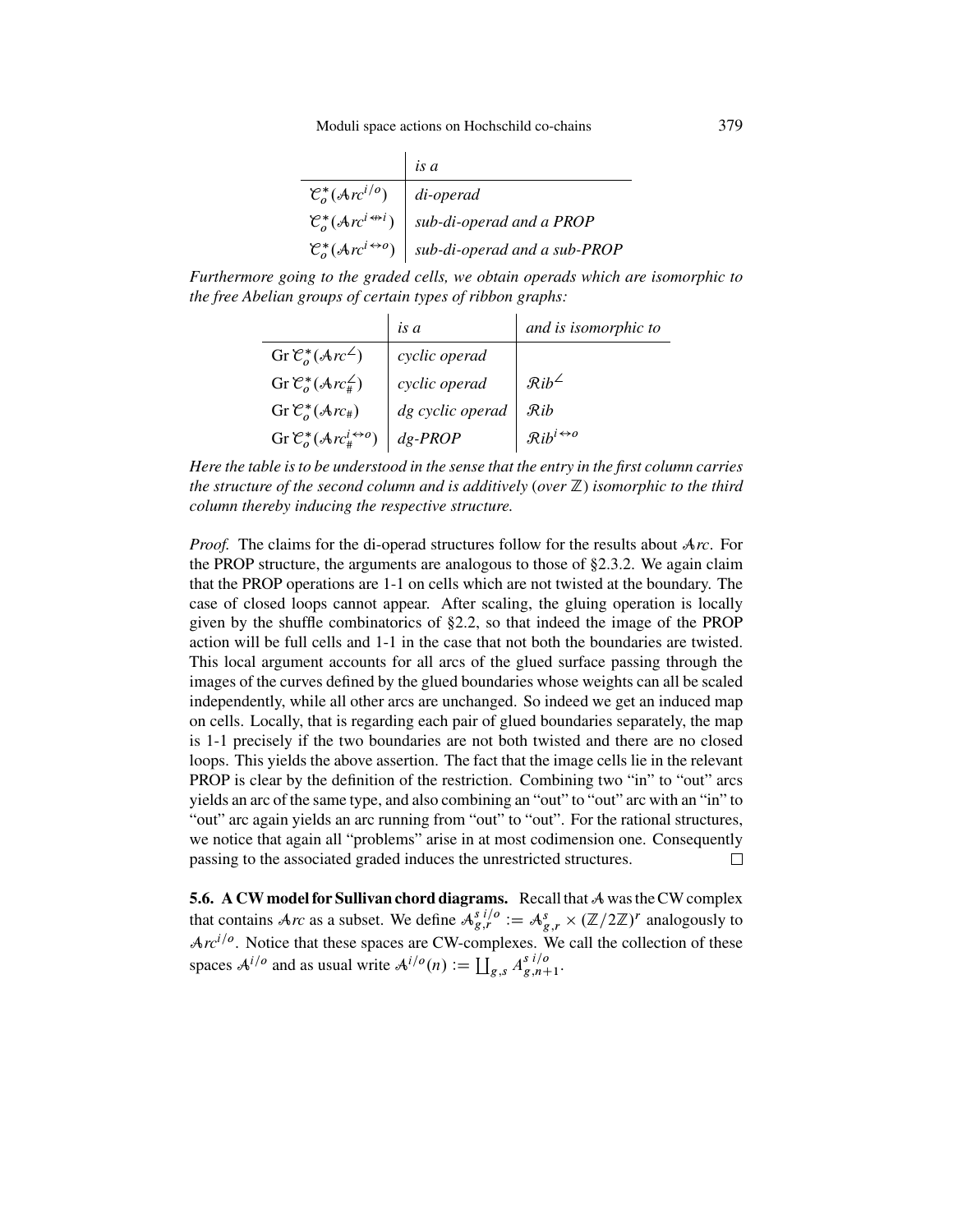<span id="page-47-0"></span>**Definition 5.29.** We let  $\overline{Arc}^{i \leftrightarrow i}$  be the collection of subspaces of the spaces of  $A^{i/o}$ in which there are only arcs running from the In to the Out and possibly from the Out to the Out boundaries *and* there is no empty In boundary.

We let  $\overline{Ar}^{i\leftrightarrow o}_c \subset \overline{Ar}^{i\leftrightarrow i}$  be the subset where arcs only run from the In boundaries<br>he In boundaries to the In boundaries.

We also let  $\overline{\mathcal{Z} \mathcal{A} r c}^{i \leftrightarrow i}$  be the subset of elements whose underlying arc graph is not twisted at any of the In boundaries and set  $\overline{\mathcal{L}Arc}^{i\leftrightarrow o} = \overline{\mathcal{L}Arc}^{i\leftrightarrow i} \cap \overline{Arc}^{i\leftrightarrow o}$ .

**Remark 5.30.** It is clear that  $\overline{Arc}^{i\leftrightarrow o}$  is a retract of  $\overline{Arc}^{i\leftrightarrow i}$  by simply scaling all the weights on the arcs connecting Out to Out to zero. So any cell model for  $\overline{Arc}^{1\leftrightarrow0}$ also yields a cell model for  $\overline{\mathcal{A}rc}^{i\leftrightarrow i}$ .

**5.6.1. Extended gluing on**  $\overline{Arc}$   $\stackrel{def}{=}$  We can extend the operadic gluing to  $A^{i/o}$ as in [§3.2.1,](#page-29-0) in particular for  $\overline{\mathcal{A}r}$  this means that if we glue to an empty "out" boundary, the arcs incident to the respective "in" boundary will be deleted. Notice that this leaves us in  $\overline{Arc}^{i \leftrightarrow i}$  since none of the arcs hitting the "in" boundaries in the glued surface have been effected. As mentioned earlier this operation is only associative up to homotopy, so  $\overline{\mathcal{A}r}$  is a quasi-di-operad. With respect to the PROP structure we define the maps  $\bullet_{\phi}$  by setting the weights of the arcs incident to an "in" boundary that is glued to an empty "out" boundary to zero. These gluings then goes over to the cell level as in [§2.3](#page-21-0) and Theorem [5.28.](#page-45-0)

In particular, this yields the following extension of the gluing to  $\mathcal{C}^*_{\rho}(\overline{\mathcal{A}r}^{i\leftrightarrow i}_{\rho}).$ <br>A gluing of a cell indexed by an arc graph with an empty "out" glued at that "out" The gluing of a cell indexed by an arc graph with an empty "out" glued at that "out" to a non-empty "in" is defined to be the cell indexed by the modified image of the two arc graphs, where the modification is that in the second arc graph all edges incident to the boundary have been deleted as detailed in [2.4.](#page-24-0)

Just like for cacti and spineless cacti [\[K1\]](#page-50-0), there is a smaller space which is a retract of  $\overline{Ar}$ <sup>1</sup><sup> $\leftrightarrow$ 0</sup> that is actually a CW complex.

**Definition 5.31.** We define  $\overline{Arc}_1^{\ell\leftrightarrow0} \subset \overline{Arc}_1^{\ell\leftrightarrow0}$  to be the subspace of graphs whose sum of weights of arcs incident to every In boundary vertex is one.

It is clear that  $\overline{Arc}^{t\leftrightarrow o}$  retracts to  $\overline{Arc}^{t\leftrightarrow o}$  by homogenously scaling the weights<br>he sets of arcs incident to each In boundary separately for each of these sets. so of the sets of arcs incident to each In boundary separately for each of these sets, so that their total weight becomes one.

**Proposition 5.32.**  $\overline{Ar}_1^{c+o}$  *is a CW complex, whose cells are indexed by the arc* graphs of the given type *graphs of the given type.*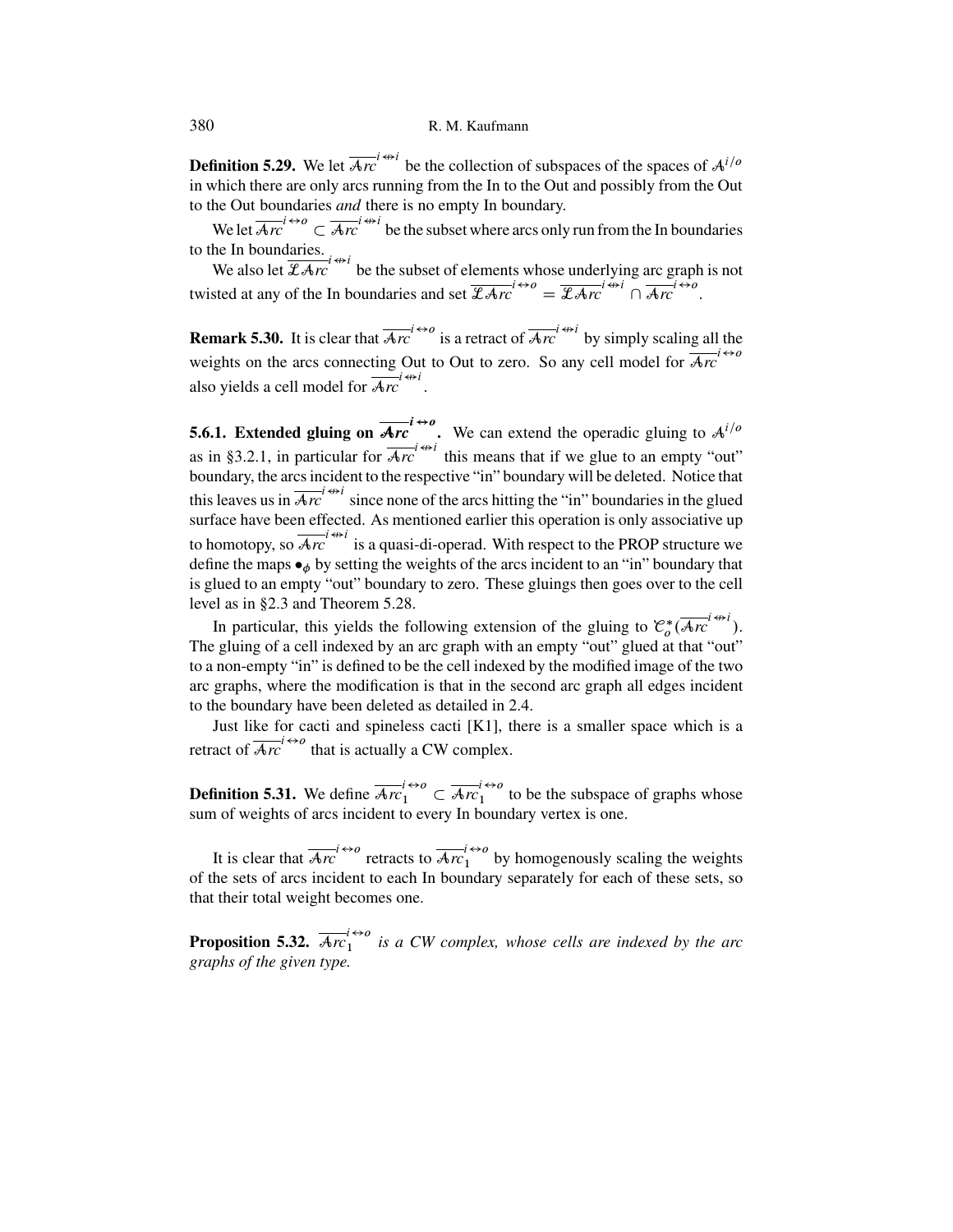*Proof.* Completely analogous to the constructions of [\[K1\]](#page-50-0), [\[K2\]](#page-50-0). Given an arc graph, we define the cell by  $x_{v \in \text{In}} \Delta^{|v|}$  where  $\Delta$  is the standard simplex. We define the attaching maps by gluing the boundary corresponding to a face of a simplex to the cell of lower dimension indexed by the arc graph obtained form the original arc graph by deleting exactly the edge that indexes the face. It is then straightforward to show that this CW complex realizes  $\overline{\mathcal{A}rc}_1^{1\leftrightarrow0}$ .  $\Box$ 

It is clear that the graphs of  $\overline{\mathcal{L}Arc}^{t\leftrightarrow0}$  form a sub-CW complex of  $\overline{\mathcal{A}r_1}^{t\leftrightarrow0}$  which we call  $\overline{\mathcal{L}Arr}_{1}^{l\leftrightarrow o}$  $\begin{bmatrix} 1 \\ 1 \end{bmatrix}$ .

We define the di-operadic compositions on  $\overline{\mathcal{A}rc}_1^{i \leftrightarrow i}$  by scaling the input individu-<br>to the weight of the output. The homotopy PROP structure is just the homotopy ally to the weight of the output. The homotopy PROP structure is just the homotopy sub-PROP structure. Notice that in the gluings  $\bullet_{\phi}$  one only scales at the In boundaries which are to be glued so that the weights on the In boundaries which remain after gluing are unchanged.

**Theorem 5.33.** *These compositions define a homotopy-PROP structure on*  $\overline{A}r_1^{i\leftrightarrow i}$ which makes  $\overline{Arc}^{i\leftrightarrow o}$ ,  $\overline{\mathcal{Z}Arc}^{i\leftrightarrow o}$  and  $\overline{\mathcal{Z}Arc}^{i\leftrightarrow i}$  into a sub-quasi-PROPs. Their *homotopy-PROP structures descend to PROP structures on*  $\mathcal{C}_o^*(\overline{Arc}^{i\leftrightarrow i})$  and Gr  $\mathcal{C}_o^*$  ( $\overline{\mathcal{A}r_c}^{i \leftrightarrow i}$ ). Also, the PROP structure of  $\overline{\mathcal{A}r_c}^{i \leftrightarrow o}$  descends to a dg-PROP structure on  $CC_*\left(\overline{Arc}_1^{l\leftrightarrow o}\right)$ . Moreover, the two PROP structures  $CC_*\left(\overline{Arc}_1^{l\leftrightarrow o}\right)$ and Gr  $\mathcal{C}_\sigma^* (\overline{\mathcal{A}r}^{c\leftrightarrow o})$  and their differentials when viewed as defined on the same free<br>Abelian group generated by the respective arc graphs garee *Abelian group generated by the respective arc graphs agree.*

*The same statement mutatis mutandis holds true for the respective di-operad structures. Likewise the analogous statements hold true for*  $\overline{\mathcal{L} A r c}^{l \leftrightarrow o}$  *and*  $\overline{\mathcal{L} A r c}^{l \leftrightarrow o}$  *as*<br>well *well.*

*Proof.* Tedious but straightforward generalization to the case of several outputs of the analogous statement about  $\mathcal{C}acti^1$  and  $\mathcal{C}acti$  given in [\[K1\]](#page-50-0). Since we are dealing with a local scaling which acts independently on the arcs due to the restrictions we imposed, one can construct a homotopy which scales the sum of the weights of the arcs through any given fixed closed curve which is the image of a boundary under a gluing to say 1. Using these homotopies, one can flow from one association to the other, this shows the quasi-PROP structure. On the cell level, one has to make sure that all the combinatorially possible graphs arise and that each weight only arises once. This is a straightforward verification using the techniques presented above. The sub-PROPs are actually stable under gluing, since one will never induce a twist on the In boundaries when gluing. Likewise one cannot obtain any "out" to "out" arcs if they were not previously there. The last statement about the CW-complex follows from the fact that the cells of lower dimension are killed in the cellular chain complex.  $\Box$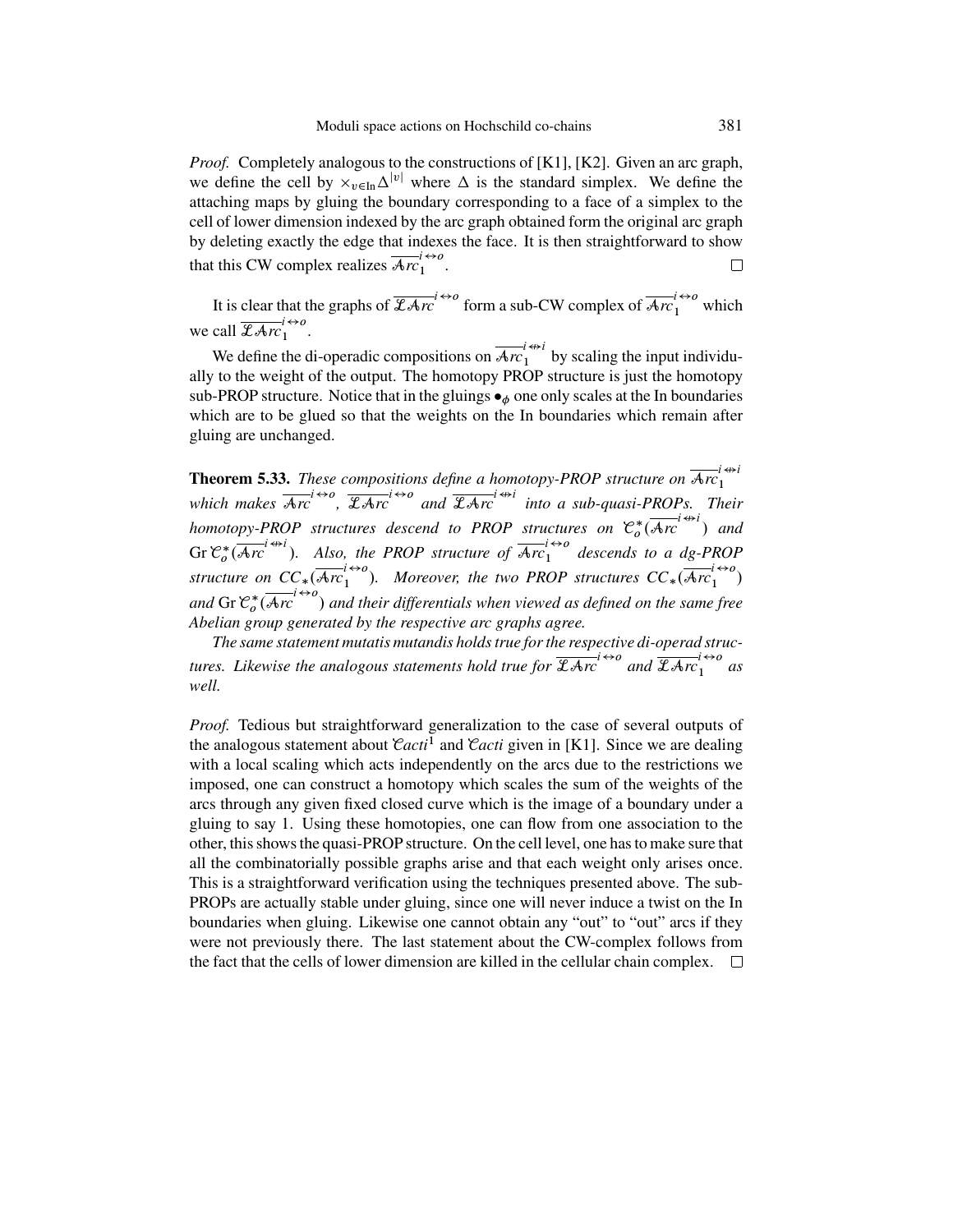<span id="page-49-0"></span>**Corollary 5.34.** *The*  $\mathcal{S}_n \times \mathcal{S}_m$ -modules  $CC_*\left(\overline{\mathcal{A}rC_1}^{1\leftrightarrow o}\right)(n,m)$  form a dg-PROP and give a chain model operad for  $\overline{Arc}^{t\leftrightarrow0}$  that is for the extended metric Sullivan chord *diagrams.*

*The same statement holds true for the respective di-operad structures.*

**Corollary 5.35.**  $H_*(\overline{Arc}_1^{l\leftrightarrow o}) \simeq H_*(\overline{Arc}^{l\leftrightarrow o})$  and the induced PROP structures  $\binom{1}{1} \cong H_*$ *agree. Hence*  $\overline{\text{Arc}}_1^{1\leftrightarrow o}$  is a cellular-PROP model for the extended Sullivan chord *PROP* Gr  $\mathcal{C}_o^*(\overline{Arc}^{t\leftrightarrow o})$ .<br>The same statement

*The same statement holds true for the respective di-operad structures.*

 $\Box$ 

 $\Box$ 

## **References**

- [BF] C. Berger and B. Fresse, Une décomposition prismatique de l'opérade de Barratt-Eccles. *C. R. Acad. Sci. Paris Sér. I Math.* **335** (2002), 365–370. [Zbl 1016.18005](http://www.emis.de/MATH-item?1016.18005) [MR 1931518](http://www.ams.org/mathscinet-getitem?mr=1931518)
- [CS] M. Chas and D. Sullivan, String topology. *Ann. of Math.*, to appear; preprint 1999, [arXiv:math.GT/9911159](http://arxiv.org/abs/math.GT/9911159)
- [Ch] D. Chataur, A bordism approach to string topology. *Internat. Math. Res. Notices* **2005** (2005), 2829–2875. [Zbl 1086.55004](http://www.emis.de/MATH-item?1086.55004) [MR 2180465](http://www.ams.org/mathscinet-getitem?mr=2180465)
- [C] R. L. Cohen, Multiplicative properties of Atiyah duality. *Homology Homotopy Appl.* **6** (2004), 269–281. [Zbl 1072.55004](http://www.emis.de/MATH-item?1072.55004) [MR 2076004](http://www.ams.org/mathscinet-getitem?mr=2076004)
- [CG] R. L. Cohen and V. Godin, A polarized view of string topology. In *Topology, geometry and quantum field theory* (Oxford, 2002), London Math. Soc. Lecture Note Ser. 308, Cambridge University Press, Cambridge, 2004, 127–154. [Zbl 1095.55006](http://www.emis.de/MATH-item?1095.55006) [MR 2079373](http://www.ams.org/mathscinet-getitem?mr=2079373)
- [CJ] R. L. Cohen and J. D. S. Jones, A homotopy theoretic realization of string topology. *Math. Ann.* **324** (2002), 773–798. [Zbl 1025.55005](http://www.emis.de/MATH-item?1025.55005) [MR 1942249](http://www.ams.org/mathscinet-getitem?mr=1942249)
- [CV] J. Conant and K. Vogtmann, On a theorem of Kontsevich. *Algebr. Geom. Topol.* **3** (2003), 1167–1224. [Zbl 1063.18007](http://www.emis.de/MATH-item?1063.18007) [MR 2026331](http://www.ams.org/mathscinet-getitem?mr=2026331)
- [Co] K. J. Costello, Topological conformal field theories and Calabi-Yau categories. Preprint 2004, [arXiv:math.QA/0412149;](http://arxiv.org/abs/math.QA/0412149) The Gromov-Witten potential associated to a TCFT, preprint 2005, [arXiv:math.QA/0509264;](http://arxiv.org/abs/math.QA/0509264) A dual point of view on the ribbon graph decomposition of moduli space, preprint 2006, [arXiv:math.GT/0601130](http://arxiv.org/abs/math.GT/0601130)
- [H] J. L. Harer, Stability of the homology of the mapping class groups of orientable surfaces. *Ann. of Math.* (2) **121** (1985), 215–249. [Zbl 0579.57005](http://www.emis.de/MATH-item?0579.57005) [MR 786348](http://www.ams.org/mathscinet-getitem?mr=786348)
- [HM] J. Hubbard and H. Masur, Quadratic differentials and foliations. *Acta Math.* **142** (1979), 221–274. [Zbl 0415.30038](http://www.emis.de/MATH-item?0415.30038) [MR 523212](http://www.ams.org/mathscinet-getitem?mr=523212)
- [J] J. D. S. Jones, Cyclic homology and equivariant homology. *Invent. Math.* **87** (1987), 403–423. [Zbl 0644.55005](http://www.emis.de/MATH-item?0644.55005) [MR 870737](http://www.ams.org/mathscinet-getitem?mr=870737)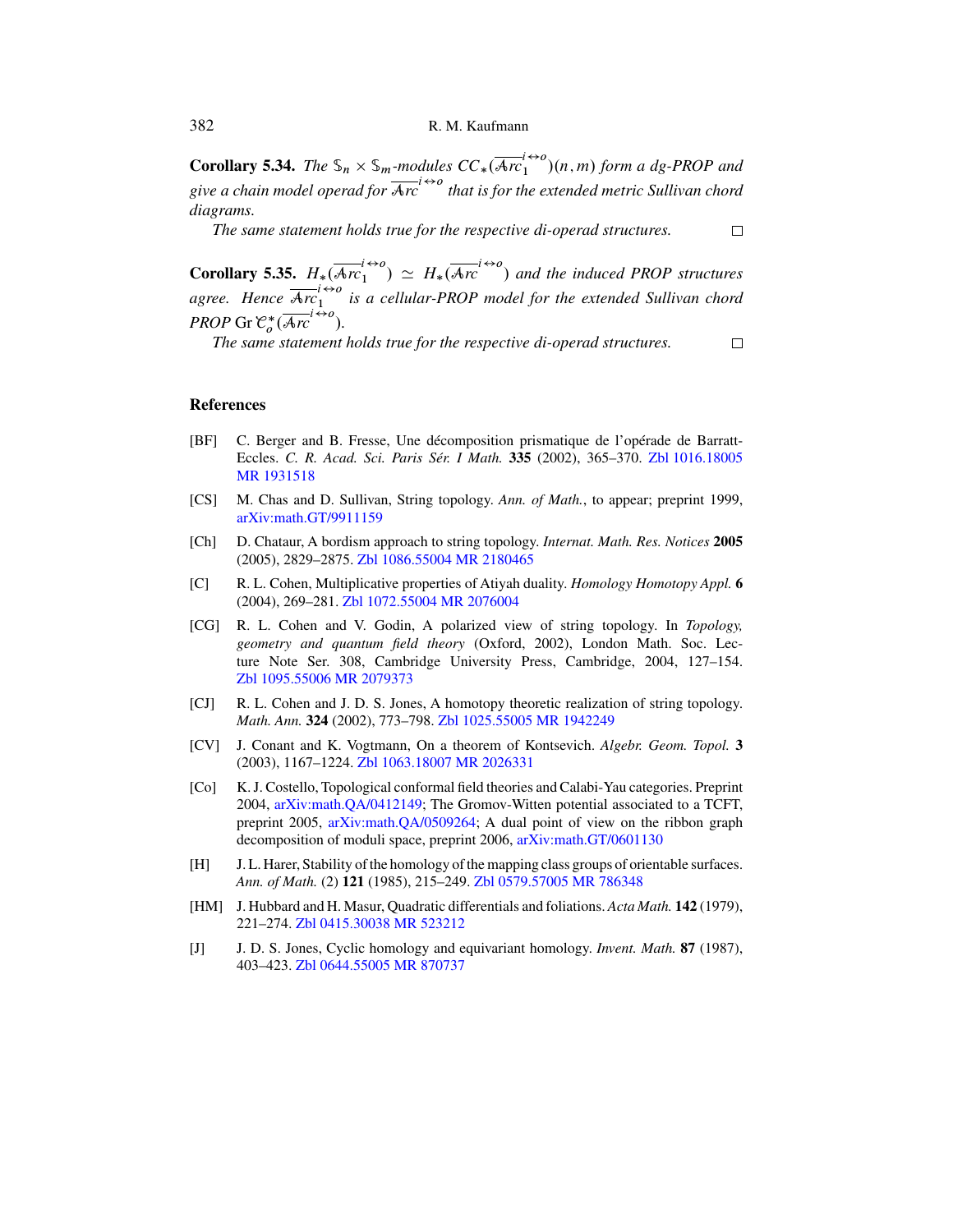- <span id="page-50-0"></span>[KLi1] A. Kapustin and Y. Li, D-branes in Landau-Ginzburg models and algebraic geometry. *J. High Energy Phys.* **2003**, no. 12, 005. [MR 2041170](http://www.ams.org/mathscinet-getitem?mr=2041170)
- [KLi2] A. Kapustin andY. Li, Topological correlators in Landau-Ginzburg models with boundaries. *Adv. Theor. Math. Phys.* **7** (2003), 727–749. [Zbl 1058.81061](http://www.emis.de/MATH-item?1058.81061) [MR 2039036](http://www.ams.org/mathscinet-getitem?mr=2039036)
- [KR] A. Kapustin and L. Rozansky, On the relation between open and closed topological strings. *Comm. Math. Phys.* **252** (2004), 393–414. [Zbl 1102.81064](http://www.emis.de/MATH-item?1102.81064) [MR 2104884](http://www.ams.org/mathscinet-getitem?mr=2104884)
- [K1] R. M. Kaufmann, On several varieties of cacti and their relations. *Algebr. Geom. Topol.* **5** (2005), 237–300. [Zbl 1083.55007](http://www.emis.de/MATH-item?1083.55007) [MR 2135554](http://www.ams.org/mathscinet-getitem?mr=2135554)
- [K2] R. M. Kaufmann, On Spineless Cacti, Deligne's Conjecture and Connes–Kreimer's Hopf Algebra. Preprint 2003, [arXiv:math.QA/0308005](http://arxiv.org/abs/math.QA/0308005)
- [K3] R. M. Kaufmann, A proof of a cyclic version of Deligne's conjecture via Cacti. Preprint 2004, [arXiv:math.QA/0403340](http://arxiv.org/abs/math.QA/0403340)
- [K4] R. M. Kaufmann, Moduli space actions on the Hochschild co-chains of a Frobenius algebra II: correlators. Preprint 2006, [arXiv:math/0606065](http://arxiv.org/abs/math/0606065)
- [K5] R. M. Kaufmann, The arc spectrum. In preparation.
- [KLP] R. M. Kaufmann, M. Livernet, and R. C. Penner, Arc operads and arc algebras. *Geom. Topol.* **7** (2003), 511–568. [Zbl 1034.18009](http://www.emis.de/MATH-item?1034.18009)[MR 2026541](http://www.ams.org/mathscinet-getitem?mr=2026541)
- [KP] R. M. Kaufmann and R. C. Penner, Closed/open string diagrammatics. *Nuclear Phys. B* **748** (2006), 335–379. [MR 2242677](http://www.ams.org/mathscinet-getitem?mr=2242677)
- [Ko1] M. Kontsevich, Intersection theory on the moduli space of curves and the matrix Airy function. *Comm. Math. Phys.* **147** (1992), 1–23. [Zbl 0756.35081](http://www.emis.de/MATH-item?0756.35081) [MR 1171758](http://www.ams.org/mathscinet-getitem?mr=1171758)
- [Ko2] M. Kontsevich, Formal (non)commutative symplectic geometry. In *The Gel'fand Mathematical Seminars, 1990–1992*, Birkhäuser, Boston 1993, 173–187. [Zbl 0821.58018](http://www.emis.de/MATH-item?0821.58018) [MR 1247289](http://www.ams.org/mathscinet-getitem?mr=1247289)
- [Ko3] M. Kontsevich, Operads and motives in deformation quantization. *Lett. Math. Phys.* **48** (1999), 35–72. [Zbl 0945.18008](http://www.emis.de/MATH-item?0945.18008) [MR 1718044](http://www.ams.org/mathscinet-getitem?mr=1718044)
- [KS1] M. Kontsevich and Y. Soibelman, Deformations of algebras over operads and the Deligne conjecture. In *Conférence Moshé Flato 1999* (Dijon), Vol. I, Math. Phys. Stud. 21, Kluwer Academic Publishers, Dordrecht 2000, 255–307. [Zbl 0972.18005](http://www.emis.de/MATH-item?0972.18005) [MR 1805894](http://www.ams.org/mathscinet-getitem?mr=1805894)
- [KS2] M. Kontsevich and Y. Soibelman, Notes on  $A_{\infty}$ -categories and non-commutative geometry. Manuscript.
- [MS1] J. E. McClure and J. H. Smith, A solution of Deligne's Hochschild cohomology conjecture. In *Recent progress in homotopy theory* (Baltimore, MD, 2000), Contemp. Math. 293, Amer. Math. Soc., Providence, RI, 2002, 153–193. [Zbl 1009.18009](http://www.emis.de/MATH-item?1009.18009) [MR 1890736](http://www.ams.org/mathscinet-getitem?mr=1890736)
- [MS2] J. E. McClure and J. H. Smith, Multivariable cochain operations and little *n*-cubes. J. Amer. Math. Soc. 16 (2003), no. 3, 681–704 [Zbl 1014.18005](http://www.emis.de/MATH-item?1014.18005) [MR 1969208](http://www.ams.org/mathscinet-getitem?mr=1969208)
- [MS3] J. E. McClure and J. H. Smith, Cosimplicial objects and little n-cubes. I. *Amer. J. Math.* **126** (2004), 1109–1153. [Zbl 1064.55008](http://www.emis.de/MATH-item?1064.55008) [MR 2089084](http://www.ams.org/mathscinet-getitem?mr=2089084)
- [Me] S. A. Merkulov, De Rham model for string topology. *Internat. Math. Res. Notices* **2004** (2004), 2955–2981. [Zbl 1066.55008](http://www.emis.de/MATH-item?1066.55008) [MR 2099178](http://www.ams.org/mathscinet-getitem?mr=2099178)